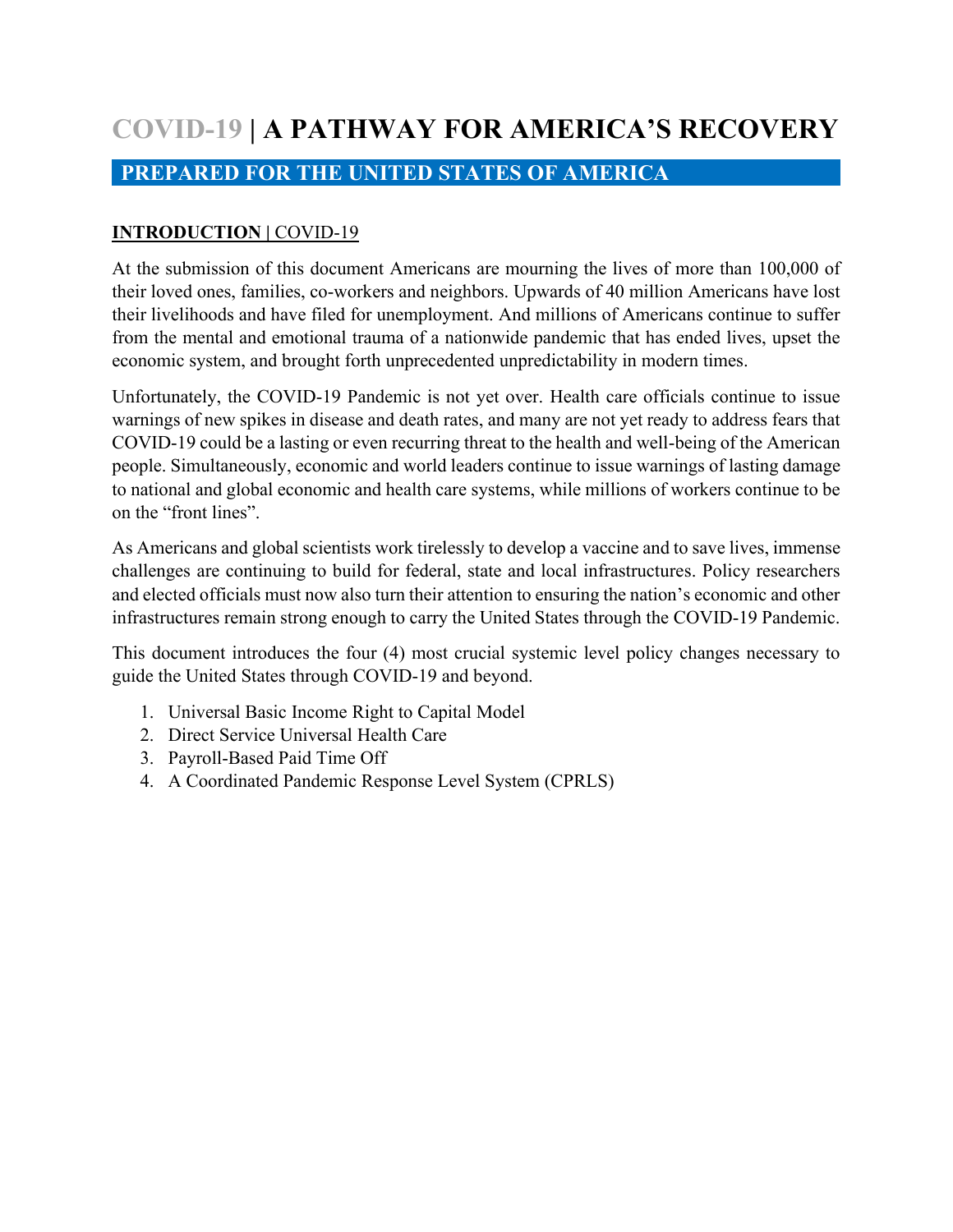# **I. UNIVERSAL BASIC INCOME** | A MODEL FOR THE UNITED STATES OF AMERICA

# **Introduction**

The single most important policy needed at this time is the establishment of the *Right to Capital*, a universal basic income model that ensures Americans can meet their basic needs while alleviating the national debt, and addressing economic and budgetary concerns of federal, state and local governments at the same time.

To understand the case for universal basic income in general, it is important to understand the basic concepts of our economy. First, the economy is a social construct we use to trade goods and services. It is nothing more than a set of guidelines and rules we follow to guide our process of trade. Many Americans, including elected officials, continue to believe that money "comes from somewhere". And most likely that is because in the past it did. The United States' economic system was backed by tangible goods, namely gold or silver. But in the 1970's, the United States, like most other countries, switched to the fiat currency. In short, this means the nation's wealth is not determined by a fixed "pot" of money to be distributed. Rather, it is established by a set of rules and assumptions created by the Federal Reserve. Simply put, the economic system is just a set of policies.

Once we understand the basic structure of the economic system, we can more readily delve into the challenges the United States is facing today. In the simplest of terms, in the United States, the economic system's challenges are largely caused by using a one-legged approach. In order for money to enter the market, the Federal Reserve lends money to banks. Banks lend money to businesses. And businesses employ individuals. Once employed individuals have funds, they buy services from other businesses. Those businesses repay their loans and the banks repay the Federal Reserve.

Many people believe this one-legged approach is successful because they focus on only two indicators of success: stock market trading and unemployment rates. If unemployment numbers are low, and stocks are trading, the economic system is considered to be successful. This has been the case for quite some time. Unfortunately, the indicators of a "faulty" economic system have been largely overlooked. And more unfortunately, the indicators of a faulty system in the United States have continued to increase over time. The following challenges were present well before COVID-19.

- 1 in 10 Americans, more than 38 million, live at or below poverty.
- According to one study, upwards of 8 in 10 American workers live paycheck to paycheck with little to no savings or any economic security; Another study noted nearly 8 in 10 Americans must be rely on some sort of debt in order to make ends meet.
- Social Security, the nation's primary safety net and retirement security model, is slated to begin default within the next 15 years.
- Between 500,000 and 1 million Americans, including vulnerable populations such as veterans, those living with a mental health diagnosis, and children, youth and families are homeless each year.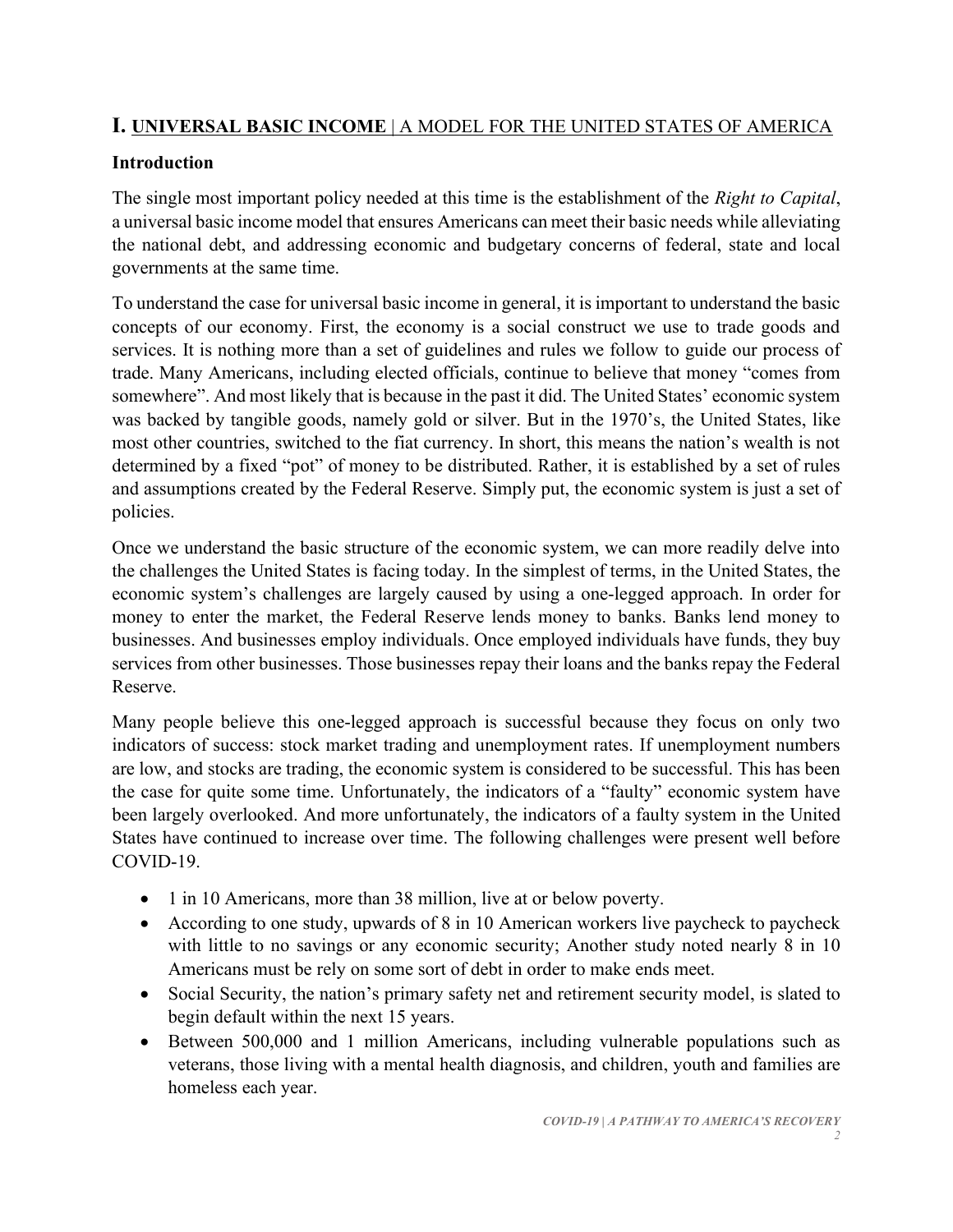• In order to address the economic system's shortfalls, the United States must provide a myriad of social programs, and now carries an annual deficit and a debt of more than \$25 trillion.

These are indicators the one-legged approach used in the United States' economic system is failing the American people as a whole. And it has been for some time.

Economic systems have a primary mission to provide a mechanism that allows Americans to secure their basic needs (i.e. food, housing, transportation, entertainment, etc.), establish a system of trade, and allow for those who wish to go above and beyond to do so. While unemployment rates and stock trading have shown positive success in recent history, the overlooked indicators means the system is not working. In fact, this is why today the United States government must operate with a substantial deficit while carrying an insurmountable national debt. The federal government is being called upon to address the failings of the one-legged approach.

The one-legged system simply has not worked and cannot work, particularly without being heavily subsidized by the United States' own budget. To be clear, the signs of economic fragility have been with the United States and global economic systems for quite some time. This is not the fault of a single administration or government model. The challenges and cracks in the system were already omnipresent; COVID-19 has accelerated the impact to the point these faults in the system can no longer be ignored at the systemic level.

In fact, the COVID-19 Pandemic marks the second time in less than twelve years that Americans have faced a significant economic crisis due to the one-legged approach. Many Americans already had to increase their personal debt loads to overcome the Great Recession. Simply put, the onelegged approach is fragile. When a single disruption to the system occurs, even briefly, the entire system falters. If one business lays off its employees, those employees stop spending. When those employees stop spending, other businesses must lay off employees. And the cycle continues until the government intervenes, which often means taking on substantial debt. But most importantly, each subsequent faltering of the one-legged approach leads to long-term permanent damage.

In less than two months of "stay-at-home" orders, states and cities were already considering layoffs and budget cuts. Large and small businesses are closing their doors permanently. And the warnings from economists and watchdogs across the globe are clear. If the United States does not address the challenge in the economic system now, the threats of economic depression and long-term instability are imminent. Fortunately, there is a solution. And more importantly, there is absolutely no reason for the United States to enter a recession or depression due to COVID-19.

## **Solution**

*Universal basic income* provides the United States economic system with a two-legged model to automatically shore up the incapacities of the one-legged system. The model is more simply administered by nations, such as the United States and others, who have moved to the fiat currency. Universal basic income provides a monetary policy that allows money to be injected into the economic system in two ways instead of one. As with the current model, money enters the market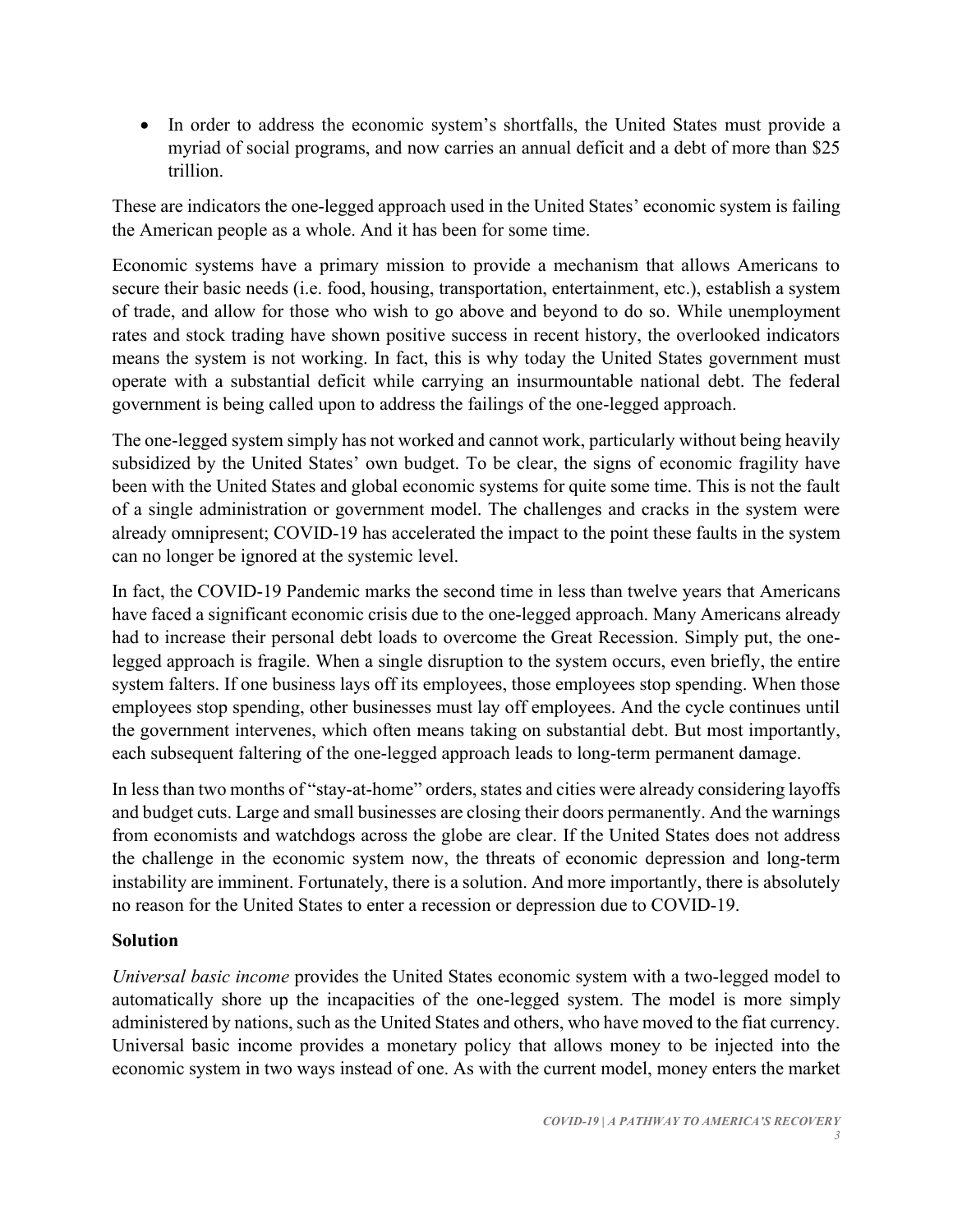through the Federal Reserve. But in addition to lending to banks, the Federal Reserve allots a specified amount directly to American citizens as well.

This second leg of the economic system provides a safeguard against disruption in specific industries (i.e. housing lenders during the Great Recession). In fact, it can even carry the economy through system-wide disruptions such as state-based "stay-at-home" orders used during COVID-19. This second leg also provides the baseline for economic regrowth whenever a disruption occurs. By providing a consistent injection of money into the system, Americans, as consumers, can immediately drive economic recovery themselves rather than requiring the United States to incur additional debt to address the system's shortfalls.

There are different approaches to universal basic income. In broad terms, universal basic income models establish an amount paid directly to American citizens. The amount is generally determined by the cost of living, and with the assumption universal basic income would replace other government programs, such as unemployment, housing assistance, food stamps, and even Social Security. For example, in the United States, Americans would begin receiving a monthly check in the amount of \$1,000.00 or \$2,000.00 at the age of 18.

The most common universal basic income models, however, present two challenges. First, most proposals assume universal basic income should be based on a "wealth redistribution model" achieved by taxing wealthier Americans at higher rates and administering payments from part of the United States' own budget. Unfortunately, this model further institutionalizes and exacerbates the one-legged approach. An effective universal basic income model is administered utilizing a two-legged approach, which means rather than being provided by the United States government's own budget, it is established as a monetary policy by the Federal Reserve. Taxing the wealthy (or even non-wealthy Americans) is unnecessary, enforces the single "pot" theory, and derails the point of universal basic income.

The second underlying challenge in common universal basic income models is the establishment of fixed monthly payments. For example, using the two-legged approach, the Federal Reserve would provide direct payments to the American people of \$1,000 or \$2,000 per month. While establishing many of the benefits of universal basic income, the traditional model has the unintended consequence of creating equality in the economic system, but not *equity*.

Consider for a moment there are five (5) people who have reached the age of 18 and begin to receive \$2,000 per month. The first one, Sal, also received a substantial inheritance. Sal plans to invest the inheritance in the stock market, start a business, and save the monthly universal basic income (UBI) funds. The remaining four do not have additional resources from their families. One wishes to go to college and will use the UBI funds to pay for housing and food, but will still need to borrow money to pay for classes (assuming today's current higher education funding models and tuition rates). Two will enter the workforce and save their monthly UBI funds to purchase a house with a large down payment at some point in the future. The remaining person, Pat, would like to start a business and become an investor with Sal. Pat, however, does not have the funds because Pat's allotment is capped at a fixed monthly installment. Pat is limited by the generational inequity originally created by the one-legged system. In order to ensure universal basic income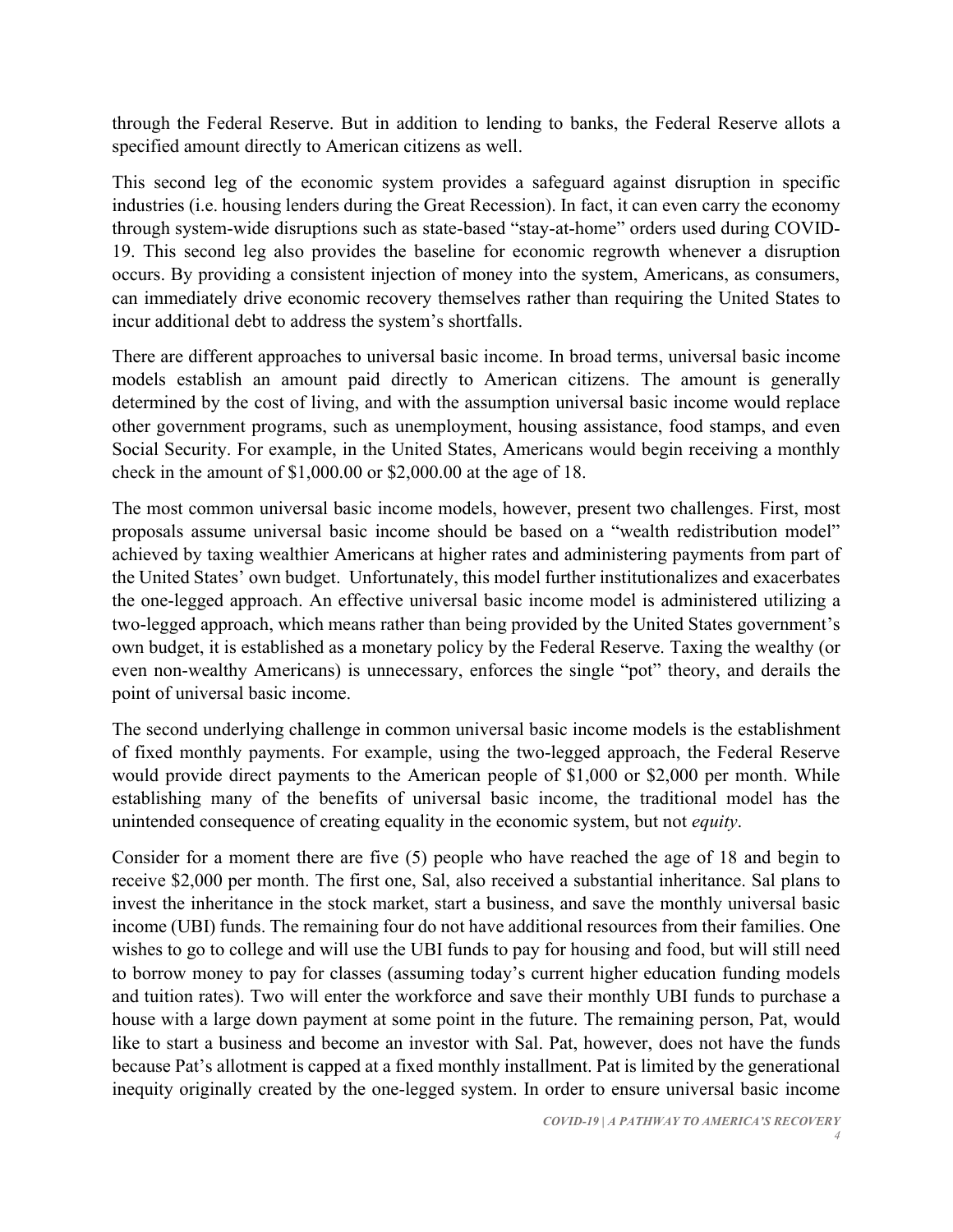meets its goals, this inequity must be addressed when universal basic income is introduced in the United States.

# **The Right to Capital: A Model for the United States of America**

*The Right to Capital* is a universal basic income model that provides a lifetime allotment, rather than a fixed monthly allotment, and allows Americans to determine the distribution method in the way that best meets their own needs. With this model, for example, Americans receive a lifetime allotment of \$2.5 million (based on the current cost of living) divided into pre-retirement (ages 18- 68) and retirement (age 68 and above). The first portion of the allotment, \$1.5 million, is distributed in one of the following ways:

- Monthly installments of \$2,500.00
- Annual installments of \$30,000.00
- Decennial installments of  $$300,000.00$  at the ages of 18, 28, 38, 48, and 58
- One-time lump sum of \$1.5 million

At the age of 68, Americans receive the remaining allotment of \$1 million, with similar options for distribution.

Note: In the traditional universal basic income model, a person who begins receiving \$2,000 per month and has a life expectancy of 98 would receive approximately \$1.9 million dollars in their lifetime. The Right to Capital provides equity in the system by allowing Americans to use this same amount (roughly) in a way that best meets their own personal life goals, rather than predetermined payment models by the government.

# **Implementation**

Because the United States already has the infrastructure to provide services, the implementation of the Right to Capital is straightforward. The Federal Reserve can introduce the second leg of the monetary policy immediately, and the Social Security Administration (SSA), which has been providing direct funds to Americans for generations, can update its mission to disburse universal basic income (Right to Capital) payments to Americans directly. With tenacity, the White House and Congress can ensure the passage and implementation of the Right to Capital within a matter of months which will curtail and prevent a national depression, alleviate national debt concerns, and immediately re-energize the economy in the wake of COVID-19.

# Social Security Administration

An educational program geared at teaching Americans the importance of financial management, saving, taking risks, investing, safeguarding assets, and protecting their funds by avoiding scams and preventing exploitation needs to accompany the distribution of the Right to Capital funds. Fortunately, the Social Security Administration (SSA) already has the capacity to provide education via in-person training, by mail, through video tutorials, or through over-the phone assistance. It is possible for the SSA to begin the development of this material immediately.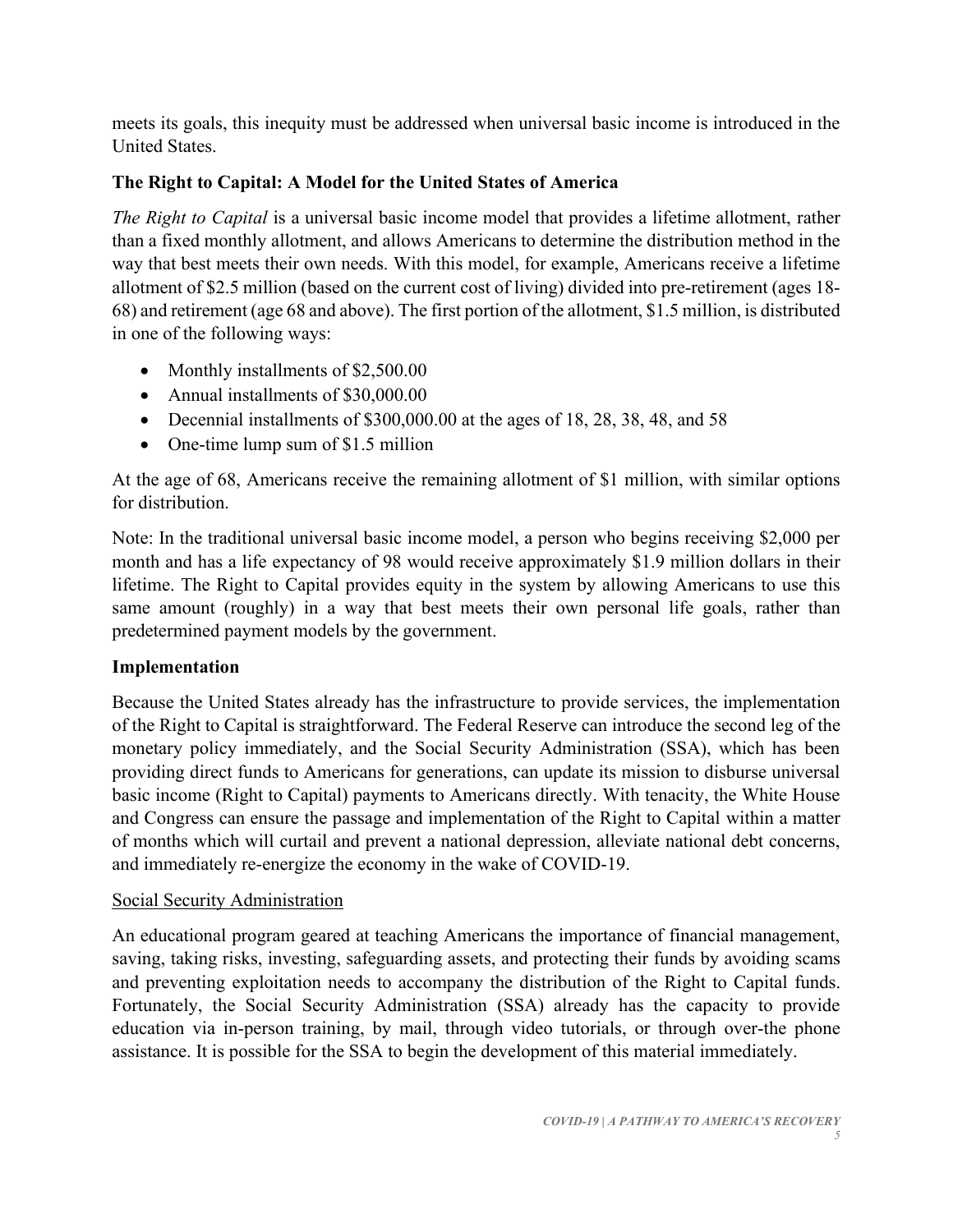#### Safeguards for Universal Basic Income

Universal basic income is intended to prevent and alleviate reliance on federal, state and local governments. To ensure this goal is met, two important safeguards are necessary to guarantee the second leg of the economic system operates as intended. First, Congress needs to prohibit the reduction of universal basic income payments for any reason, to include for punishment of a crime. Universal basic income is a personal safety net, and even those accused or convicted of crimes must be able to access funds to meet their basic needs, which is particularly important in the reduction of recidivism. In addition, no matter how well the Social Security Administration provides education about financial management and risk reduction, it remains possible a small percentage of Americans could find themselves having depleted their total pre-retirement capital, and due to disability or other unexpected factors, unable to work to earn income prior to retirement. A mechanism to distribute post-retirement capital in fixed monthly installments must be in place to prevent the United States from having to develop additional programs and support services. This can be easily established through a fixed formula. For example, a person who, at the age of 35, has expended their pre-retirement capital, and is unable to work, would be eligible to begin receiving a fixed monthly payment based on a life expectancy of 105. The formula is direct:  $105 - 35 = 65$ years.  $$1,000,000.00 / 65$  years =  $$1,282.00$  per month. Knowing these safeguards up front will help Americans better determine their financial management risks when considering options throughout their lifetime.

#### Measurable Outcomes

The time is now for the federal government to enhance its monitoring of the full range of the indicators of successful economic policies. The Right to Capital not only provides Americans with a guaranteed mechanism for securing their own basic needs, it prevents the occurrence of systemwide disruption, recession and depression. Equally as important, this model allows for Congress to develop measurable outcomes in addition to unemployment and stock trading. To monitor the success of the Right to Capital, additional indicators or markers of success should also be utilized. For example, within a matter of a few years, the Right to Capital should provide for the following outcomes:

- 0% unemployment; Increased employment and self-employment opportunities
- 0% homelessness
- $\bullet$  0% poverty
- A balanced national budget
- The ability to pay down and eliminate the national debt
- Economic security for 100% of America's retirees and people living with disabilities
- The reduction of taxes on working Americans

# **Benefits**

The benefits to universal basic income, and particularly the Right to Capital model, are numerous. Using the one-legged approach, a wide variety of rigid and costly safety net programs are required to shore up the system, including unemployment insurance, housing vouchers, Social Security,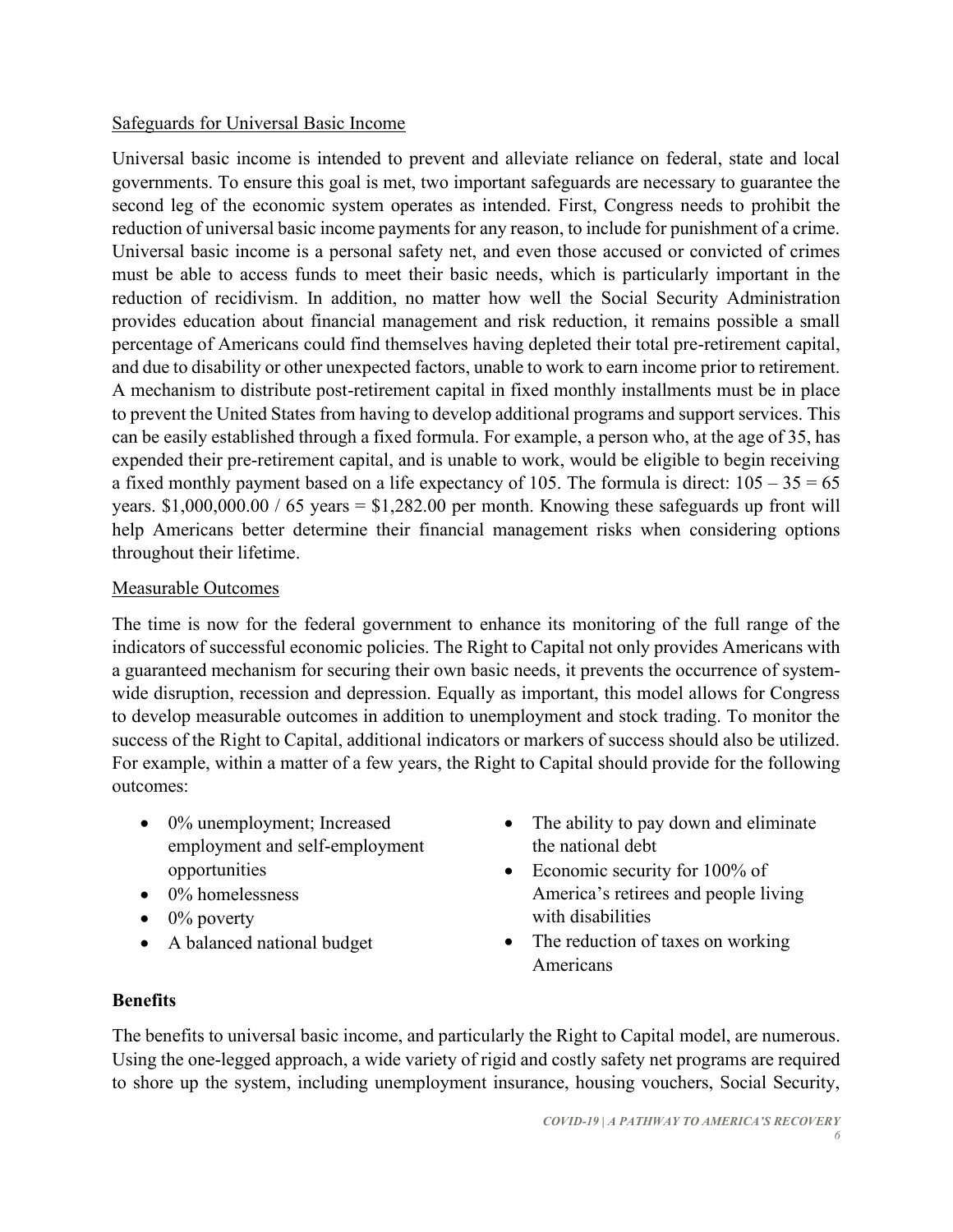and others. These programs have resulted in necessary but ever-increasing budget deficits for the United States. Universal basic income will allow the United States and state governments to phase out safety net programs and their associated burdens on taxpayers over time. Ultimately, the Right to Capital will replace the need for many of the United States' safety net programs, which means the ability for the United States to have a balanced budget, lower taxes for the American people, and the elimination of costly and complex eligibility-based programming.

As result of universal basic income, for the first time in living history, homelessness and poverty rates can be reduced to 0%, and Americans will have the ability to pay off debts that have been necessary to shore up income shortfalls. What's more, Americans will be able to make debt a true elective choice, rather than a necessity to make ends meet. When Americans can realistically choose debt options, rather than being forced into them, the Federal Reserve can once again raise interest rates.

Guaranteed income means Americans can pay their mortgages or their landlords and participate in elective purchasing. Investors and businesses can more readily rely on the strength and continuity of the economic system which is likely to result in increased employment opportunities, lower layoff rates, and greater investment options.

But the benefits to state and local governments cannot be overstated. The good news is Americans are living longer. With an aging population, however, comes the need to ensure infrastructure like sidewalks, roads and bridges are maintained. But today's one-legged approach has left millions of aging adults with small, fixed incomes. Raising taxes to support these necessary infrastructure improvements only burdens an already vulnerable population. The Right to Capital will help shore up the ability for America's aging adults to receive new economic security. And as a result, the nation's state and local governments can once again reach out to their communities to help provide the resources necessary to ensure basic services and infrastructure improvements are in place.

Finally, let us consider Sal and the other 4 people from before. With the Right to Capital model, Sal's situation does not necessarily change because Sal already has access to significant capital. But the other four benefit immensely. The first one is able to pay for college without borrowing money. The second two could enter homeownership much sooner, and even avoid the need for a mortgage if they chose. The barriers to Pat's economic mobility have been reduced, if not eliminated completely. Pat can now also begin investing at a young age and reap the benefits available to Sal.

## **Common Misconceptions**

There are many common misconceptions about universal basic income. In fact, many Americans, including elected officials, are unaware that universal basic income has been presented to Congress in some form since the beginning of the nation's founding. The barriers to this important policy are rooted in several common misconceptions which must be addressed in order to overcome objections.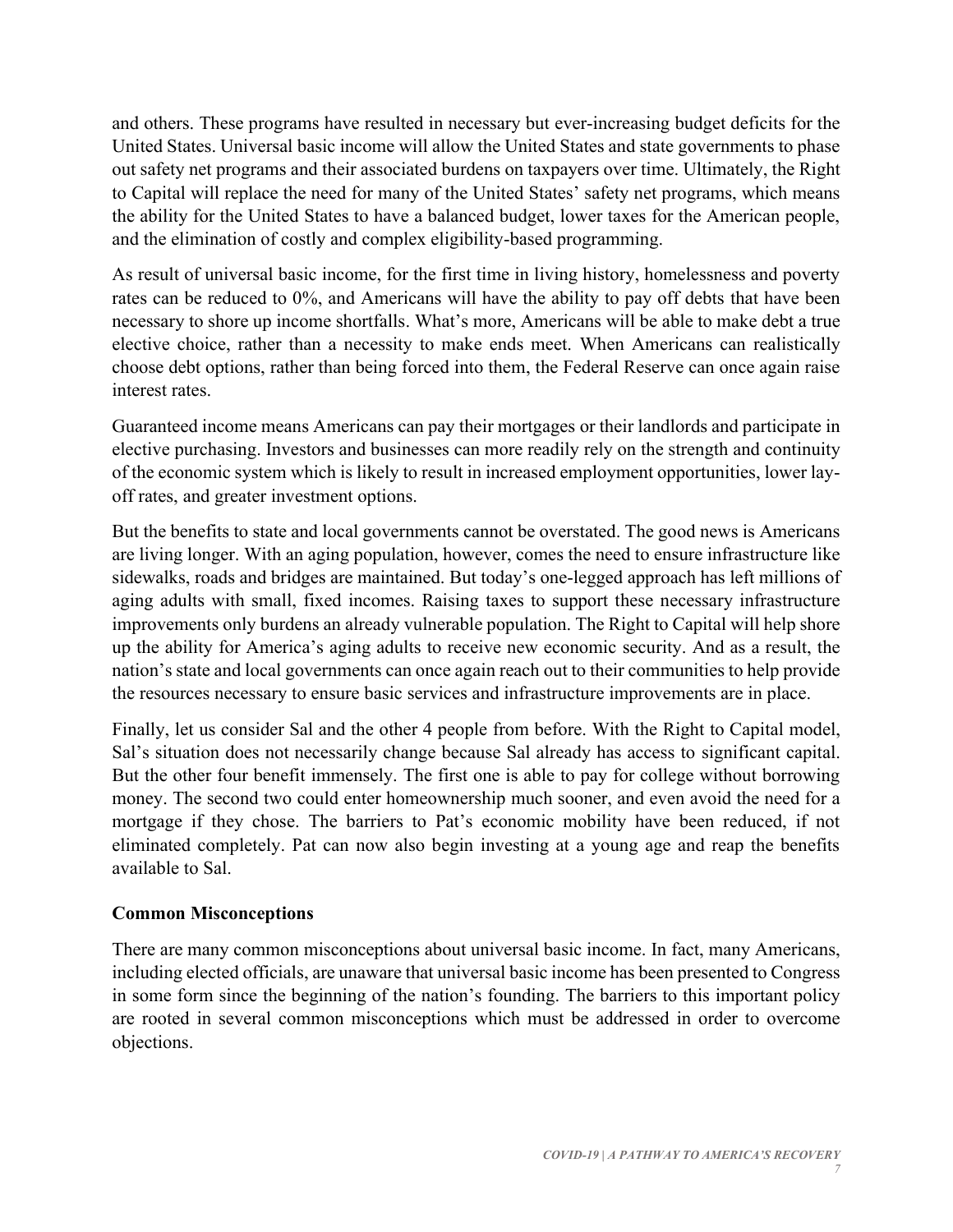#### *"Universal basic income is socialism."*

In fact, universal basic income is exactly what is needed for capitalism to work as intended. This is because true capitalism can only exist in the absence of exploitation. Without universal basic income, Americans are dependent on employers or government programs for their very survival. Universal basic income allows for employment to be a choice rather than a necessity to live. This equalizes the power between employers and employees and provides the foundation capitalism was meant to have. In addition, universal basic income ensures 100% of Americans can participate in the free market.

Consider for a moment an individual whose physical, mental or emotional abilities lead them to creating "macaroni art". This individual spends more than 40 hours each week on this endeavor. But the artwork can only sell in the free market for \$1.00 per piece, if at all. For all intents and purposes, the individual is working full time, and contributing to society to best of their abilities. However, the one-legged approach to the economic system means the person will unlikely ever be able to afford basic needs such as food, shelter and clothing with their earnings. Under the current one-legged approach, the United States government provides a small, fixed income to this person, which allows the person to pay for housing and food, and little more. Because of this, the person is also unable to contribute to other parts of the economic system.

With universal basic income, the United States government is no longer required to subsidize the person's basic needs. But even more importantly, the person now has income to participate in the economic system. This means the person can contribute to other industries as a customer, thus increasing economic trade in the nation.

The United States has yet to experience true capitalism. Universal basic income provides the missing link, and the two-legged approach ensures all Americans can participate in the free market in ways that best align with their own unique abilities and contributions, and without government intervention.

## *"People won't work."*

The COVID-19 Pandemic has demonstrated that when given the choice between staying locked at home or going to work, many people would prefer to be doing something they consider productive. For many people, work is about more than earning an income. It provides an opportunity for people to share their time and skills, and to contribute to the world around them.

Consider for a moment the many people who continue to work into retirement. Of course, the current one-legged approach economic system means some of them have no choice. But for many people, working continues to provide an avenue to participate in their communities, and to do something they feel is meaningful with their time. Similarly, there are many people who receive Social Security due to mental or physical disabilities. Often, these are people who *can* work, but not at a traditional pace that would provide for basic needs, such as food, shelter and clothing. The establishment of universal basic income, and the Right to Capital in particular, is likely to open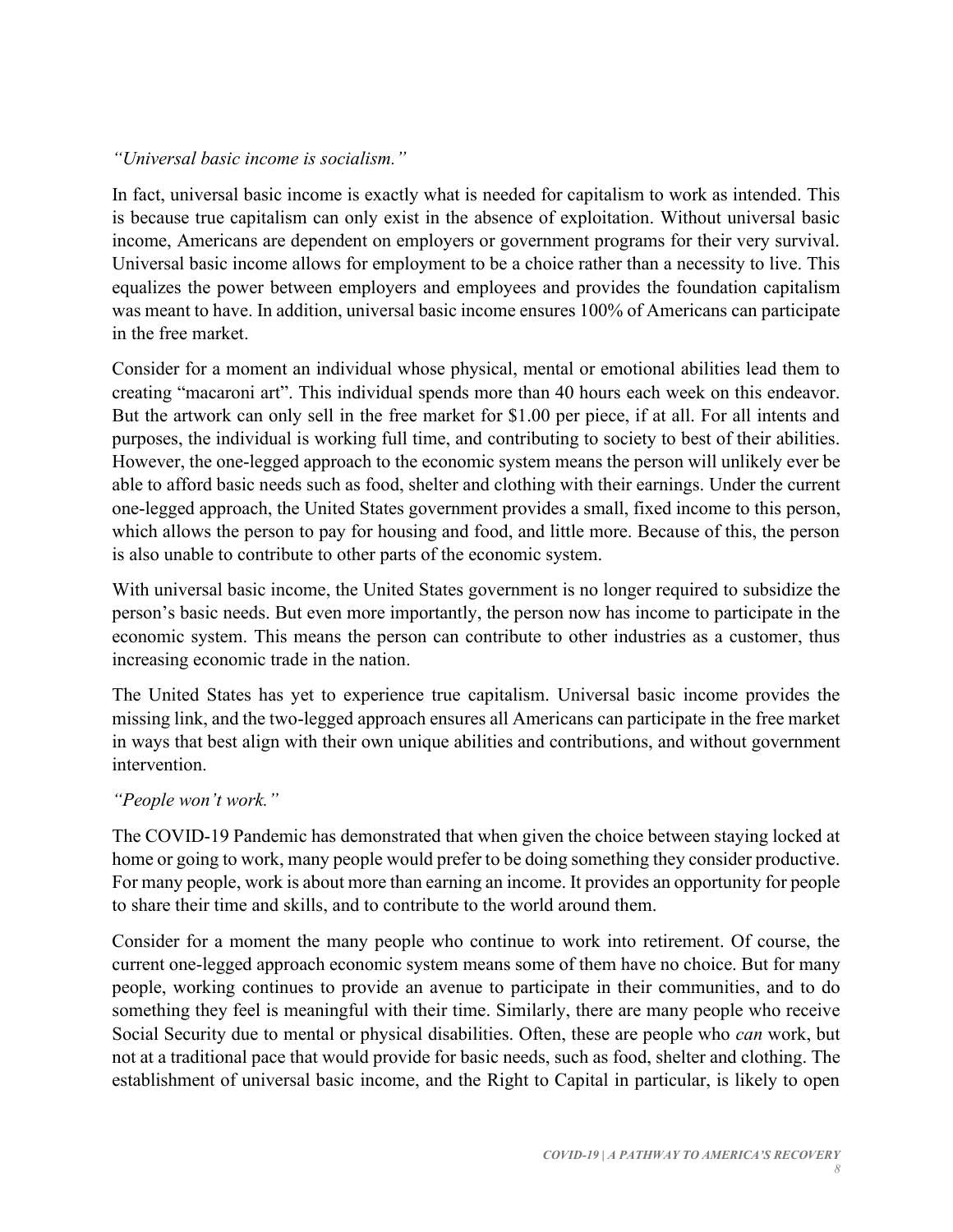new doors and pave the way for employment opportunities for people whose skills or goals are better suited for part-time, or more flexible shifts, than the traditional model allows.

In reality, universal basic income will likely result in 0% unemployment rates in the United States. And for many Americans, their employment status will not change; Universal basic income will simply guarantee retirement security of up to \$2.5 million (in addition to their own contributions), and ease concerns about Social Security's pending default.

## *"Universal basic income is a form of welfare."*

Universal basic income will allow the United States government to reduce--and perhaps even eliminate--many welfare programs because Americans will be guaranteed the ability to provide for themselves. This single policy is likely to significantly reduce the national budget and the national deficit immediately. More importantly, this policy will allow more Americans to live independent of government intervention.

## *"This could negatively impact businesses."*

No. Current economic conditions often limit the number of possible customers. Business leaders recognize universal basic income means a continuous, predictable, uninterrupted flow of economic potential. Universal basic income is a positive impact for businesses.

## *"Businesses might see more competition."*

Yes. By ensuring all Americans have access to capital, more innovators, entrepreneurs and startups can enter the free market. This is exactly how capitalism is designed to work. Good-natured competition in the market promotes better products, goods and services.

## *"There will be hyperinflation."*

Ultimately, Americans control hyperinflation themselves by deciding where and how much to spend. While there may be some businesses that see the initial adoption of universal basic income as an opportunity to exploit Americans, upstanding business leaders and investors will recognize universal basic income fills a long-standing, multi-generational gap, and is not an opportunity to increase prices for Americans. For example, one might assume a landlord would seek to increase rent. However, the same landlord would also receive universal basic income payments. As such, Americans already know the landlord has *no reason* to increase rent and can intentionally decide to do business elsewhere. This same logic can be applied to other industries as well. Capitalism's intention is for poor business practices to be weeded out through the loss of customers. The Right to Capital finally provides capitalism's intended "invisible hand". In addition, the Federal Reserve still has the power to address challenges in the system should they arise.

## *"This could impact global trade."*

The United States has one of the world's most robust economies. Universal basic income, and particularly the Right to Capital model, will also benefit nations throughout the globe. Rather than creating a shortcoming for the United States' economic system, establishing the Right to Capital in the United States is likely to encourage other nations to do the same. This means a level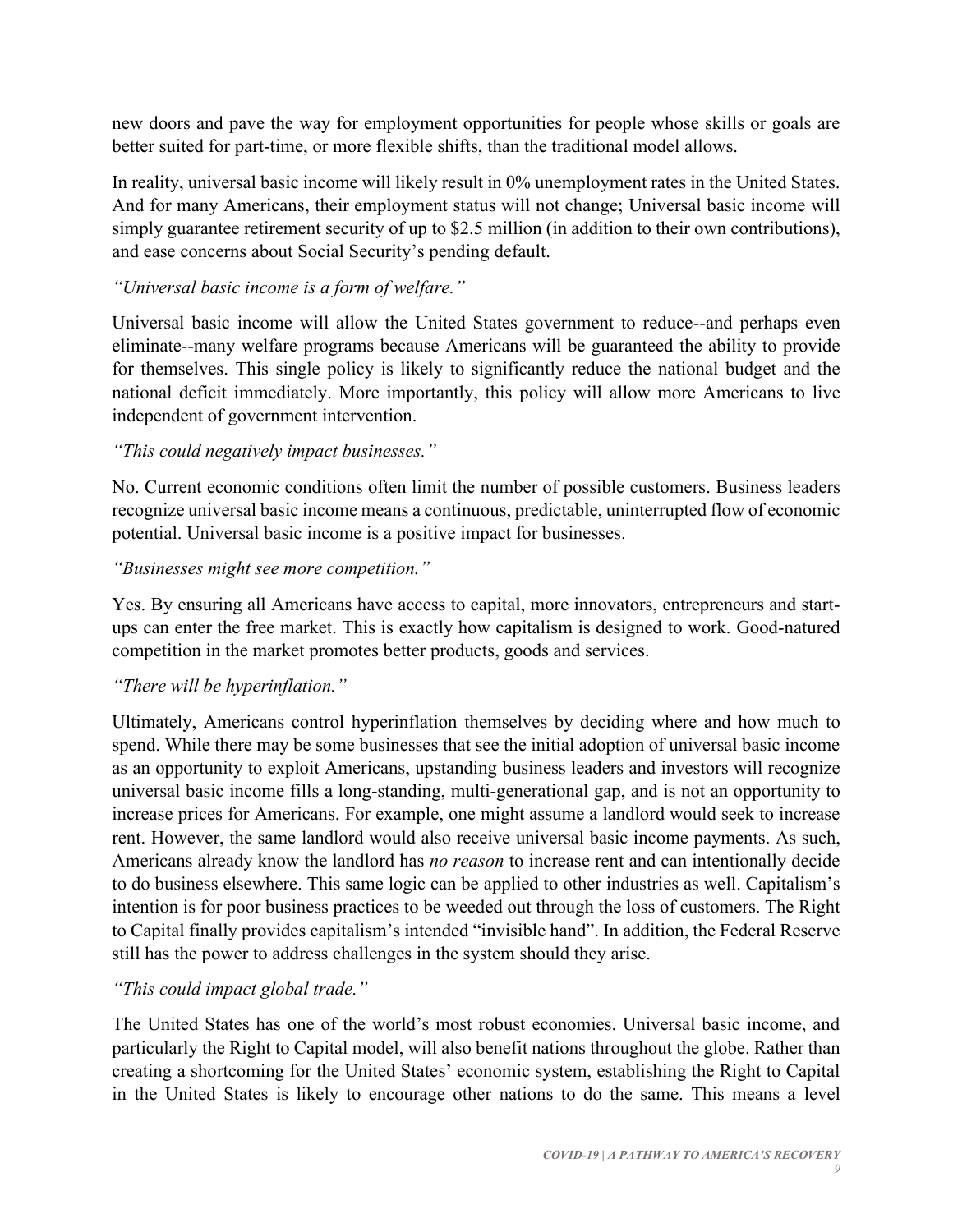economic playing field--along with the reduction of hunger, poverty, and economic depression- throughout the globe.

## **SUMMARY**

COVID-19 highlights the critical importance of a universal basic income model in the United States. Many American workers displaced by "stay-at-home" orders found themselves being required to join the "essential workforce" in order to make ends meet, thus transferring many vulnerable people into an already high-risk group. Had universal basic income been in place prior to COVID-19, the ability for Americans to truly "stay-at-home" would have been possible. Even small businesses would have been better able to weather the storm. What's more, it is likely millions of Americans would have been able to "stay home" on their own recognizance, without the implementation of "stay-at-home" orders to begin with.

Significant challenges presented by COVID-19 are largely due to the United States' one-legged approach to the economic system. The time is now for the United States to introduce the second leg. Delay in implementing the Right to Capital universal basic income model allows for increased poverty, homelessness and economic recession or depression that is likely to follow COVID-19. As importantly, it leaves the United States' already indebted economy with no back-up plan should another pandemic of any type threaten the United States again.

Implementing the Right to Capital now also means being able to address economic challenges on the horizon unrelated to COVID-19. As automation becomes more prevalent, and Social Security's payouts continue to decrease and reduce the ability for aging adults to participate in the economic system, the United States will be called upon to shore up the system, which means more debt, an unbalanced budget, and continuance of the generational economic equity divide.

As COVID-19 continues to have an impact on the lives and livelihoods of the American people, elected officials are faced with an important fork in the road. Continue the one-legged system that already results in the suffering of millions of Americans and could likely lead to more suffering in the wake of COVID-19. Or introduce the second leg of the economy, the Right to Capital, to provide capitalism's missing link, and empower Americans with the tools they need to push through the COVID-19 Pandemic and beyond.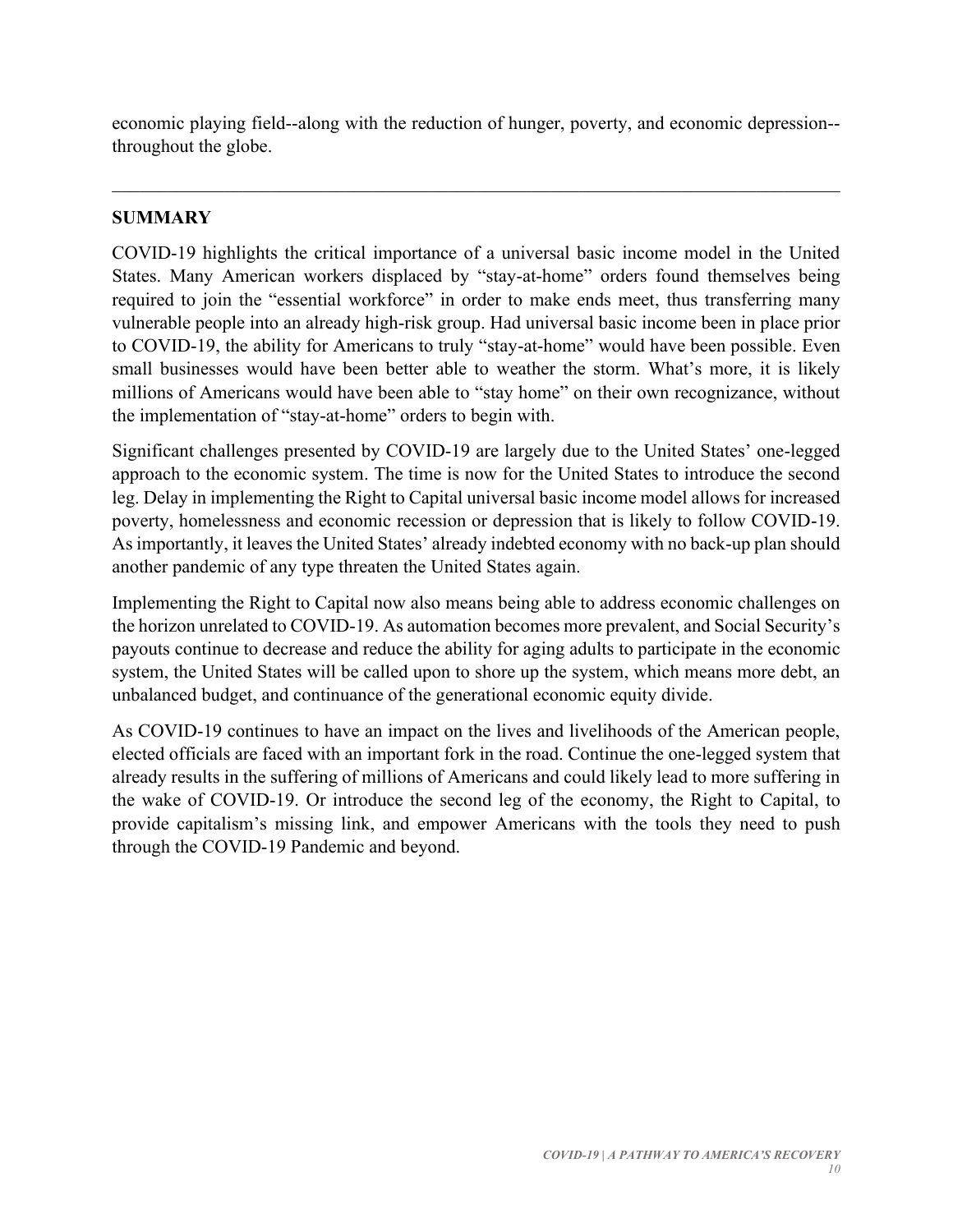# **II. UNIVERSAL HEALTH CARE** | A MODEL FOR THE UNITED STATES

# **Introduction**

Equally as important as the implementation of the *Right to Capital* for the United States is the establishment of a universal health care system owned, operated and administered by the United States. Initial concerns about COVID-19 had just as much to do with the capacity and infrastructure of the health care industry in the United States as the virus itself. The reason for this challenge can be summed up briefly. The United States does not currently have its own health care *system.*

Health care in the United States is provided by independently owned and operated health care providers throughout the nation based loosely on free market principles. Specifically, health care providers offer a service and Americans can purchase the services they need. Unfortunately, despite the incredibly talented medical professionals who provide these services, this model is not only incapable addressing COVID-19 in a coordinated way, it has not been capable of providing adequate health care to Americans under normal circumstances for generations.

Health care is a unique service.

Unlike ordinary products and services in the free market, Americans often seek health care when they are at their most vulnerable, or in a state of illness or injury. Seeking services is unavoidable in many cases because the result could be poor functioning, severe and permanent injury, or even death. Simply put, health care service is very often necessary to be alive. But health care services are also unique in that they provide a service, not a product, and these services cannot be exchanged or undone--in most cases--once they have been provided.

When an American buys a faulty product, they have the ability to exchange goods, or to seek a refund for services. But no health care treatment is 100% guaranteed. When a treatment does not meet its intended goal in the health care industry, the patient must purchase additional treatment, see a different professional or undergo additional testing. This means Americans must not only be able to pay for the initial service, but for subsequent and follow up services if the first treatment fails to meet its indented outcomes. While Americans can budget for elective purchases, the need for health care is often unplanned. It is difficult for Americans to plan for a broken leg or cancer diagnosis, and even more challenging to budget for potential follow up services, such as testing, x-rays and additional appointments.

To address this unique dynamic in the free market system, the United States has adopted an insurance-based model. But the cost to individual Americans, states and the federal government to support the insurance-based model are staggering. Americans must pay for health insurance through monthly premiums, payroll taxes, and even through other insurance programs like car and homeowner's insurance. In addition, nearly all insurance policies also require "out-of-pocket" expenses.

In fact, Americans have never been able to afford this system. The United States has upwards of 6,000 hospitals operating independently (note: these figures do not necessarily include additional services such as assisted living facilities, dental offices, mental health care providers and others). This means separate administrative overhead expenses, accountability measures, and department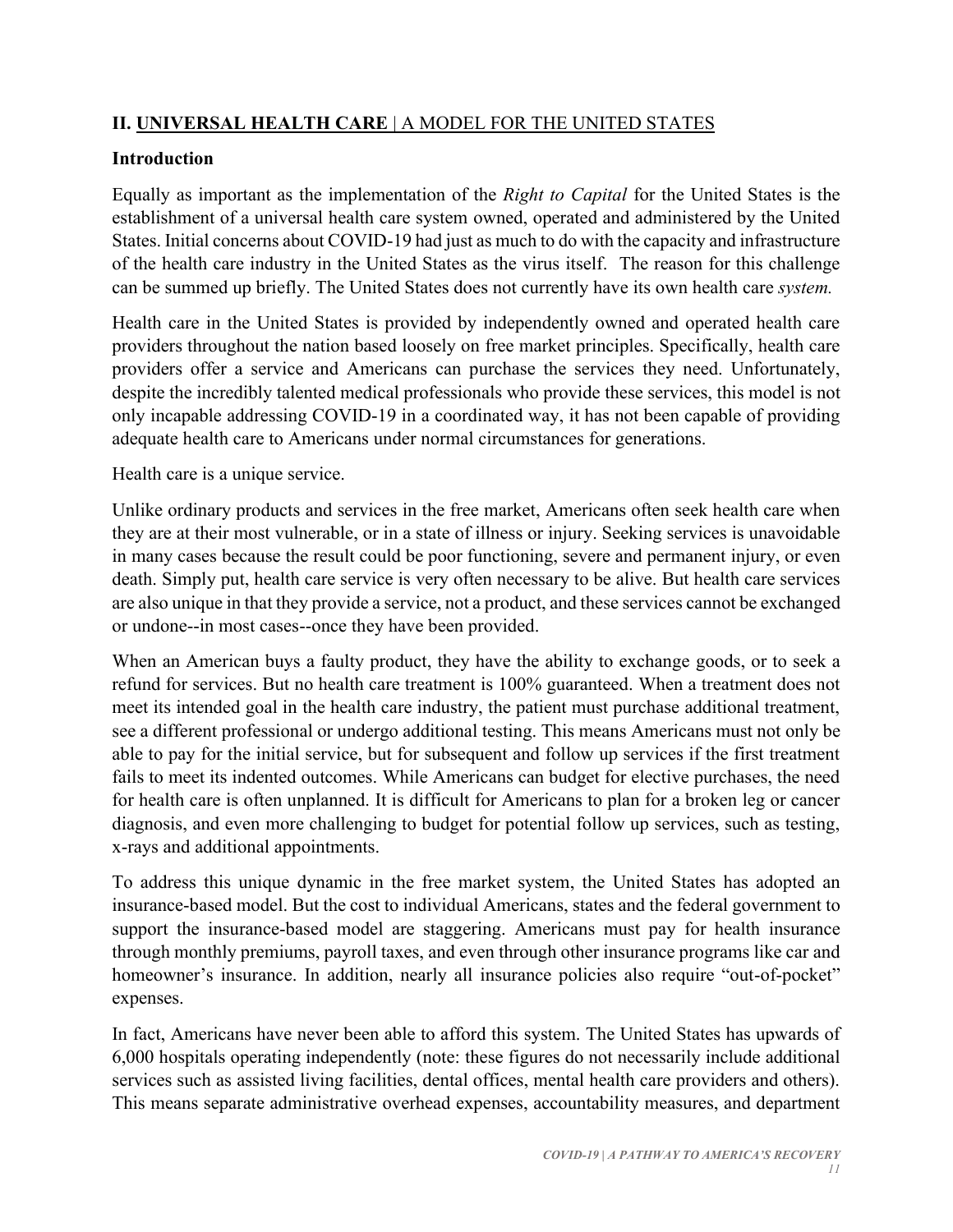financial management protocols for thousands of providers. The system is not a system at all, but rather a collection of independent agencies that are competing with one another for patients, supplies, services, and funds. The result has always been a higher premium for Americans.

In 2008, nearly 1 in 6 Americans were reported to have barriers to accessing health care. And even after the passage of the Affordable Care Act, the needs of 30 million Americans were left unaddressed while cost burdens for working Americans continued to rise. Unfortunately, while intended to address the challenges in the health care industry, the Affordable Care Act only further institutionalized a model that is fundamentally flawed.

The insurance-based model does not work for one main reason. Insurance is designed for things that *could* but are unlikely to occur*.* For example, homeowner's insurance makes sense because a fire is unlikely to occur. Participants in the pool can afford to make lower premiums, and few claims are necessary relative to the pool's size. However, at this time in human history, human beings are *very likely* to get sick at some point in their lives. Even those who take the most care of themselves have the potential to experience an accident causing critical injury, or develop a chronic illness, such as cancer. Insurance is not a practical or rational model for things are *very likely* to occur.

The additional challenge with the insurance model is that it establishes a fee-per-unit framework for costs and expenditures in the health care industry. This approach makes sense in a traditional, profit-based business model. However, when applied to health care services, this approach is akin to requiring drivers in the United States to pay not only for each mile of road they travel upon individually, but also for each dotted line, reflector and mile marker they pass on their trip.

There is no need to account for health costs in this fashion, however. This is because health care delivery costs are actually *formulaic*. This means there are fixed costs associated with serving a fixed number of people. For example, to serve 25,000 or 50,000 residents, a single system needs to maintain X number of staff, X number of supplies, X pieces of equipment, and provide X number of treatments. The fact is health care services can and should be delivered using a fixedexpense budget to meet the needs of a specific region's patients based on population size.

The final challenge with the insurance model is that it is ultimately a high expense, high risk *product*. Americans are asked to pay monthly premiums, payroll taxes, high deductibles and copays, and are still subject to treatment and service denial from their providers or insurance carriers. While many Americans do purchase health insurance because there are few, if any, alternatives at this time, the product itself is not logical or practical. It makes sense for insurance providers, but not for patients.

In fact, it is not only personal premiums for health care that are required to subsidize the private health care industry. Americans are required to purchase "hidden" costs as well. Consider for moment the costs associated with automobile insurance, homeowner's insurance and liability insurance. A significant portion of these insurance products are related directly to subsidizing the private health care industry.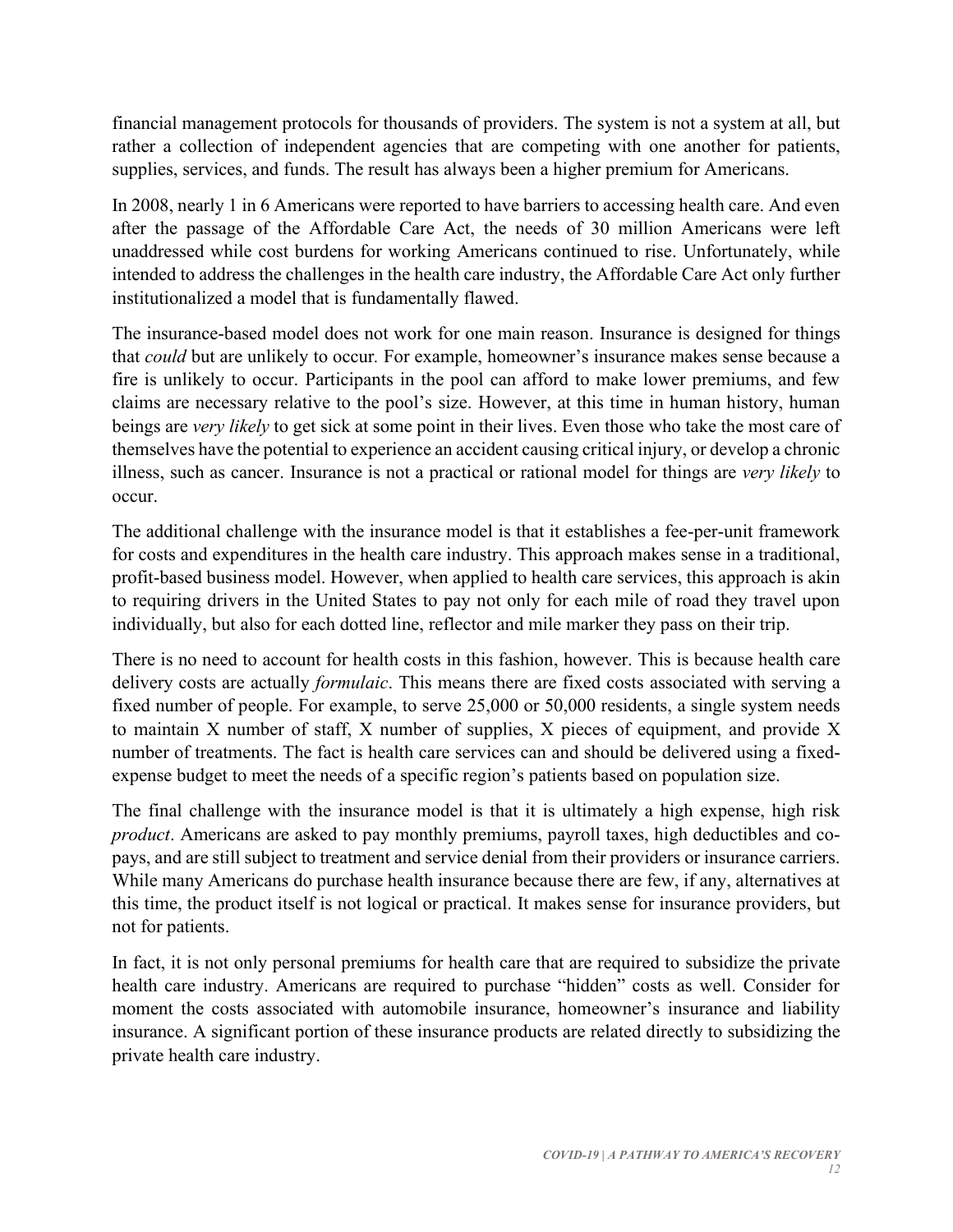Despite the incredible amount of financial support Americans currently provide to subsidize the private health care industry, the industry is unable to meet the needs of Americans on a regular basis. Millions of Americans forego basic preventative and even life-saving treatment each year, leading to unnecessary deaths and/or costly chronic disease. In fact, despite the incredible expenses Americans pay towards the private health care industry, COVID-19 required the entire nation to issue "stay-at-home" orders to protect an unprepared private sector. And just as importantly, a nation of thousands of independent providers is not coordinated in a way to adequately respond to national crises such as COVID-19. The current model resulted in federal, state and local governments, as well as private providers, competing for resources to serve the people of the United States during an emergency.

## **Solution**

*Universal health care* is a premise that asserts a system should be developed to guarantee 100% of Americans have access to basic health care services, regardless of income, employment status or geographic location in the U.S. For many people, the idea of universal health care conjures images of a "nationalized" health care *industry*. However, the solution is not to nationalize the health care industry, but for the United States to enter the health care industry itself. Much like a grocer provides "generic" or "store brand" goods and products, the *direct service universal health care model* allows the United States to provide its own "brand" of health care service in the market.

Rather than subsidizing the private market at great expense to taxpayers and employers while still failing to guarantee access to health care for 100% of Americans, the United States has the ability to drive down costs and promote efficiencies in the system by providing a baseline standard of service itself. The direct service universal health care model can save Americans and taxpayers far more than the current system, and more importantly, it can guarantee 100% access to services, particularly during a pandemic.

# **U.S. Corporation for Public Health & Wellness**

To provide direct service universal health care for the United States, Congress needs to establish a single independent agency with a mission to ensure 100% of Americans can access basic health care and life saving services, and that is tasked with providing specific health and mental health services for the American people. For the purpose of this document the independent agency is named "The United States Corporation for Public Health & Wellness". Services provided by the U.S. Corporation for Public Health & Wellness include, at minimum:

- 1-2 physicals or wellness exams each year, which include basic lab tests and preventative screenings
- Individualized wellness and illness prevention plans, as well as preventative treatment for known diseases such as vaccines, antibiotics, etc.
- Examination and consultation to determine root causes of illness or injury

when patients present with issues or complaints, including relevant x-rays, labs and additional testing as needed

• Recommendations for treatment and prevention, including prescriptions for specific drugs, surgeries, or referrals for specialized services, including social services, mental health services, physical therapy and others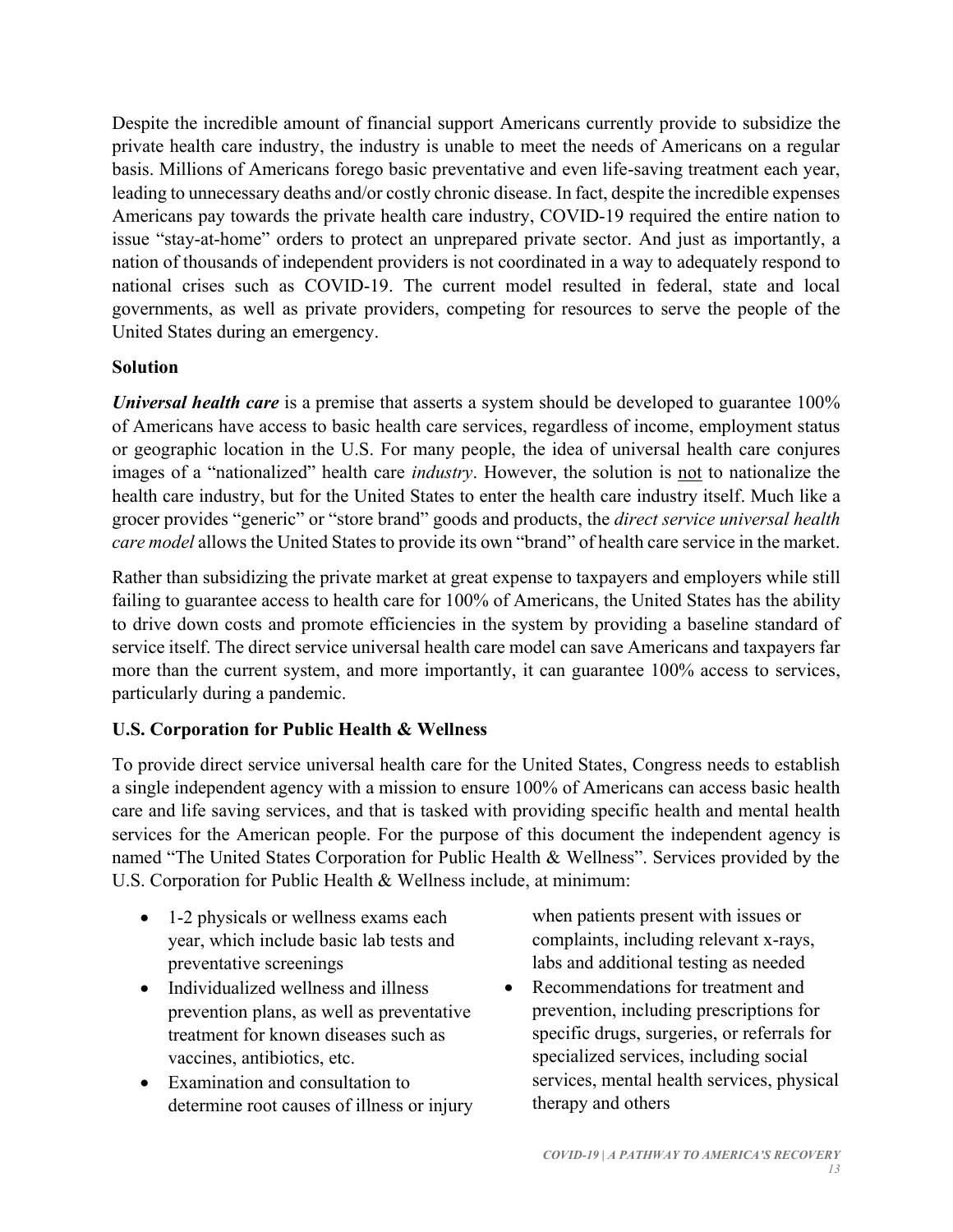- Surgical or other physical procedures to address immediate bodily injury, illness or trauma
- On-going treatment as needed for chronic illnesses, such as cancer, heart disease, diabetes, kidney failures, etc.
- Basic dentistry and vision services
- Mental health counseling and addiction treatment services
- Supported living facilities
- Medically-related transportation
- Prescriptions fulfillment, research and development
- Equipment creation and acquisition

To deliver these services, the United States Corporation for Public Health & Wellness defines population-based health service regions of 50,000 or 25,000 which establishes approximately 6,600-13,200 centralized hospital and related facilities regions across the United States (similar to the current amount of hospital facilities already in existence). Each region is equipped with the appropriate staff, supplies and medical technologies to completely serve their region and provide the basic and essential services included in the Congressional mandate for the United States Corporation for Public Health & Wellness.

## **Budget**

The most equitable way to guarantee adequate funding for the United States Corporation for Public Health & Wellness is for the United States to initiate a federal sales tax. This ensures all Americans have ownership over the system and participate in the funding of the service, regardless of employment or income status, or geographic location within the United States. A flat rate sales tax of 10%, or a tiered-rate sales tax of 5-15%, would provide an initial budget of approximately \$2 trillion per year under normal U.S. GDP estimates (specifically including the sale and transfer of stocks). As importantly, this payment model alleviates the monthly subscription and income payment-based burden from American workers and fixed-income retirees.

Consider for a moment the United Kingdom's National Health Service (NHS) budget of £120 billion, which equates to approximately \$145 billion in the United States. This budget allows for the NHS to provide health care services for upwards of 66 million people. To provide a similar service in the United States, scaled for population size, the United States would need to provide five (5) times the funding, or \$725 billion to serve approximately 330 million Americans.

A \$2 trillion budget would advance the United States' health care system beyond anything available today. It would allow the system to provide for chronic treatment, prescriptions, medical and mental health care, assisted living, and even medically related transportation. The initial budget would also allow for the United States to purchase existing facilities from the private sector, or to build new facilities as needed to serve 100% of American communities.

# **Benefits**

Specifically, a federal sales tax model eliminates several cost burdens for Americans, taxpayers, employers, states and the United States government. The direct service universal health care model eliminates the Medicare tax, the need for Medicaid, monthly insurance premiums, co-pays, "outof-pocket" expenses, service and treatment denials, and "hidden costs", such as higher auto and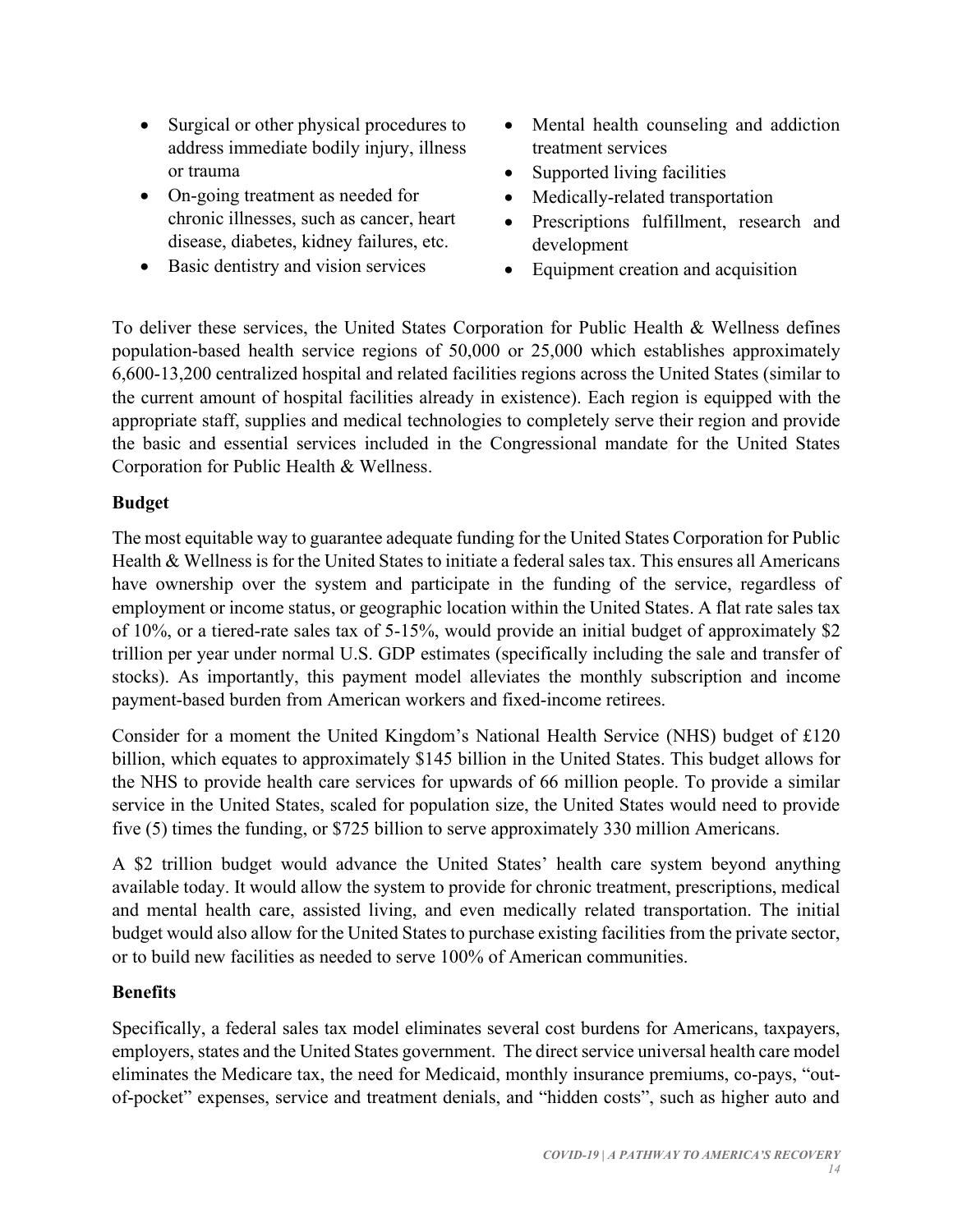homeowner's insurance policies. In addition, as Americans are guaranteed health care services regardless of employment, income or geographic location in the United States, employers have the opportunity to turn current health care benefits into direct wages.

Perhaps one of the most important benefits, however, is the removal of what is known as perverse incentives from the health care industry. Specifically, health care providers in the private industry earn income when people are sick. This means they have no choice but to rely on illness and injury to earn a profit. The United States Corporation for Public Health & Wellness, on the other hand, is the one business in the United States that has a vested financial interest in keeping people healthy. This means it must provide the most effective and efficient services to ensure Americans get back to good health as quickly as possible. Simply put, by providing high impact prevention and basic services, the United States will save money by keeping people healthy. Shareholders, which in this case would be taxpayers, celebrate when the United States Corporation for Public Health & Wellness can lower taxes and decrease its budget because so many Americans are healthy and well.

## **A Regional Approach: Determining Essential Services and the Therapeutic Framework**

Within a matter of months, the United States could have its very own direct service universal health care system, even rivaling models of other nations. Advisory boards and commissions for each health service region made of medical professionals, social workers, researchers, patients and other health industry and community stakeholders ensure the most up-to-date advancements, and the continuous incorporation of best practices in the field. In addition, these regional advisory boards can help the United States Corporation for Public Health & Wellness codify services that need to be considered "essential". For example:

- Chiropractic care
- Massage therapy
- Wellness Coaching
- Dentistry
- Vision
- Mental Health
- Addictions Treatment
- Emergency Medical Transportation
- Non-Emergency Medical Transportation
- Supported/Assisted Living Facilities
- Social work services
- Patient/health care navigation
- **Prescriptions**
- Chronic illness treatments
- Trial vaccines and treatments

Regional advisory boards can also address systemic disparities and help to encourage continuous innovation in therapeutic approaches that, when proven successful at the local level, can benefit Americans across the nation. As a single, independent agency with local advisory boards, the United States Corporation for Public Health & Wellness competes with itself to provide the best services rather than with other hospitals or medical providers. In addition to the traditional medical model, regional advisory boards can also help introduce the most cutting-edge, whole-person approaches to health and wellness.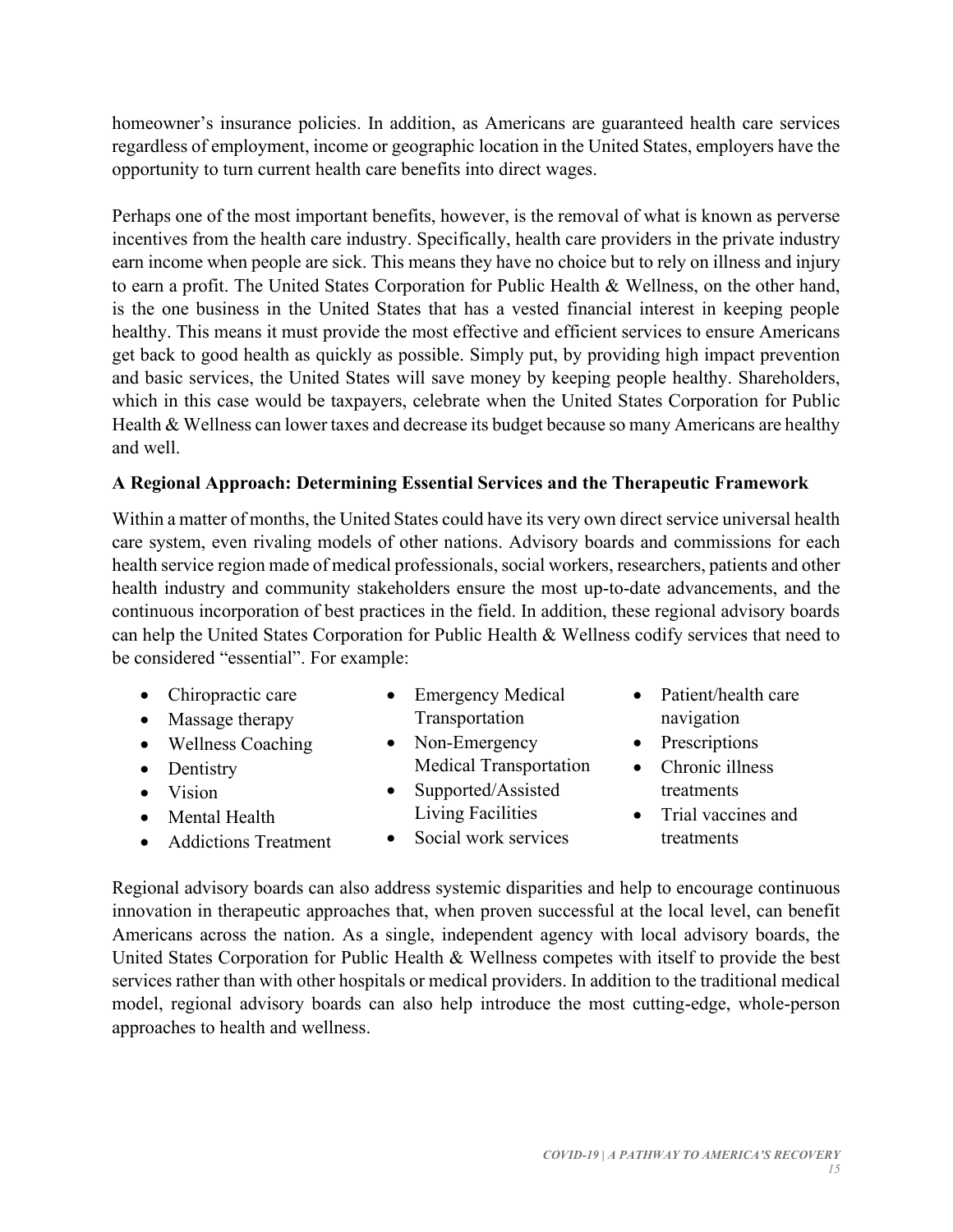#### **Implementation Overview**

This model is designed to allow the United States to guarantee 100% of Americans can access health care services by ending private industry subsidies and replacing the Affordable Care Act and Medicaid/Medicare insurance programs with more efficient, affordable and better health care outcomes associated with direct services offered directly by the United States Corporation for Public Health & Wellness as quickly and efficiently as possible.

Implementation calls for the President and Congress to establish the United States Corporation for Public Health & Wellness as standalone independent agency, or under the pre-existing Department of Health & Human Services. The President, with the advice and consent of the Senate, can appoint a governing board to oversee the agency's operations made of 15-30 medical professionals, patients, community advocates and liaisons, and others who are committed to the health and wellbeing of Americans. Within a matter of months, the board can establish federal wages and benefits for those employed by the U.S. Corporation for Public Health & Wellness, while beginning to convene regional advisory boards across the nation to provide input into essential patient care services. During the process, the U.S. Corporation for Public Health & Wellness can also begin establishing contracts and purchase offers for local facilities. In a matter of 12-15 months (or less), the United States will have its own direct service universal health care system, guaranteeing 100% of Americans' access to health care, ensuring the ability to coordinate against nationwide pandemics, and eliminating staggering health care costs for local and state governments and the American people as a whole.

## **Common Misconceptions**

Like universal basic income, resistance to universal health care is rooted in a variety of misconceptions. These must be addressed in order to ensure the success of the model.

## *"Universal health care is a form of socialism."*

Capitalism calls for businesses and governments to utilize the most innovative, efficient and affordable mechanisms to meet their goals. The insurance model drives up costs for Americans and requires ever-increasing government and taxpayer subsidies. In order to reduce costs, ensure 100% of Americans can access health care, and to support public health (particularly during largescales events such as COVID-19) the direct service universal health care model is the best strategy. In fact, it is capitalism itself that calls upon the United States to enter the health care market.

## *"What about Medicare for All or Single Payer?"*

"Medicare for All" is a form of universal health care *insurance*, not universal health *care*. As with the current insurance-based model, this means costs are likely to continue to rise for governments and taxpayers. In addition, "Medicare for All" does not provide for a coordinated system, which means in cases like COVID-19, private providers would still be competing with other providers, as well as federal, state and local governments, for equipment, funding and supplies. A direct service universal health care system eliminates the challenges associated with insurance-based models, including the inability for private providers to coordinate nationally during a pandemic.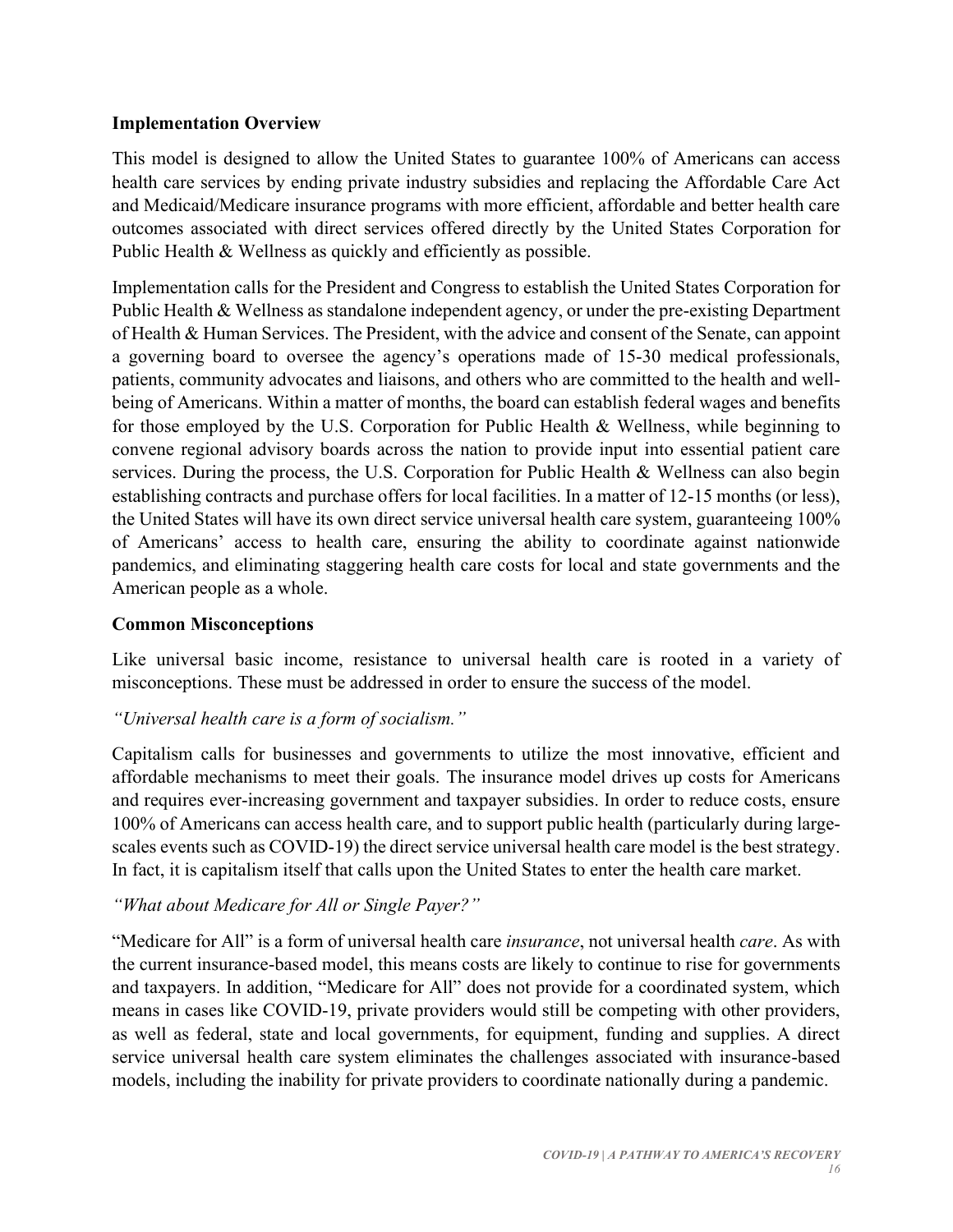Similarly, "Single Payer" is neither a health care service nor health insurance. It is an expensive, consolidated accounting system that presents challenges to private providers and patients. Both "Medicare for All" and "Single Payer" require vast government and taxpayer subsidies without guaranteeing health care services for 100% Americans. Direct service universal health care is the only model that will guarantee 100% of Americans can access health care services regardless of income, employment status or geographic location, and allows for rapid, real-time national coordination efforts in the face of a pandemic like COVID-19.

## *"I don't want to pay for other people's health care."*

It is important to remember this model is a universal health care *system*. Taxpayers pay for the *system* to be available to all Americans, including themselves, rather than for an individual's personal needs. The model is similar to federal, local and state transportation systems. When Americans pay gas taxes or vehicle registration taxes, they are paying for the transportation system to be available, not for another individual's transportation. Subsequently, a person is then able to use as much or as little of the transportation system as they need. In addition, because the direct service universal health care model is based on a federal sales tax, everyone chips in. Even a person who receives an allowance contributes to the health care system when they purchase a pack of gum.

## *"But wasn't there concern about Veterans Administration (VA) hospitals ran by the United States?"*

It is likely a better model for local communities to employ professionals who specialize in Veteran Care than to have a separate system. This ensures Veterans receive a baseline standard provided to all Americans, as well as specialized care necessary to address Veteran-specific concerns.

# *"There is already a shortage of medical professionals".*

By establishing a health care system that allows medical professionals to focus on patient care and medical and mental health care advancements, rather than profit-based outcomes, the health care industry will likely see an increase in interested professionals. In addition, by establishing a robust health care system, the United States will be able to provide employee incentives that might not currently be available to private-sector employees. For example, the United States military often provides for tuition-reimbursement or student loan payoffs when members enlist for certain periods of time.

## *"Health care is not a right; You cannot be entitled to other people's labor."*

Unfortunately, this concern is often used out of context. Using the same line of thinking, it could be said the United States should not have a military. Afterall, based on this assertion, Americans are not entitled to the labor of others. However, the United States has chosen to provide this service, and thus, pays those who serve. The same is true for a direct service universal health care system.

## *"Private providers will be put out of business."*

No. It is possible many hospitals and private practices will be bought out by the United States Corporation for Public Health & Wellness. However, those who work in the health care industry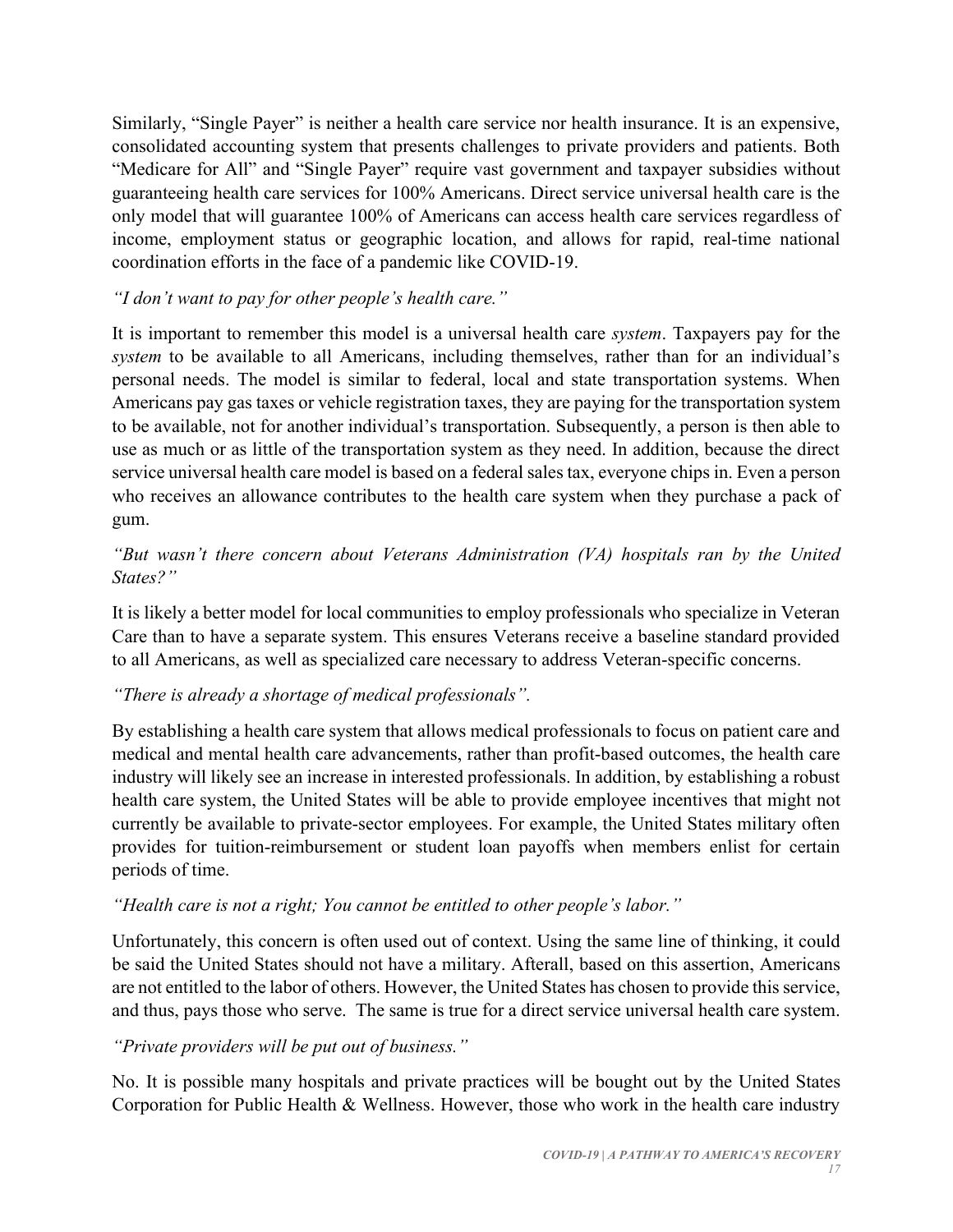are likely to continue to do so. As importantly, they are likely to work in environments that provide greater protections and economic security than the previous model.

It is also likely new business models will emerge. For example, there are doctors today who only charge \$35.00 per visit. However, labs, x-rays and other tests are often additional expenses which present challenges for patients who need to take advantage of lower cost providers to begin with. A direct service universal health care system will allow more private doctors to operate this way, or similar, because additional tests and even prescriptions will be provided by the United States Corporation for Public Health & Wellness. Simply put, the establishment of a direct service universal health care system will allow even more private practice providers to enter the market because additional needs like labs, x-rays, etc., will be covered by the direct service universal health care system.

In addition, there will always be Americans who prefer to do business with small or private providers simply because they do not want to do business with the government. This will remain a cornerstone of the United States' free market system.

## *"I don't want the government to have my medical information."*

Establishing the United States Corporation for Public Health & Wellness as an independent agency of the United States creates a barrier between the "government" and the service. For example, when you use the United States Post Office, the government is not entitled to read your mail. HIPAA and 4<sup>th</sup> Amendment Protections still apply, and likely even more so, to the United States Corporation for Public Health & Wellness. In addition, lawmakers can establish additional shields between medical information and public records.

# *"I like my current insurance (or Medicare/Medicaid)."*

Unfortunately, the current insurance model must be subsidized by taxpayers, as well as other industries, at great expense. In addition, the insurance model still leaves more than 30 million Americans uncovered. This means in order to keep the current insurance model, millions of Americans, including children and families, face chronic illness and even death each year. There is no reason for any American to suffer when a more holistic, efficient and affordable model is available.

# *"What about people's "unhealthy" personal life choices?"*

While there are certainly "best practices" for a healthy living, the simple fact remains a pack-aday smoker could never get sick, while the avid bicyclist and nutritionally conscious person could fall and sever their spine. Fortunately, with the direct service universal health care system, the tools are available to serve whoever needs them, and for whatever reasons they might need them. There is no need to deny services or provide preferential treatment or services based on personal life choices, and in fact, it would be ethically wrong to do so.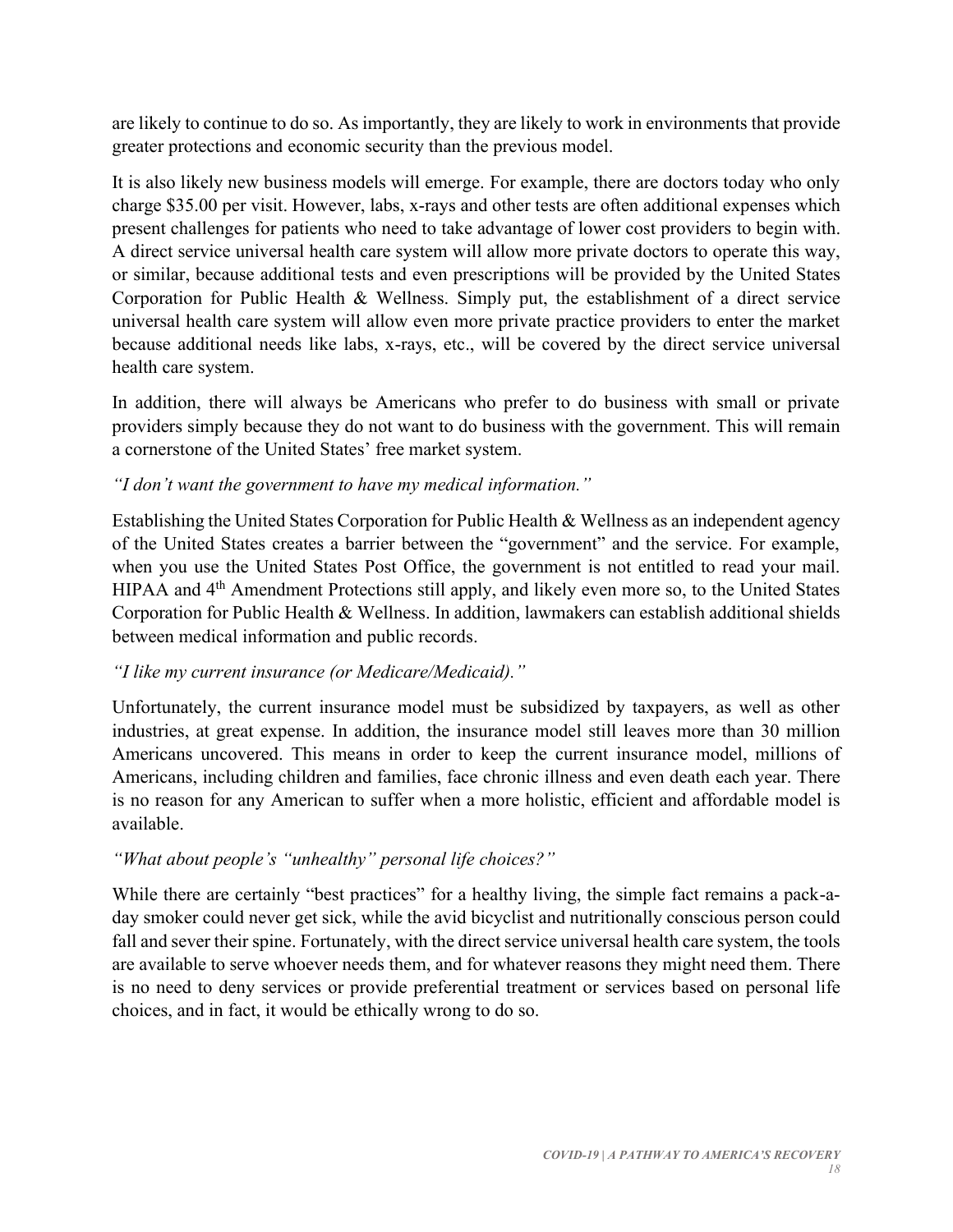*What about currently "controversial treatments", such as abortion, or gender reassignment surgery?* 

Universal health care is designed to ensure access to basic primary health care services, life-saving procedures and ethical treatments (including mental health care services) for 100% of Americans. The United States Corporation for Public Health & Wellness will need to establish protocols for determining what is "essential".

## *"What about death panels?"*

In the 2008 elections, during the last major health care reform movement, many people spoke about "death panels" in which they envisioned politicians sitting around trying to determine who should or should not get care. Ironically, this is actually what happens today with medical professionals often being called up to make decisions based on payer, rather than patient needs. The United States Corporation for Public Health & Wellness answers directly to the American people, and is guided by a governing board, and thousands of regional advisory boards which eliminates the possibility of "death panels". Patient needs and health outcomes are automatically able to be prioritized over payments.

## *"Other countries have nationalized health care, and some people don't like it, or they have to wait for treatment."*

In the United States, if an American does not have access to private or public health insurance, they could be made to wait forever, and this includes many of America's most vulnerable populations. The U.S. Corporation for Public Health & Wellness (USCPHW) addresses many of these concerns by becoming a part of the industry, rather than "nationalizing" it. In addition, the USCPHW has the ability to learn from other nations and avoid potential pitfalls at the outset.

## *"Wouldn't it be better for states to do this, rather than the federal government."*

If some states provide universal health care and others do not, this means the federal government will still be called upon to fill in the gaps. In addition, COVID-19 demonstrates that having 50 (or more when including territories) health care systems competing for supplies and services is not beneficial to the health and well-being of the American people as a whole.

 $\mathcal{L}_\mathcal{L} = \mathcal{L}_\mathcal{L} = \mathcal{L}_\mathcal{L} = \mathcal{L}_\mathcal{L} = \mathcal{L}_\mathcal{L} = \mathcal{L}_\mathcal{L} = \mathcal{L}_\mathcal{L} = \mathcal{L}_\mathcal{L} = \mathcal{L}_\mathcal{L} = \mathcal{L}_\mathcal{L} = \mathcal{L}_\mathcal{L} = \mathcal{L}_\mathcal{L} = \mathcal{L}_\mathcal{L} = \mathcal{L}_\mathcal{L} = \mathcal{L}_\mathcal{L} = \mathcal{L}_\mathcal{L} = \mathcal{L}_\mathcal{L}$ 

## **SUMMARY**

Unfortunately, COVID-19 has laid bare the inefficiencies and challenges in the United States health care industry more forcefully than ever before. Federal, state and local governments found themselves competing with one another and private providers to secure equipment and supplies. In addition, despite the vast amount of public subsidy for the private health care industry, states across the nation were forced to issue "stay-at-home" orders to address the inadequacy of the current health care infrastructure. And insurance providers are already calling for an increase in premiums under the Affordable Care Act.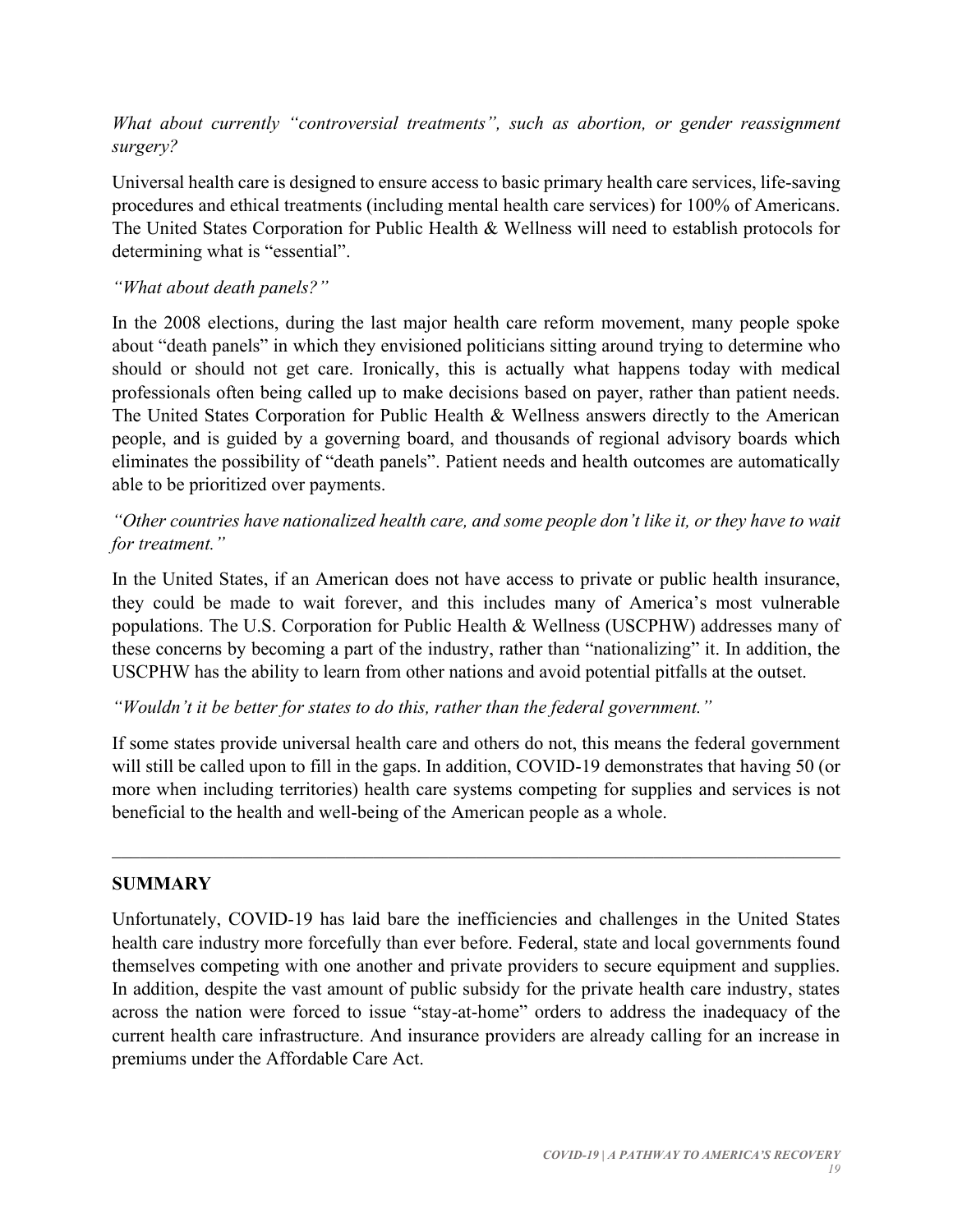Yet, Americans themselves have been calling for the United States to develop a solution to challenges in the nation's health care industry for generations. Millions of Americans, including veterans, aging adults, young professionals, workers with lower incomes, and extremely vulnerable populations forego basic preventative and life-saving treatments each year, leading to death, permanent injury and chronic illness. And despite the shuttering of businesses and commerce and mass injections of public funds during COVID-19, medical professionals are seeing layoffs, and those in the field still have inadequate resources to protect themselves and their patients. These are signs the infrastructure was not meeting its goals even prior to COVID-19.

The direct service universal health care model would provide the most cost-effective, efficient and highest quality services while guaranteeing health care for 100% of Americans. With a direct service universal health care system, medical professionals would continue to receive pay, and perhaps be called upon to assist in other areas during a pandemic rather than being furloughed or laid off. In addition, it would allow the United States to implement coordinated preparations for pandemics and public health crises without having to compete with the private market. In fact, despite criticisms, the United States proved it was able to provide support to shore up the nation's health care industry capacity to address COVID-19. In a matter of weeks, beds, staff and supplies were enhanced throughout the nation.

Within a matter of months, the United States could be poised to have perhaps the most efficient and cost-effective health care system in the world. The time is now for the United States to replace the insurance model with the direct service universal health care model for America.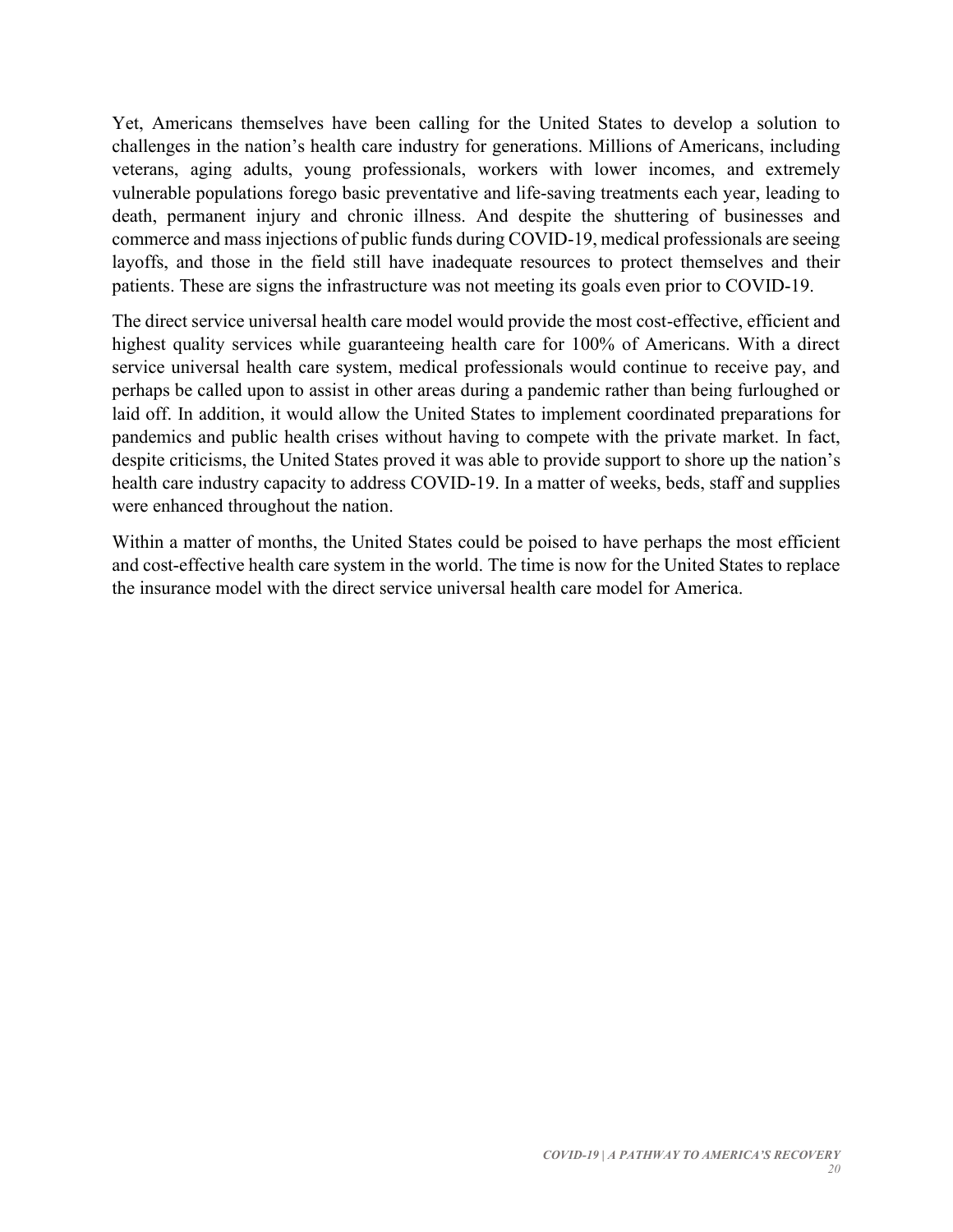# **III. UNIVERSAL PAID TIME OFF |** A MODEL FOR THE UNITED STATES

# **Introduction**

The establishment of the Right to Capital and the implementation of a direct service universal health care system by the United States will most likely address the primary concerns of healthrelated and economic disparities brought fully to light by COVID-19. Yet there remains a simple missing policy from the United States Department of Labor that could not only have addressed the current spread of COVID-19, but could help to eliminate and alleviate the spread of future and additional viruses as well; The establishment of universal paid time off (PTO).

The ability to form independent contracts between two people without government interference is a cornerstone of the American free market. This fundamental understanding has led governments in the United States to be largely "hands-off" in employment matters since the nation's founding. But just as consumer protection laws are designed to prevent exploitative business practices, labor laws are intended to prevent exploitative employment practices. Today we have established federal protections related to child-labor, minimum wage, and over-time pay.

Despite these important protections, millions of Americans across the nation do not currently receive PTO. Many that do often must differentiate between "sick-time" and "vacation time", requiring employees to incur personal costs to visit hospitals and health care facilities when they need to take time off for feeling ill. COVID-19 demonstrates the challenges that occur when Americans are forced to choose between their job (or livelihood) and their health and safety. For generations, employees have often chosen to go to work, even when ill, rather than risk their employment security. Even more importantly, COVID-19 demonstrates that employees and public health and safety would fare better if given the opportunity to "stay home", rather than expose others to potential illness by going to the doctor when severe symptoms are not present.

# **Solution**

Implementing a national universal paid time off policy at this time is not only practical, but potentially lifesaving as well. It is an essential and straightforward way to ensure Americans can more readily take personal measures to stop the spread of COVID-19 as well as influenza and other communicable diseases; Both, now and into the future. In addition, a payroll-based PTO model can alleviate the need for costly and perhaps dangerous PTO policies that differentiate between "sick time" and "vacation time". PTO can also have important societal benefits leading to a reduction in juvenile crime, reduced reliance on safety net programs, and greater economic security for employees and the labor market overall.

# **Universal Payroll-Based PTO Model (UPPTO): A Model for The United States**

Ensuring PTO for 100% of America's workforce can be broken down into an easily managed payroll model that can ensure Americans begin to receive PTO benefits immediately, while not overwhelming an employer's budgeting and scheduling needs.

The universal payroll-based PTO model (UPPTO) provides a manageable framework for employers to establish a minimum of four (4) weeks annual PTO for 100% of employees, including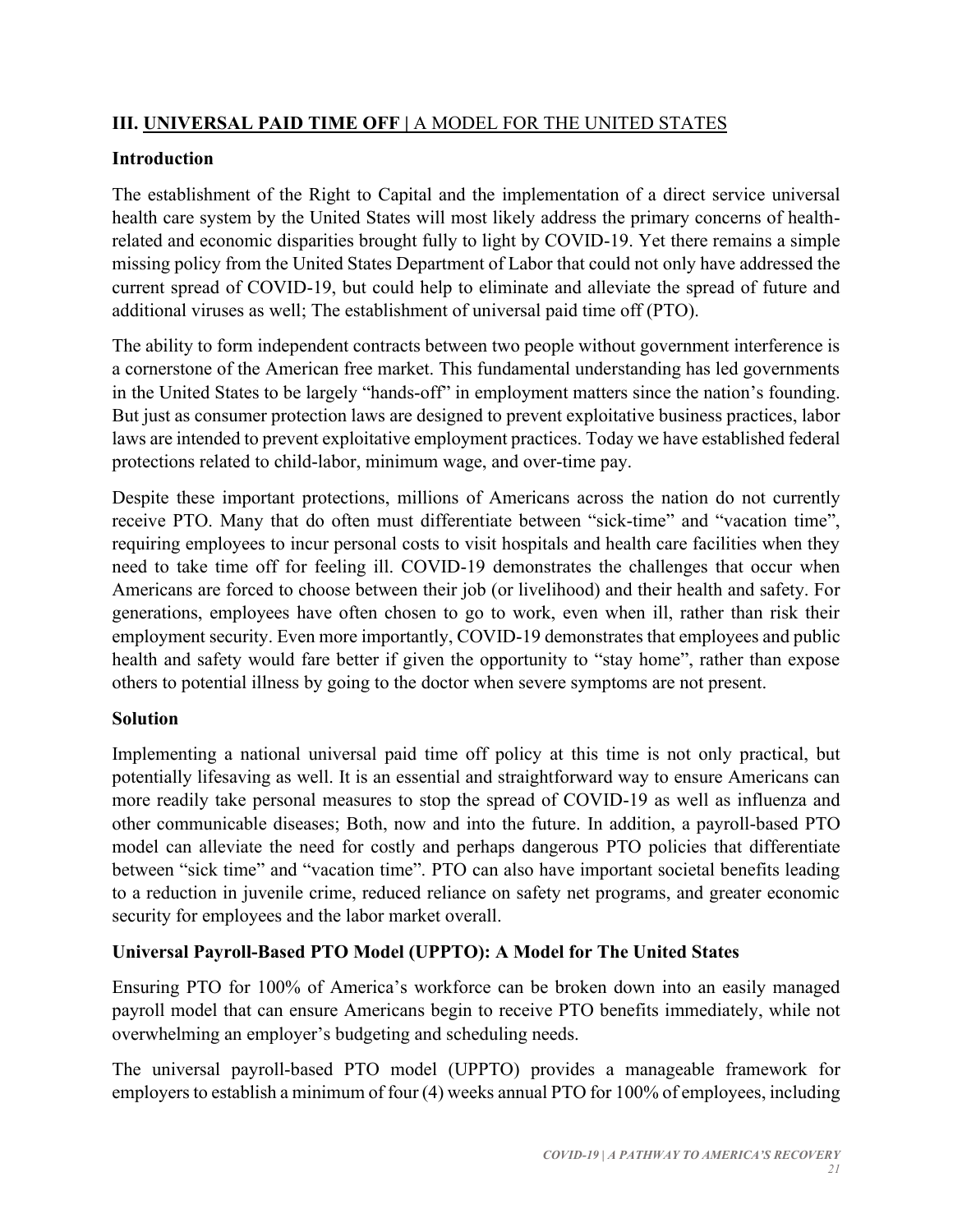full-time and part-time. The model provides the necessary balance between employee and employer needs by calculating and providing PTO based on the per-pay-period model. This allows employees to begin earning and utilizing PTO immediately in the spirit and intention of the policy, while allowing employers to mitigate scheduling and budget impacts.

Specifically, an employee who works 40 hours per week earns the equivalent of 160 hours of PTO per year. If the employee is paid twice per month, or 24 times per year, this equals 6.66 hours per pay period (or 13.33 hours per month). For those who receive payments every two weeks, or 26 times per year, PTO is earned at a rate of 6.15 hours per pay period.

Part time employees earn the equivalent of four (4) weeks per year as well by basing PTO on hours worked. For example, an employee who works 20 hours per week earns a total of 80 hours of PTO per year. If the employee is paid twice per month, or 24 times per year, this equals 3.33 hours per pay period (or 6.66 hours per month). For those who receive payments every two weeks, or 26 times per year, PTO is earned at a rate of 3.07 hours per pay period.

This model allows for employees to begin earning and using PTO immediately upon hire, while also ensuring employers can manage PTO budgeting and scheduling needs in a practical manner.

# **Variables for Businesses and Employers**

One of the greatest concerns for many businesses is the potential for hard costs associated with a universal PTO model. But in many cases--perhaps even most--PTO is a matter of annual scheduling and timeline adjustments rather than budget. However, in order to balance the needs of customers, fellow employees and employers, employers must have some flexibility to set internal guidelines for the use of PTO. Specifically, employers must be able to establish internal policies for how PTO is used, its cash value (if any), accumulation criteria, and managing unplanned versus planned PTO.

# Per hour, day or shift

In most cases, allowing employees to utilize PTO on an hourly basis provides employers and employees the most benefit. It allows employees to utilize PTO as needed to take care of personal matters, while maintaining a presence at the workplace during a normally scheduled workday or shift. This practice often provides benefit to both the employee and the employer, and mitigates disruption caused by time away. In certain industries, however, coverage may be required for even 1 or 2 hours of absence, which could mean bringing in other employees to handle duties while the employee requesting PTO is away. In these cases, employers need the flexibility to require employees use PTO for full days or shifts at a time in order to balance the needs of the agency.

## "Cash Out" versus "Use It Or Lose It"

Employers must also have the ability to establish "cash out" or "use it or lose it" policies with regard to accumulated PTO. "Use it or lose it" policies require employees to utilize their PTO benefits within a certain timeframe. This type of policy helps to achieve the goals of PTO by encouraging employees to use PTO to take care of their personal, familial, mental health or even entertainment needs throughout the year. In matters of budgeting and scheduling, this means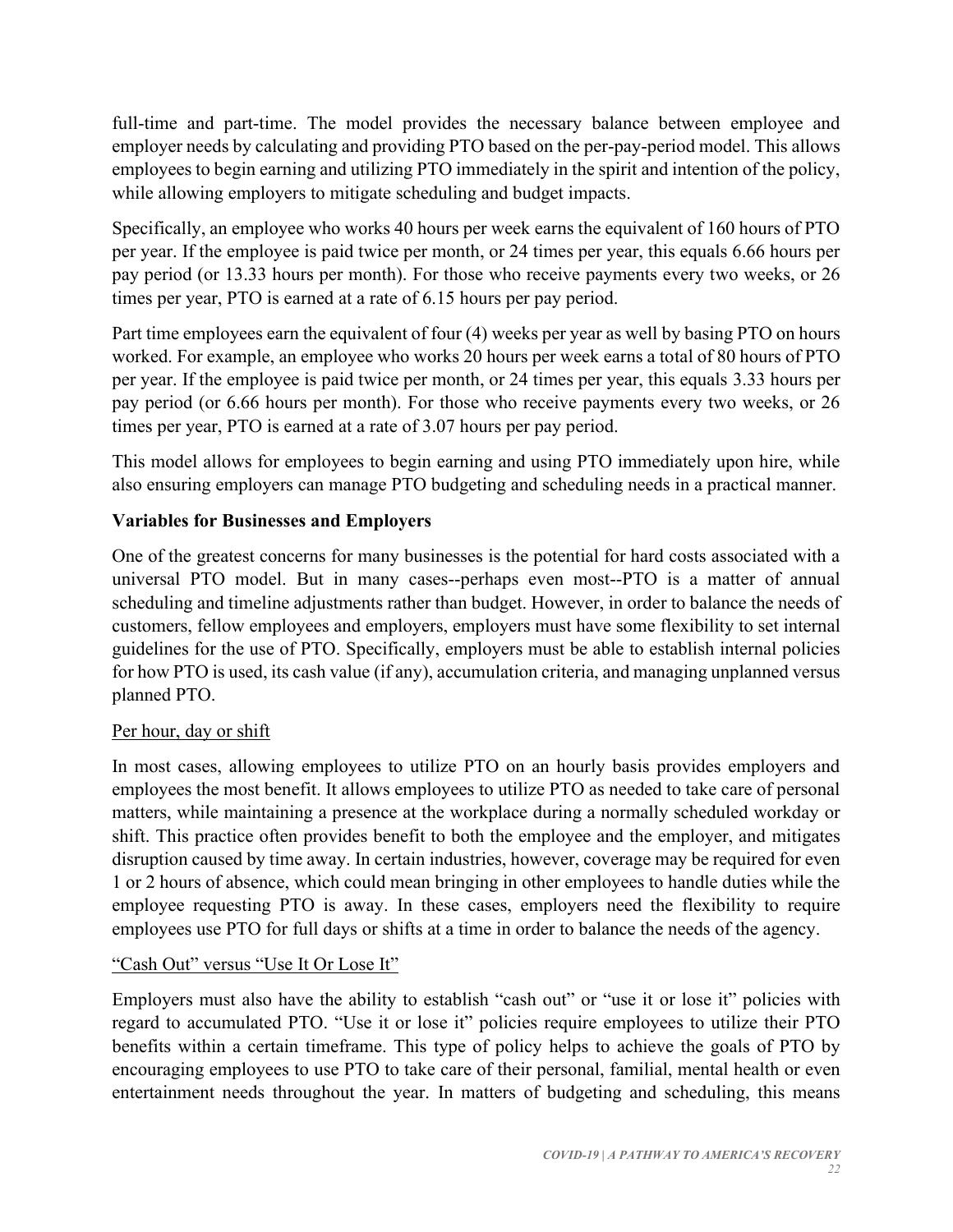employers set aside salary for 2080 hours per year for full time employees while expecting 1920 hours of productivity. "Use it or lose it" policies alleviate much of the cost burden for PTO which is essential for many small businesses and nonprofit organizations. On the other hand, "Cash Out" policies allow for employees to receive unused PTO as a direct payment. This requires employers to set aside up to 2240 hours in salary for a fulltime employee at 2080 hours per year. Organizations with capital assets can save unused salary in interest bearing accounts until such time as it is cashed out.

## Accumulated PTO

Regardless of the "Cash Out" or "Use It Or Lose It" Model, employers must also have the ability to create a well-thought plan for accumulation of PTO. For example, a full-time employee who is with an agency for four years will accumulate the equivalent of 640 hours of PTO if no PTO is used during that time. If the employer uses a "Use It Or Lose It" model, the employer must be prepared to allow the employee to utilize the accumulated PTO all at once, or establish a time frame or capped amount in which PTO must be utilized before it is "lost". For example, an employer might require employees to use PTO in a twelve month period or allow accumulation up to a certain amount (i.e. 320 hours). "Cash Out" models are a payment liability for employers. Employers must determine if they have the capacity to meet their obligations for an employee's entire tenure, or if they must payout these liabilities on a timed basis (i.e. annually). Regardless of the model they choose, employers must be able to maintain the flexibility to determine accumulated PTO policies within the spirit and intent of PTO, while meeting the needs of their own agency and business model.

## Unplanned VS Planned PTO

Employers also need to consider whether or not they need to establish protocols for planned vs unplanned PTO. In many professional settings, this consideration may not be necessary. However, in certain industries, advanced notice is preferable. Current models often refer to this time as "sick time" or "vacation time". However, reason-free PTO is essential to achieve PTO's intended benefits. Specifically, COVID-19 makes the case against requiring employees to visit the hospital or a medical practitioner when feeling ill. In many cases, it may be best for the employee to simply stay at home to get better. Rather than establishing reasons or criteria for the use of PTO, employers and employees benefit from establishing policies surrounding unplanned versus planned PTO. Policies that are too strict, however, would eliminate the intended goals and benefits of PTO.

## Other Considerations

In addition to these four (4) primary issues, employers must also have the ability to provide enhanced PTO polices if they choose. Hourly employees should also receive PTO accumulation enhancements in addition to wage enhancements during over-time.

## **Implementation**

The time is now for Congress and the United States Department of Labor to adopt national PTO standards for America's workforce. A simple act by Congress, signed by the President and followed up with implementation guidelines and technical assistance from the United States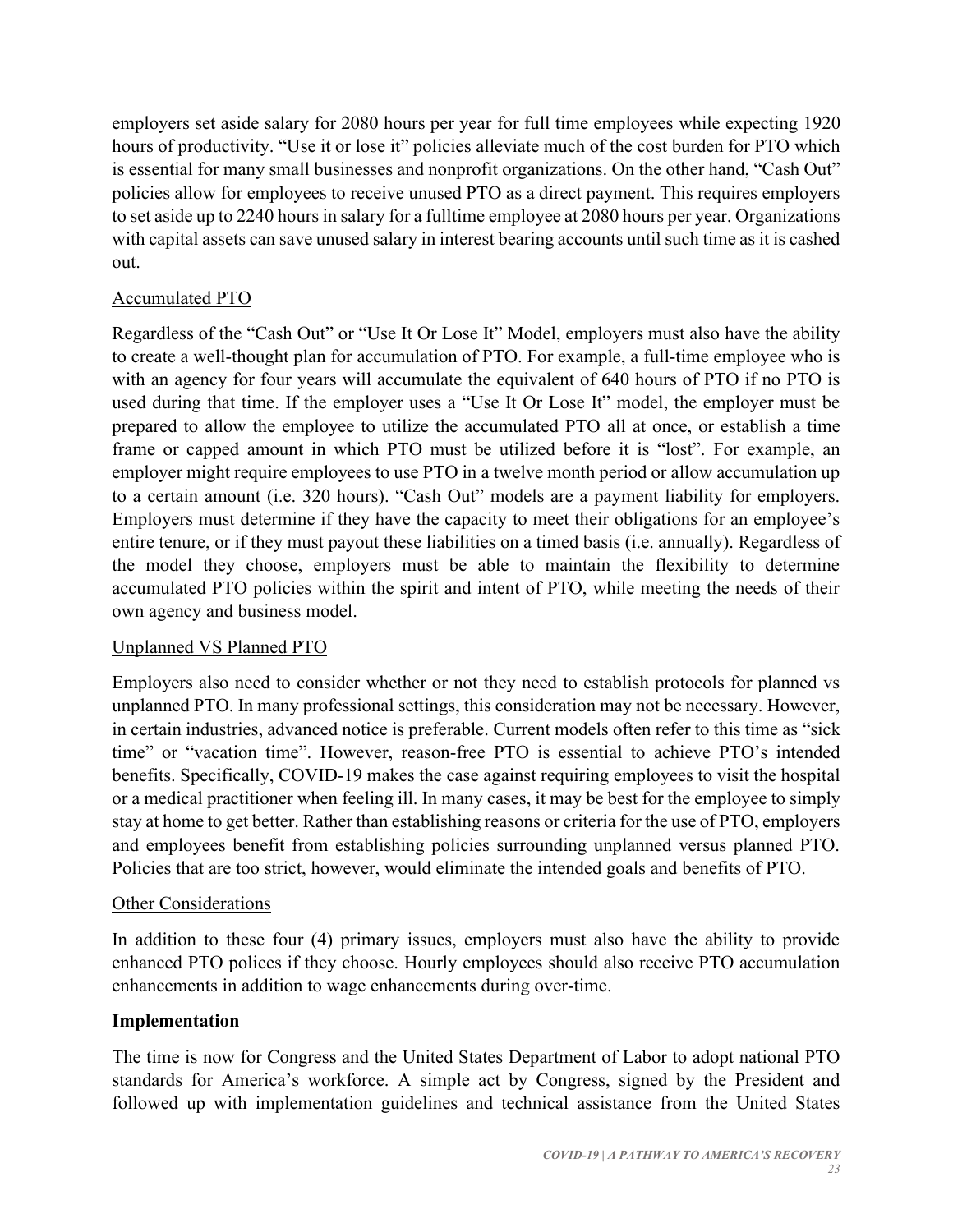Department of Labor can guarantee 100% of America's employees are provided with a framework for universal PTO by the end of year, if not much sooner. In normal times, it is possible to debate the value of PTO ad nauseum. But COVID-19 makes this issue timely. In fact, in order for the United States to be "safely" open for business, PTO needs to be available to America's workforce immediately. The United States Department of Labor can immediately role out a proposed set of permanent regulations; State legislatures do not need to wait for the United States to pass UPPTO at the state level and can do so immediately. At minimum, regulations should include:

- A requirement for 100% of employers to provide the equivalent of 4 weeks, reason-free paid-time-off (PTO) for all employees (including part-time and full-time);
- Guidelines and recommendations for accumulation, overtime, "cash out" vs "use it or lose it" policies, and hourly or per diem usage; and
- A recommendation for guidelines for independent contractors to negotiate PTO in their self-employment contracts.

# **Benefits**

The benefits to universal PTO are numerous. For the first time in American history, 100% of America's employees will be provided with PTO, which is a milestone of its own. However, UPPTO is also likely to result in several measurable outcomes as well. First, UPPTO is likely to result in increased employment longevity and workplace productivity. This means greater economic security for America's workforce, better workplace outcomes, and lower hiring and training costs for employers. The introduction of UPPTO is likely to add a greater sense of continuity and resiliency for the labor market and economic system as a whole.

UPPTO is also likely to result in positive health and mental health outcomes for American workers, their families, and their communities. Initial reports regarding COVID-19 indicate Americans with underlying health concerns are at a far greater risk of succumbing to the full and fatal impacts of COVID-19. In many cases, poor overall physical health can be attributed to a lack of work/life balance, leading to depleted immune systems and other health side-effects. But physical health is not the only challenge created when PTO is unavailable. There are extreme social costs when Americans must choose between work and taking care of their children's school needs, attending important functions, or even taking time off for themselves. Adverse behaviors and criminal activity can often be attributed to a lack of parental availability, and upwards of 1 in 4 Americans suffer from some form of mental health or emotional distress at any given point during the year. The ability to address physical and mental health needs without the threat of employment insecurity is likely to reduce unresolved and overlooked mental health indicators and chronic health needs. And over time, could even lead to decreased adverse behaviors and criminal activities, particularly among juveniles and adolescents.

Of course, most importantly at this time, UPPTO is also an essential policy for allowing employees to take personal responsibility, without risking their employment security, to stop and reduce the spread of COVID-19 and other communicable diseases.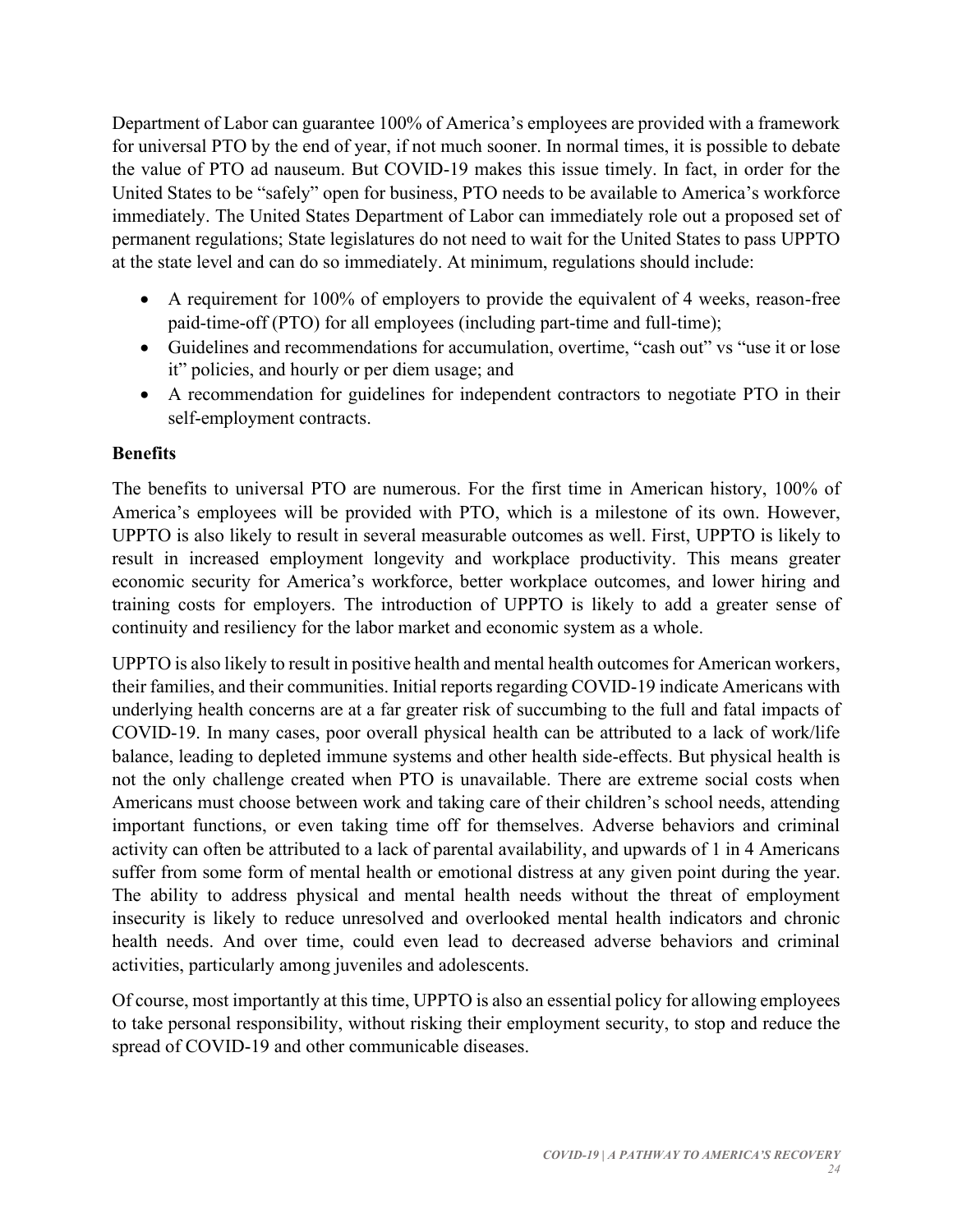## **Common Concerns**

Though implementation of universal PTO is uncomplicated, there are many concerns that have prevented its establishment in the past.

## *"Universal PTO is government overreach."*

Capitalism calls for mechanisms to ensure exploitation is removed from various markets. In the case of PTO, a mechanism is necessary to ensure Americans can achieve employment security in the labor market without having to forego their basic human needs, such as caring for children, taking time off when sick, or even having a day just for themselves. Universal PTO provides a mechanism to balance employer and employee needs within the labor market, rather than requiring costly government safety nets.

## *"The cost will be prohibitive."*

For many businesses, hard costs are not incurred by providing PTO. Budget and scheduling needs can be mitigated by internal policies guiding when and how PTO is used. In some cases, businesses may need to hire additional employees to ensure adequate coverage for their business and customer needs. However, a key benefit of PTO is employee longevity, which immediately decreases the costs associated with hiring, on-boarding and training new employees. In this case, hard costs of PTO are often balanced by the continuity of the workforce.

## *"I may have to cut salaries, hours or staff to provide PTO."*

Sustainable business models require sufficient human resources to meet their goals. A business model that requires cutting of salaries, hours or staff to provide PTO may already be exhibiting signs of being unsustainable. Rather than cutting salaries, hours or staff, businesses with this concern are encouraged to receive technical assistance and guidance to develop business model alternatives that can ensure long-term success and sustainability overall.

## *"I may have to increase prices to pay for PTO; It won't be fair for small businesses, nonprofits or certain contractors."*

In most cases, there should not be any reason to increase prices. However, for the first time in history, the entire American workforce will have PTO. It is likely a minor increase in prices for goods and services would be understood--if necessary--to support this important system-wide employment safeguard. Employers who do increase pricing, however, should be prepared to demonstrate to customers, funders and stakeholders why it cannot be avoided. In particular, however, a level playing field will be created for many small businesses, nonprofits and government contractors because federal, state and local funders will be required to recognize a federal mandate to provide the minimum benefit of four (4) weeks PTO.

## **SUMMARY**

COVID-19 demonstrates the time has come for the United States to move forward with universal PTO; UPPTO can help mitigate a prolonged COVID-19 Pandemic and reduce the impacts of other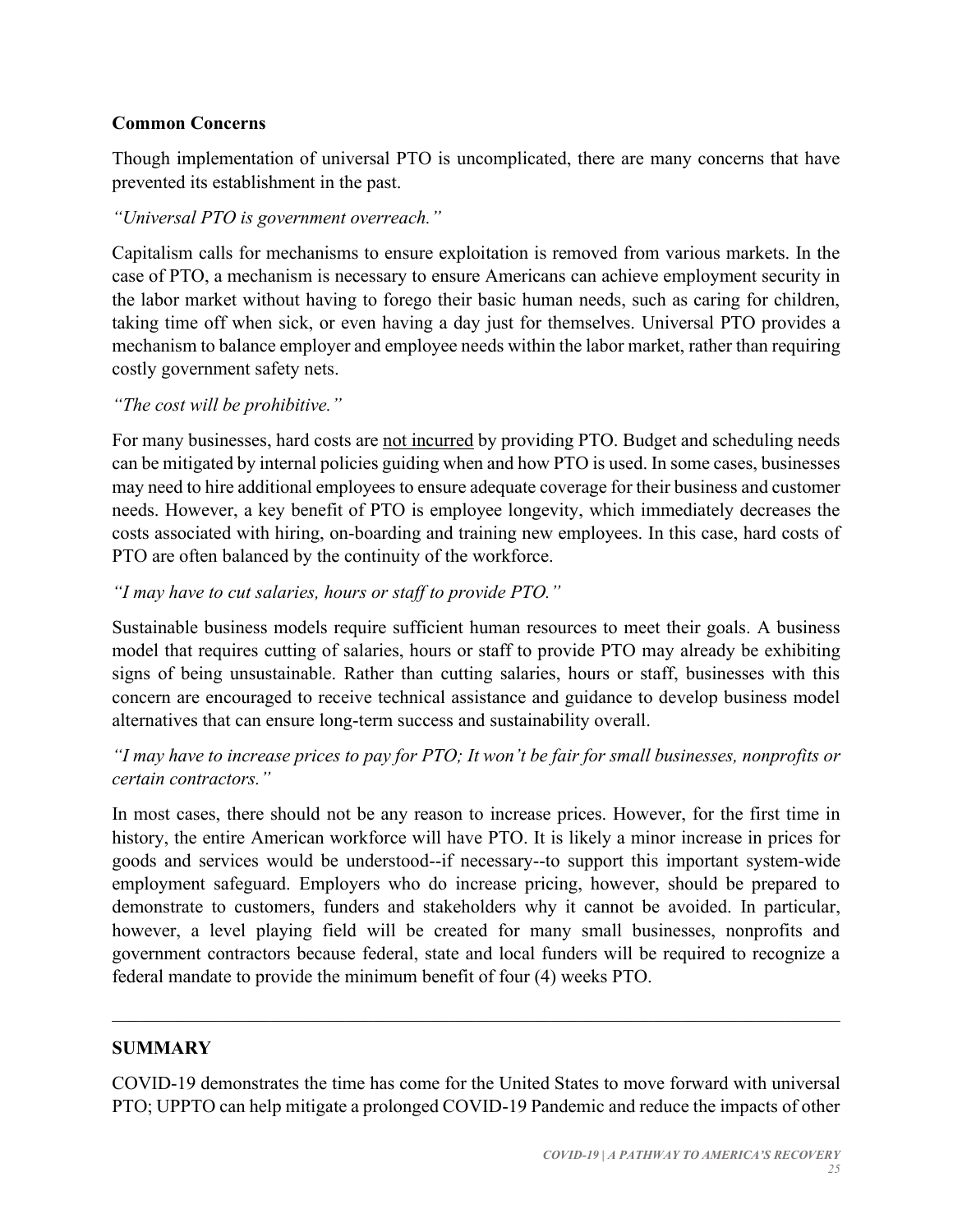communicable diseases as well. Universal PTO promotes the health and safety of America's workforce, while strengthening continuity in America's economic system. This single policy change could have played an important role in saving lives during the initial COVID-19 Pandemic, but it is not too late to make it happen now.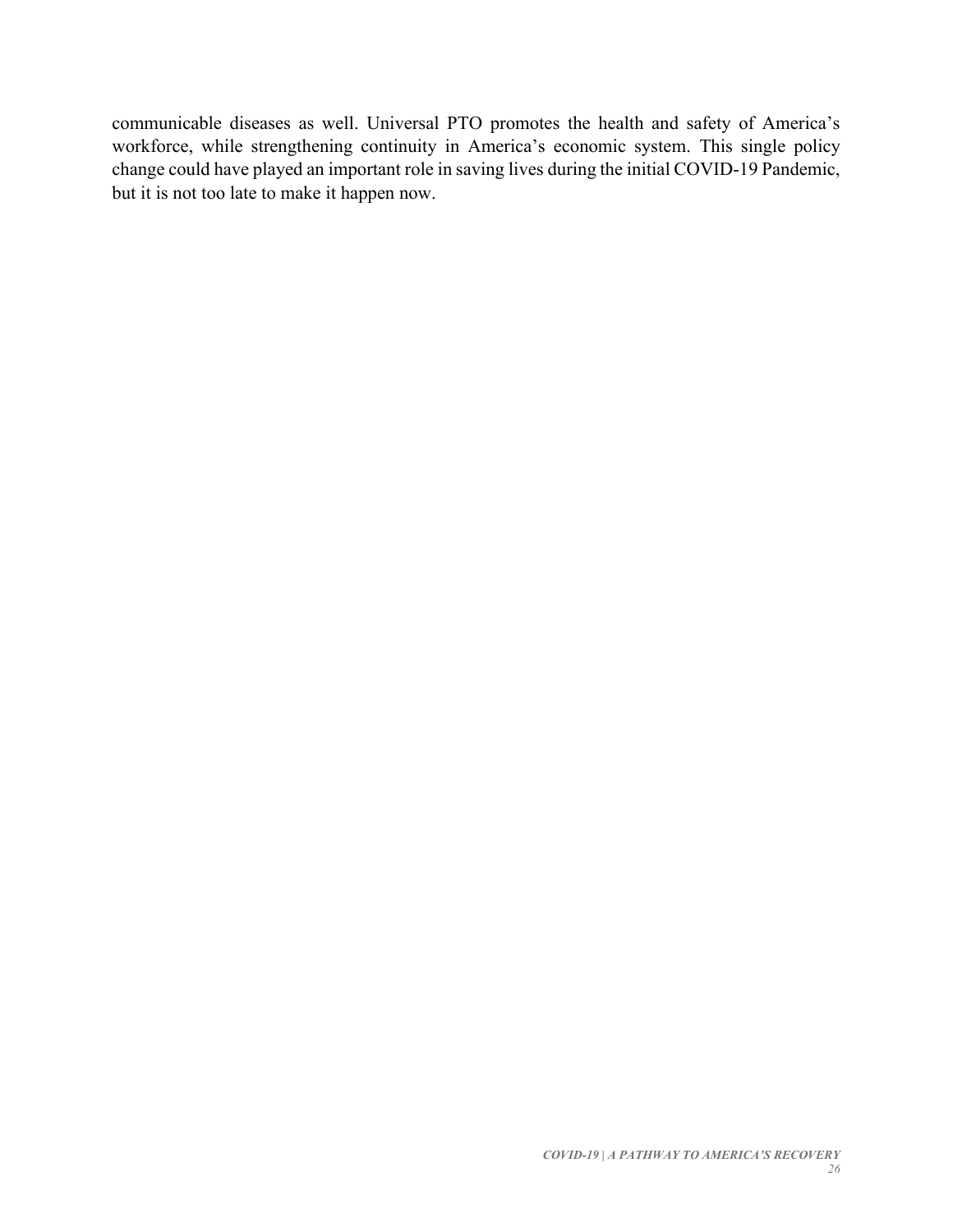## **IV. COORDINATED PANDEMIC RESPONSE** | A MODEL FOR THE UNITED STATES

#### **Introduction**

Finally, the United States needs an institutionalized Coordinated Pandemic Response Level System (CPRLS). Over the last twenty years, communicable diseases have increasingly needed government attention. Ebola, H1N1, influenza and now, COVID-19. In matters of the current Pandemic, the White House and federal officials provided information and guidance to the states and territories, while state leaders worked with public health officials to create localized plans.

For the most part, states issued some form of "stay-at-home" order limiting the size of gatherings, shuttering certain businesses, and calling on their residents to "socially distance" and "shelter in place" with the exception of securing basic needs. The aims of these orders were to stop the spread of the disease, if not permanently, then at least long enough to increase the capacity of local hospitals and health care facilities to address life-threatening symptoms. Federal, state and local leaders all deserve commendation for their quick and innovative approaches to stopping the spread of COVID-19. In the absence of a Coordinated Pandemic Response Level System (CPRLS), federal, state and local governments were able to achieve success largely by asking the American people to heed the warnings of various officials.

By and large, federal, state and local governments achieved their main goals, at least initially. Across the nation, business shut down, Americans stayed home, and within a matter of weeks, health care facilities were backed with the tools and equipment they needed to shore up their capacity to serve the people in their regions. But as the weeks turned into months, more Americans began to question the validity of "stay-at-home" orders, mask requirements, and impositions on individual freedom.

COVID-19 brings awareness to several important issues facing the United States. However, one of the most glaring challenges is the need for federal, state and local governments to be able to swiftly enact public health and safety measures without running afoul of the United States Constitution, and the individual liberties and freedoms of the people they are trying to protect. The fact is pandemics of communicable diseases present a new challenge for elected officials.

The use of mandatory quarantines, travel restrictions and the shutting of certain businesses rightfully raise concerns. However, there are other models currently in use by state and local governments that can help Americans understand the necessity and validity of a "stay-at-home", or similar orders. Americans are already largely aware of important "evacuation" orders given by state and local governments when wildfires or hurricanes threaten homes and businesses. These orders require individuals to leave behind their properties when nature presents a real, imminent and deadly threat.

While an "evacuation order" triggers important systemic responses, such as the mobilization of various agencies, it is the underlying message of an evacuation order that is of critical importance; If the order is not followed, the government's infrastructure may be unable to save you. By staying behind, you acknowledge your life and safety are in your own hands. Ultimately, this is the message of the "stay-at-home" order as well. In addition to one's personal health and safety, the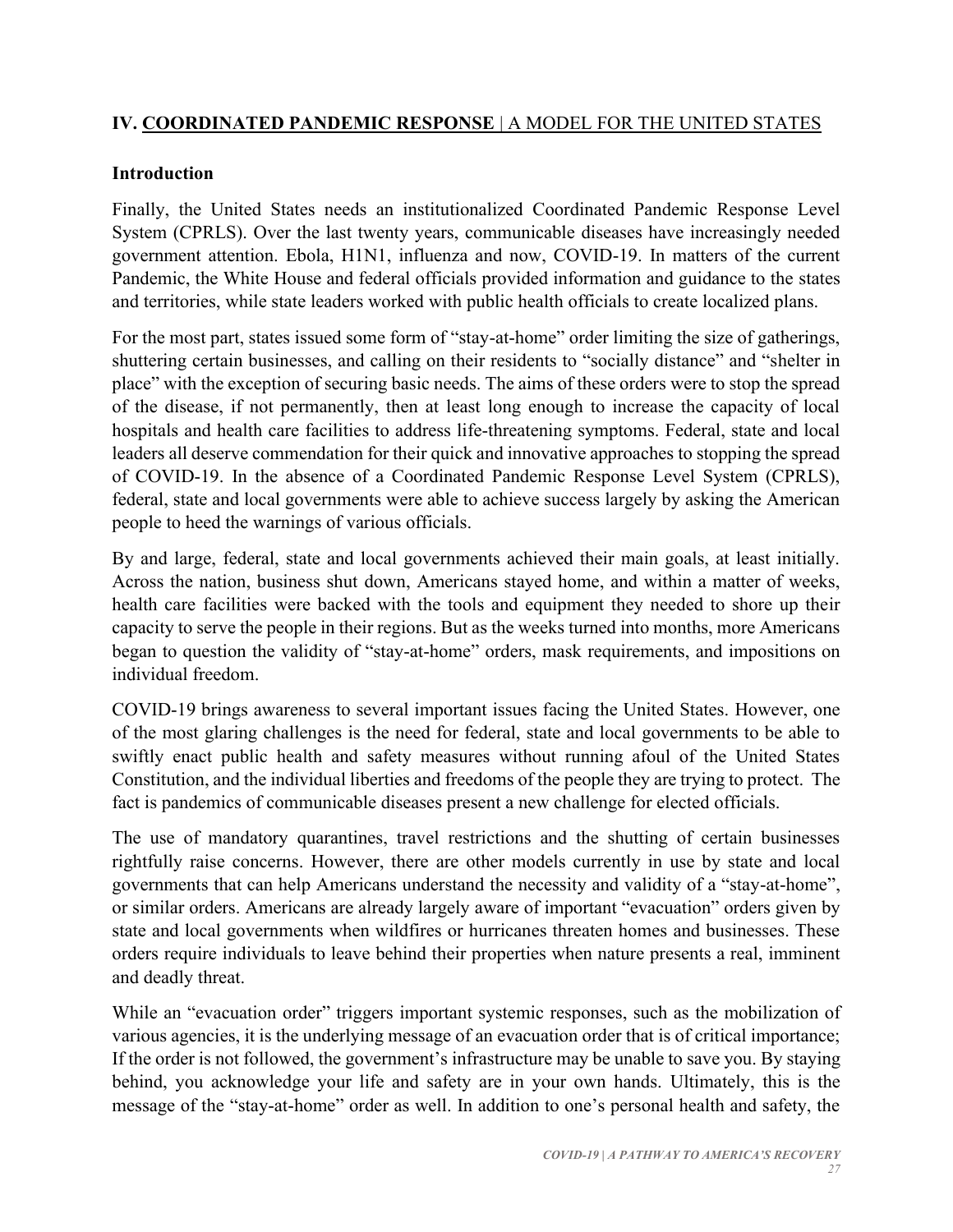infrastructure has the potential to be overburdened; It cannot guarantee your protection. Fortunately, evacuation orders are easy for many Americans to understand because the threat is normally imminent and highly visible. Americans can easily make their own risk assessment about whether or not to follow an evacuation order.

And not all government intervention is as extreme as a "stay-at-home" or "evacuation" order. In fact, many states already provide recommendations for school and road closures due to ordinary changes in the weather. For example, in the State of Ohio, a three-tiered system is utilized to provide guidance to Ohioans. Level one provides a basic warning urging drivers to use caution. Level two urges employers to consider closing or issue opening delays. Level three orders all nonessential travel off the road, and though enforced at an officer's discretion, non-essential travel during this time *can* lead to arrest.

Like an "evacuation" order, the underlying message of the level three road closure is that towtrucks, emergency services and first responders may be unable to help travelers. In fact, by being on the road, the traveler can become a hinderance to the delivery of crucial services; The infrastructure can be overburdened to the point of incapacity.

These levels are often adhered to by large amounts of the population. Similar to an evacuation order, Americans can see for themselves the inherent risks associated with weather conditions. In fact, it might be physically impossible for drivers to move their cars at all, particularly when weather conditions include snow or heavy rains.

The key challenge in a pandemic is that the risk is not highly visible. COVID-19 produces no flames, does not damage the built infrastructure (such as roads and bridges), and it does not physically stop mobility. The roads are clear. The skies are blue. People can physically move about. In order for government pandemic responses to be successful, Americans must inherently trust the information provided, and trust that the government is acting in the best interest of the people.

Unfortunately, despite noble intentions to save lives and ensure the safety of the American people, many government responses raised concerns. Collectively, "stay-at-home" and similar orders across the nation resulted in rescheduling elections, freedom of movement restrictions, restrictions on commerce, encouraging reporting of neighbors to law enforcement for normal behavior (such as weddings, gatherings, parties, etc.), surveillance by technology companies and government agencies, and curtailing of civil liberties, such as the ability to worship at church and restricting gun sales. Health care policies seemingly prioritized some lives over others by halting cancer treatments, abortions, transgender health care services and PrEP protocols. And the "essential worker" versus "non-essential worker" created a significant "class" divide.

Despite the context of the pandemic and the well-meaning intention to stop the spread of disease and to save lives, these *are* signs of an authoritarian government. While millions of Americans accepted the guidance of federal, state and local leaders, questions began to emerge as businesses were closed, employees were laid off, and economic conditions worsened. Those who questioned government responses initially were painted with a wide brush often being labeled as uncaring or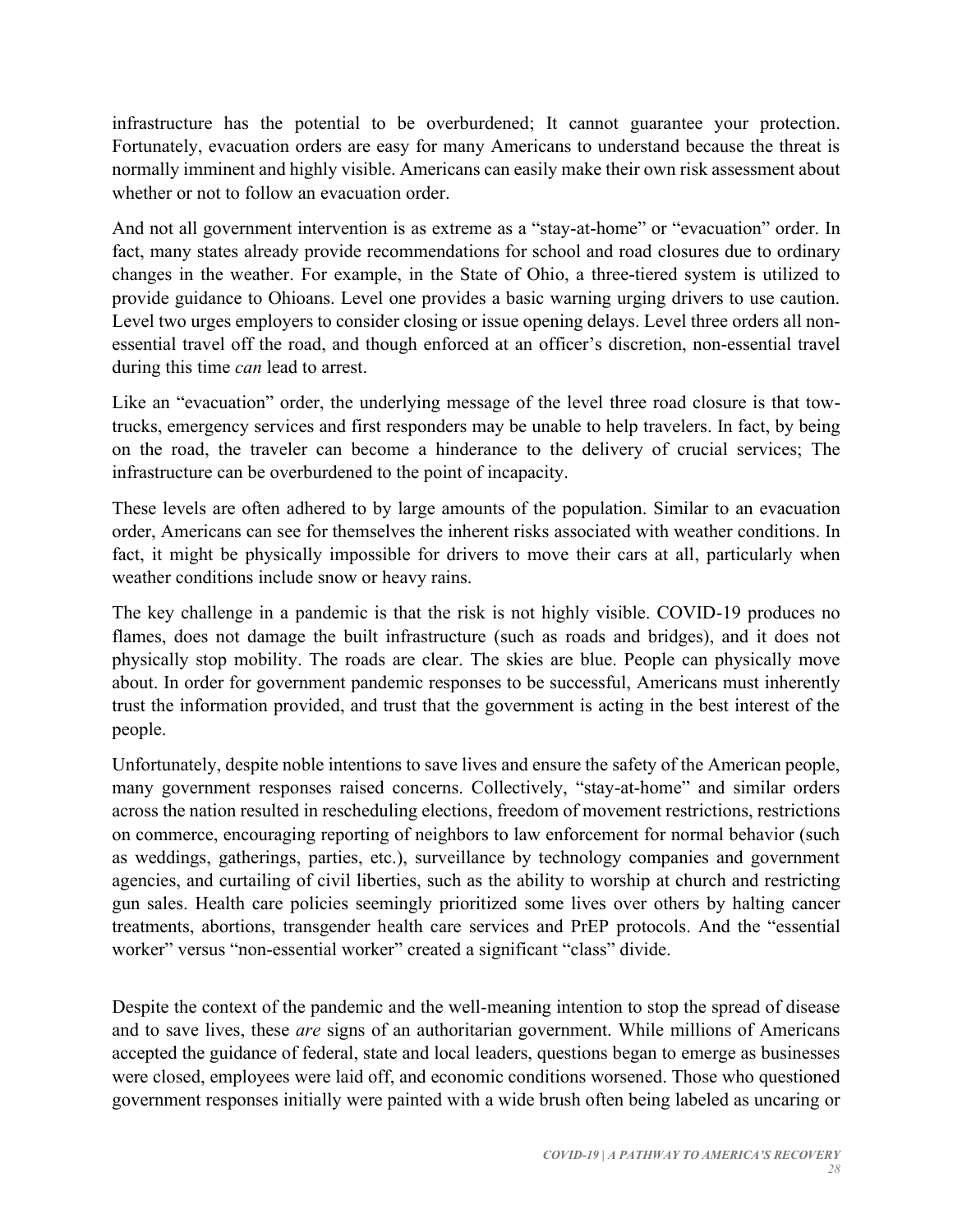unilaterally dismissed as politically motivated activists. Unfortunately, that narrative is not only misleading, it can be dangerous. Pandemic or not, human and civil rights watchdogs have a responsibility to question these types of orders; The erosion of human freedom *always* starts with some sort of justification.

In addition, "stay-at-home" orders had disparate impacts on various communities, often requiring "essential workers" and lower income workers to be at greater risk than others, and even requiring vulnerable populations to enter the "essential workforce" when their own places of work were "shut down". "Front line" workers were not limited to health care providers, and often included drivers, grocers, gas station attendants, restaurant workers and cashiers (as well as many others). Yet, personal protective equipment (PPE) was not provided to many people in these positions at the outset of the crisis. Concerns about higher incidents of domestic violence, suicides, and other mental and physical health issues were also brought forward as prolonged isolation and economic unpredictability started to solidify.

While government officials should be commended for their efforts to save lives and protect the infrastructures of the United States, it is important to ensure future efforts also address the concerns brought forth during the pandemic responses to secure trust in the system.

## **Solution**

There are several factors that can lead to ensuring trust in the government's pandemic response processes. Among the most important is differentiating between an "authoritarian approach" and an "empowerment approach". An "authoritarian approach" reaches end goals by restricting personal freedoms and enforcing restrictions through shaming, law enforcement, and excessive punishment such as incarceration or large fines. While perhaps effective in the short-term, authoritarian approaches are very often met with resistance, which in some cases can even turn violent. This has been witnessed throughout the nation when it comes to "mandatory mask requirements" in certain states, along with prolonged "shut down" orders. While violence is certainly not okay, it is one of at least five normal human responses to authoritarian measures. Very often "authoritarian approaches" end poorly, with focus turning into a power struggle and the enforcement of rules, rather than the end goal of saving lives, or at least reducing the impact of the disease.

An "empowerment approach" provides necessary tools, information and support systems (i.e. universal basic income, access to health care and guaranteed PTO) for people to reach their own conclusions to act in the best interests of themselves, their families and their communities. Once the government has done its due diligence to inform, provide tools, and ensure appropriate systems are in place, empowerment approaches acknowledge the decision--whether or not in the best interest of themselves or others--is ultimately up to the people themselves.

An empowerment approach is necessary in the United States for two important reasons. First, Americans are guaranteed individual and civil liberties by the United States Constitution and most state constitutions as well. Rights are granted by the people to the government, and not the other way around. The erosion of these liberties, even for causes as noble as stopping the spread of COVID-19, would have a devastating impact on more than two hundred and forty years of human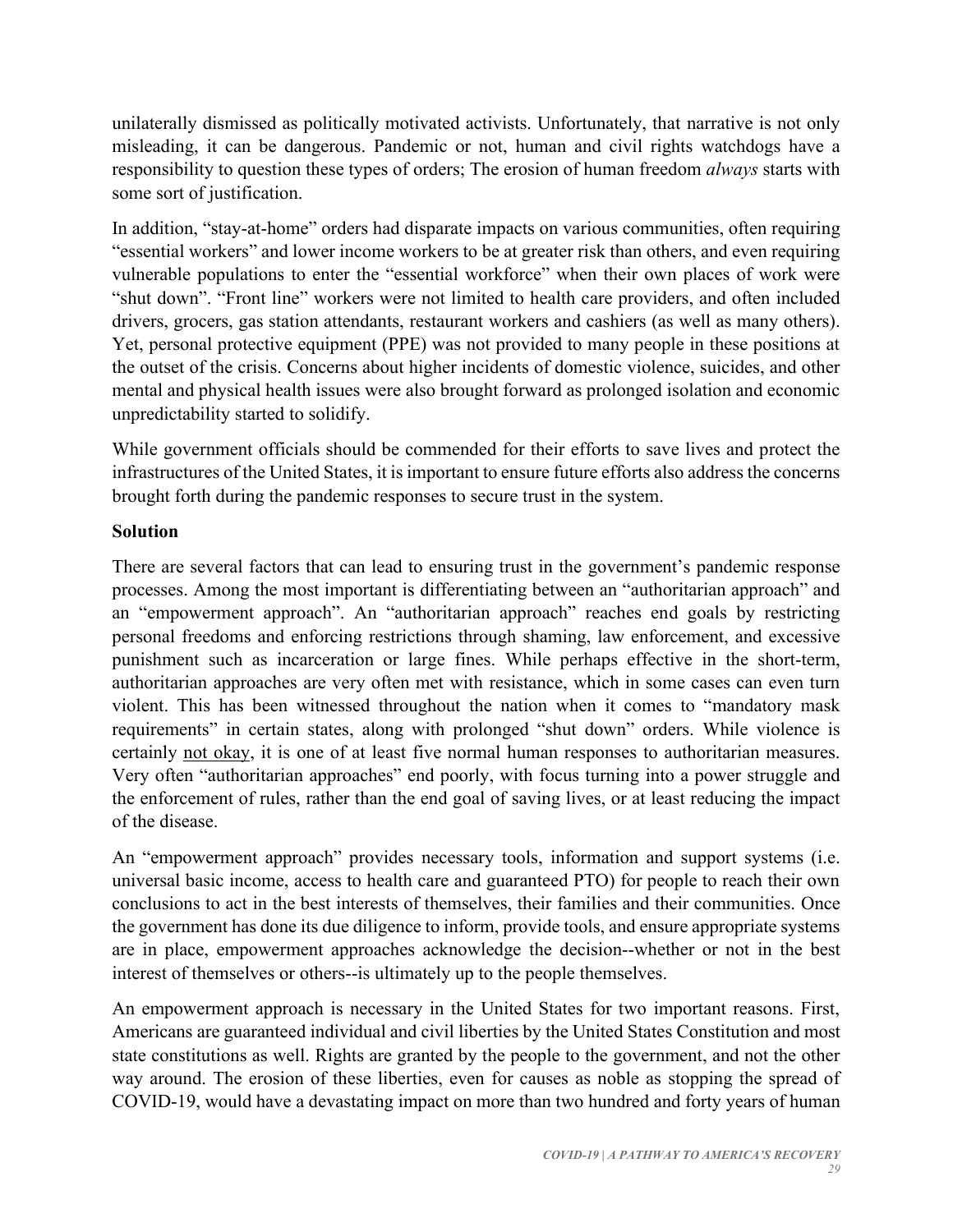rights progress. When it comes to COVID-19 specifically, the second reason is more important. Human beings are more likely to adhere to guidelines long-term when they agree with and internalize the conclusion themselves, rather than being told what to do by an authority or "parental figure". This is basic human nature.

To achieve this in the United States, an institutionalized Coordinated Pandemic Response Level System (CPRLS) that is easily understood, widely accessible and makes absolute practical sense must be available. For example, the State of Ohio's Snow Emergency Classification guidelines are readily accessible on the state's website. When it snows, Ohioans know they can turn to the news online, local television stations, or even the radio to find out the road closure or "snow emergency" status. In addition, as part of the CPRLS, there must be systemic safeguards for Americans (as presented in sections I-III of this document) as well as guaranteed protections for American freedoms and civil liberties.

## **Coordinated Pandemic Response Level System (CPRLS): A Model for the United States**

The purpose of the Coordinated Pandemic Response Level System (CPRLS) is to save lives, and protect essential infrastructures by providing Americans, elected officials, business leaders and other stakeholders with clear expectations, guidelines and protocols for pandemics in the United States. A CPRLS allows the United States and state and local governments to each work in tandem to implement the strategies that are best for their own region and jurisdiction towards these goals. There are several basic templates available to establish a CPRLS for the United States; In fact, federal, state and local actions taken during COVID-19 thus far provide a basis for outlining an institutionalized model. To establish trust, predictability and consistency, a CPRLS includes a minimum of four (4) key elements.

- Identifying and articulating the factors necessary to trigger a response
- The primary audience of the response
- The actual response
- The agency in charge

A basic CPRLS for the United States includes four (4) levels each with their own parameters (in the following example, COVID-19 is a Pandemic Response Level 4). A successful CPRLS is based on individual empowerment, which means Level 1 starts by ensuring individuals have the tools, information and supplies (if needed) to protect themselves. Level 2 focuses on business operations. State and federal level responses (3 and 4) are confined to pandemics that are so severe, state, local and even federal infrastructures are likely to be impacted. At the federal level, CPRLS levels need to focus on *recommendations* for individuals, businesses, industries and state and local governments, rather than mandatory orders. This preserves the intended balance of powers established by the United States Constitution. However, in Pandemic Response Level 4, the United States is responsible for implementing protocols relevant to its own jurisdiction (i.e. interstate commerce, military readiness and border patrol). Figure A. shows a sample outline of a CPRLS for the United States.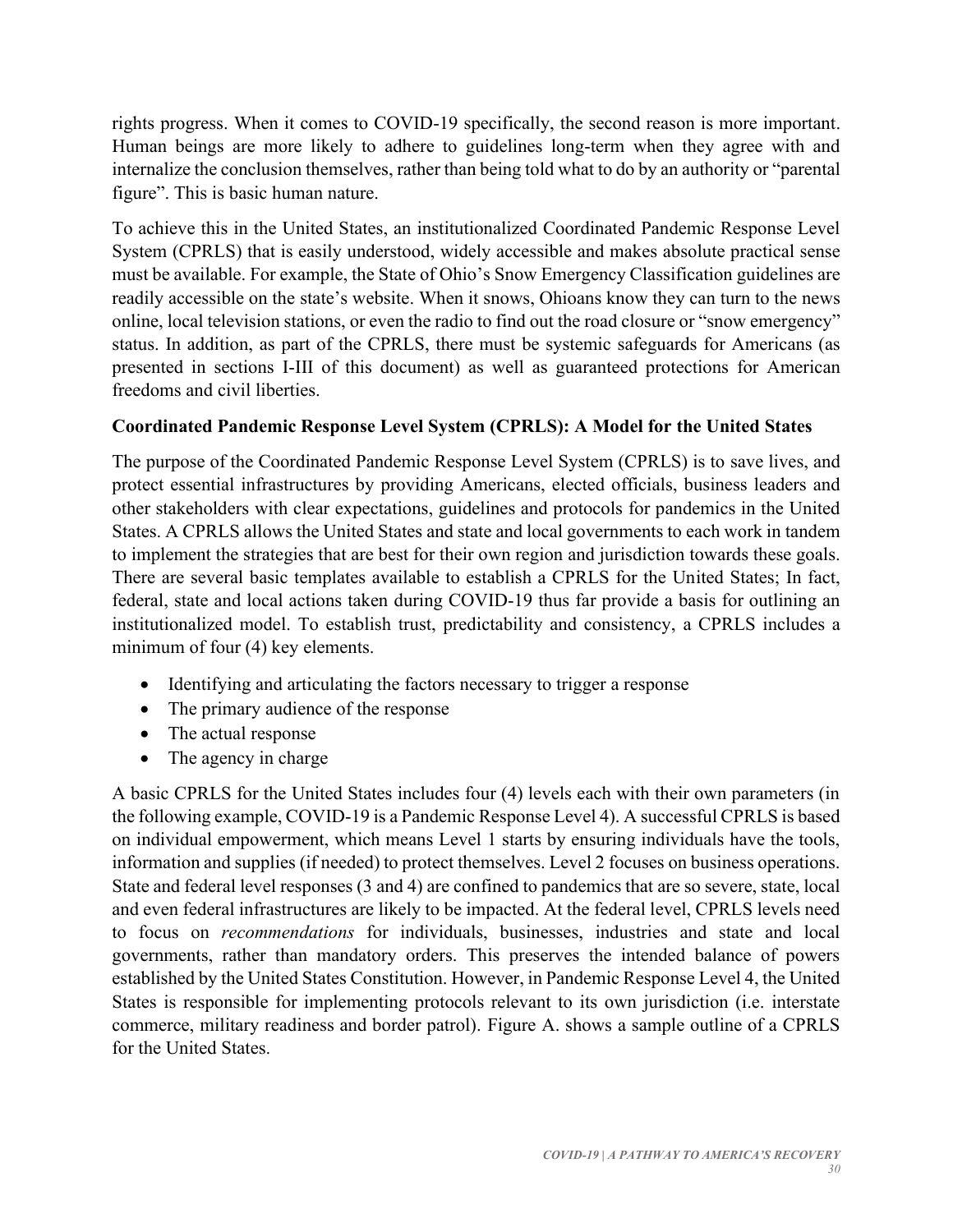## FIGURE A: Sample CPRLS Federal Level Outline for the United States

*Pandemic Response Level 1 (Targeted for Individuals)* 

- Pandemic Response Level 1 is initiated when the U.S. Centers for Disease Control and Prevention (CDC) and/or the World Health Organization (WHO) indicates the introduction of a new, unknown or increasing impact of communicable disease that is likely to result in increased illnesses, up to and including death.
- U.S. citizens and residents, businesses and industries are recommended to take heightened measures to protect themselves, their families and their employees.
- The United States will issue recommendations for personal safety, and direct funds towards health care services, personal protective equipment and supplies, as well as targeted outreach and prevention efforts. Congress will work to authorize funding as needed to address the Pandemic.
- National response efforts will be led by the CDC.

## *Pandemic Response Level 2 (Targeted for Businesses and Industries)*

- Pandemic Response Level 2 is initiated when the U.S. Centers for Disease Control (CDC) and/or the World Health Organization (WHO) indicates the introduction of a new, unknown or increasing impact of communicable disease that is likely to result in increased illnesses, up to and including death, and when the threat is also likely to have at least some impact on normal business and industry operations.
- U.S. businesses and industries, including federal, state and local public agencies, are recommended to implement internal protocols to reduce the spread of the disease, to include limiting hours, altering in-store access, encouraging social distancing, rescheduling large events, or other protocols deemed appropriate by the business or industry.
- The United States will issue recommendations for businesses and industries, and evaluate potential impacts on industries, commerce and trade. Congress will work to authorize funding as needed to address the Pandemic. *(Note: At this level, Congress and federal agencies are implementing their own protocols in their role as employers as well.)*
- National response efforts will be led by the CDC.

## *Pandemic Response 3 (Targeted for States, Local Governments and Territories)*

- Pandemic Response Level 3 is initiated when the U.S. Centers for Disease Control (CDC) and/or the World Health Organization (WHO) indicates the introduction of a new, unknown or increasing impact of communicable disease that is likely to result in increased illnesses, up to and including death, and is likely to have a significant impact on industries, commerce and the health care system at the state and local levels.
- State and local governments are recommended to implement their own Coordinated Pandemic Response Level 3 protocols to prevent the loss of life, mitigate the interruption of commerce and guarantee infrastructure continuity.
- The United States will issue recommendations for businesses and industries, as well as state and local governments, and evaluate potential impacts on state and local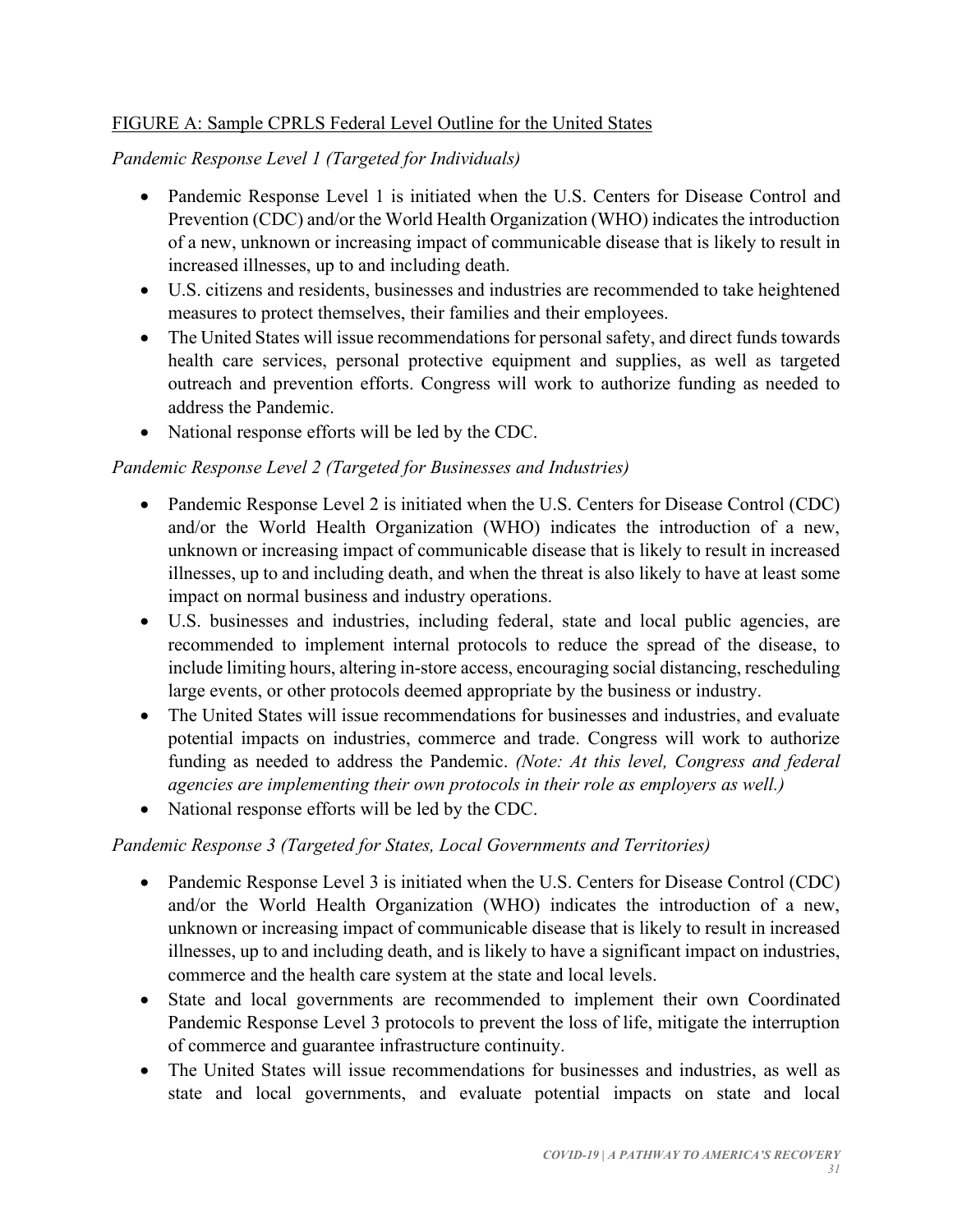infrastructure. Congress will work to authorize funding as needed to address the Pandemic. (*Note: At this level, states, local governments and businesses are the primary audience.)*

• The White House will facilitate a committee of federal agencies and relevant experts to guide the national response and appoint a lead spokesperson to coordinate national response efforts. *(Note: This is known as the Level 3 special committee in Level 4.)*

## *Pandemic Response Level 4 (Targeted for National Security)*

- Pandemic Response Level 4 is initiated when the U.S. Centers for Disease Control (CDC) and/or the World Health Organization (WHO) indicates the introduction of a new, unknown or increasing impact of communicable disease that is likely to result in increased illnesses, up to and including death, and is likely to impact national infrastructure, including food supply chains, health care systems, and/or national security.
- The Level 3 special committee will make recommendations for the United States to address national infrastructure and security issues related to the Pandemic, such as closing national borders, restricting air travel, and taking measures to ensure production, supply and food chains remain in operation.
- The President will issue Executive Orders as needed. Congress will work to authorize funding as needed to address the Pandemic.
- Pandemic Response Level 4 actions are led by the President of the United States, in conjunction with the Level 3 special committee.

Pandemic Response Levels should be viewed as cumulative, meaning Pandemic Response Level 3 includes all of the recommendations of levels 1 and 2. Additionally, Pandemic Response Levels should provide a broad framework and parameters, but still allow for targeted responses as needed. At the federal level, building on CDC recommendations and the advice of the Level 3 special committee helps to provide legitimacy and accountability for federal efforts.

 $\mathcal{L}_\mathcal{L} = \{ \mathcal{L}_\mathcal{L} = \{ \mathcal{L}_\mathcal{L} = \{ \mathcal{L}_\mathcal{L} = \{ \mathcal{L}_\mathcal{L} = \{ \mathcal{L}_\mathcal{L} = \{ \mathcal{L}_\mathcal{L} = \{ \mathcal{L}_\mathcal{L} = \{ \mathcal{L}_\mathcal{L} = \{ \mathcal{L}_\mathcal{L} = \{ \mathcal{L}_\mathcal{L} = \{ \mathcal{L}_\mathcal{L} = \{ \mathcal{L}_\mathcal{L} = \{ \mathcal{L}_\mathcal{L} = \{ \mathcal{L}_\mathcal{$ 

# *CONTINUED NEXT PAGE*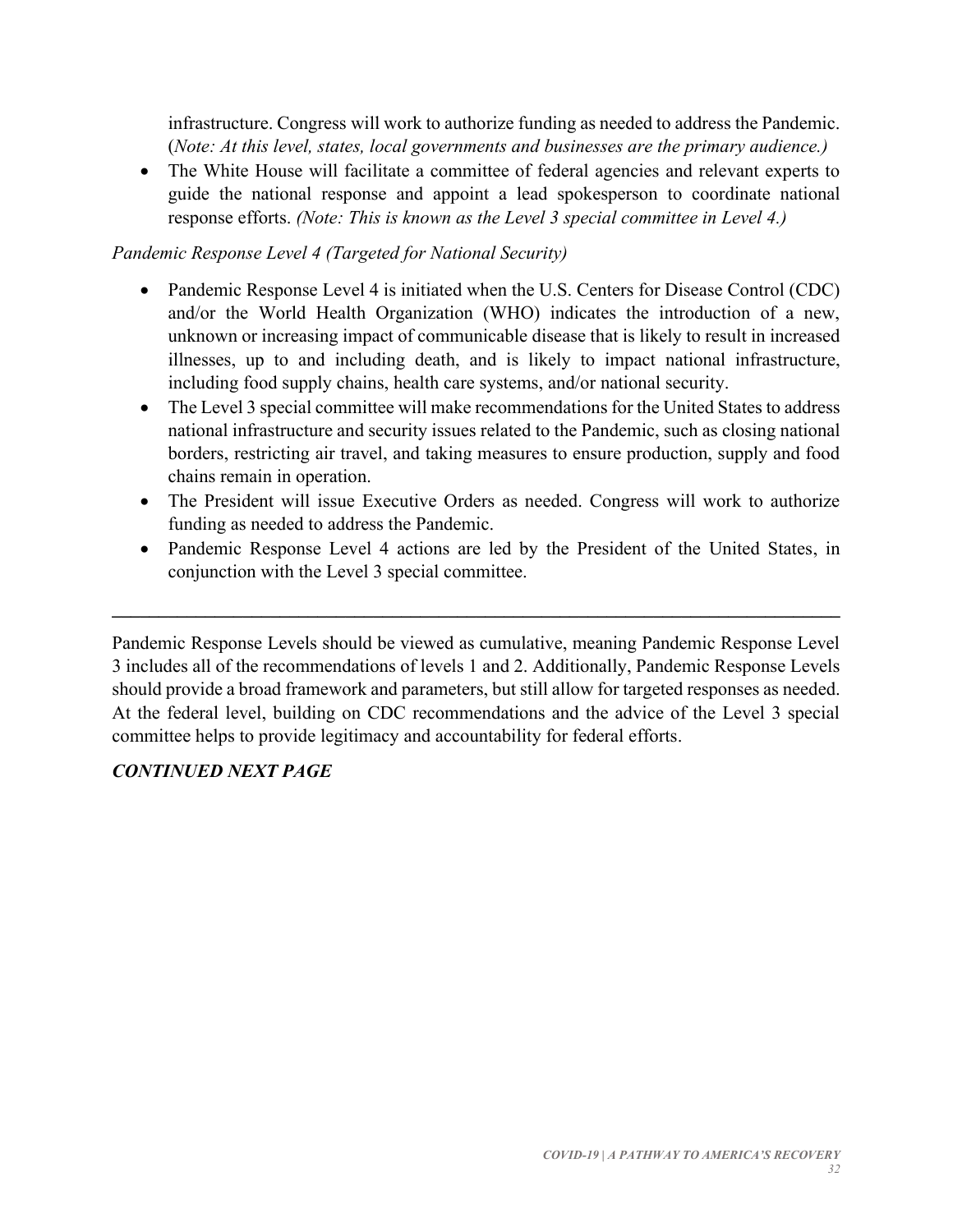# **Sample Snapshot for the Coordinated Pandemic Level Response System (National)**

Ē

One of the key elements of any type of CPRLS is that it can be easily accessed and understood. A simple snapshot or chart outlining expectations provides Americans and elected officials with a sense of trust and predictability which are essential during a Pandemic.

| <b>PANDEMIC</b><br><b>RESPONSE</b><br><b>LEVEL</b>      | Pandemic Response Level 1 is initiated when the U.S. Centers for Disease Control and Prevention (CDC)<br>and/or the World Health Organization (WHO) indicates the introduction of a new, unknown or increasing<br>impact of communicable disease that is likely to result in increased illnesses, up to and including death.<br>U.S. citizens and residents, businesses and industries are recommended to take heightened measures to<br>protect themselves, their families and their employees. The CDC will issue recommendations for<br>personal safety, and the White House will direct funds towards health care services, personal protective<br>equipment and supplies, as well as targeted outreach and prevention efforts. Congress will work to<br>authorize funding as needed to address the Pandemic.                                                                                                                                                                                                                                                                                                                                                               |
|---------------------------------------------------------|---------------------------------------------------------------------------------------------------------------------------------------------------------------------------------------------------------------------------------------------------------------------------------------------------------------------------------------------------------------------------------------------------------------------------------------------------------------------------------------------------------------------------------------------------------------------------------------------------------------------------------------------------------------------------------------------------------------------------------------------------------------------------------------------------------------------------------------------------------------------------------------------------------------------------------------------------------------------------------------------------------------------------------------------------------------------------------------------------------------------------------------------------------------------------------|
| <b>PANDEMIC</b><br><b>RESPONSE</b><br><b>LEVEL</b><br>2 | Pandemic Response Level 2 is initiated when the U.S. Centers for Disease Control (CDC) and/or the<br>World Health Organization (WHO) indicates the introduction of a new, unknown or increasing impact<br>of communicable disease that is likely to result in increased illnesses, up to and including death, and<br>when the threat is also likely to have at least some impact on normal business and industry operations.<br>U.S. businesses and industries, including federal, state and local public agencies are recommended to<br>implement internal protocols to reduce the spread of the disease, to include limiting hours or in-store<br>access, social distancing, mask recommendations, rescheduling of large events, or other protocols<br>deemed appropriate by the business or industry. The CDC will issue recommendations for businesses<br>and industries, and evaluate potential impacts on industries, commerce and trade. Congress will work to<br>authorize funding as needed to address the Pandemic.                                                                                                                                                   |
| <b>PANDEMIC</b><br><b>RESPONSE</b><br><b>LEVEL</b><br>3 | Pandemic Response Level 3 is initiated when the U.S. Centers for Disease Control (CDC) and/or the<br>World Health Organization (WHO) indicates the introduction of a new, unknown or increasing impact<br>of communicable disease that is likely to result in increased illnesses, up to and including death, and is<br>likely to have a significant impact on industries, commerce and the health care system at the state and<br>local levels. State and local governments are recommended to implement their own Coordinated<br>Pandemic Response Level 3 protocols to prevent the loss of life, mitigate the interruption of commerce<br>and guarantee infrastructure continuity. The White House will facilitate a committee of federal agencies<br>and relevant experts to guide the national response and appoint a lead spokesperson to coordinate<br>national response efforts. The White House special committee will issue recommendations for businesses<br>and industries, as well as state and local governments, and evaluate potential impacts on state and local<br>infrastructure. Congress will work to authorize funding as needed to address the Pandemic. |
| PANDEMIC<br><b>RESPONSE</b><br><b>LEVEL</b><br>4        | Pandemic Response Level 4 is initiated when the U.S. Centers for Disease Control (CDC) and/or the<br>World Health Organization (WHO) indicates the introduction of a new, unknown or increasing impact<br>of communicable disease that is likely to result in increased illnesses, up to and including death, and is<br>likely to impact national infrastructure, including food supply chains, health care systems, and/or<br>national security. The Level 3 special committee will make recommendations for the United States to<br>address national infrastructure and security issues related to the Pandemic, such as closing national<br>borders, restricting air travel, and taking measures to ensure production, supply and food chains remain<br>in operation. The President will issue Executive Orders as needed. Congress will work to authorize<br>funding as needed to address the Pandemic. Pandemic Response Level 4 actions are led by the President<br>of the United States in conjunction with the Level 3 special committee.                                                                                                                               |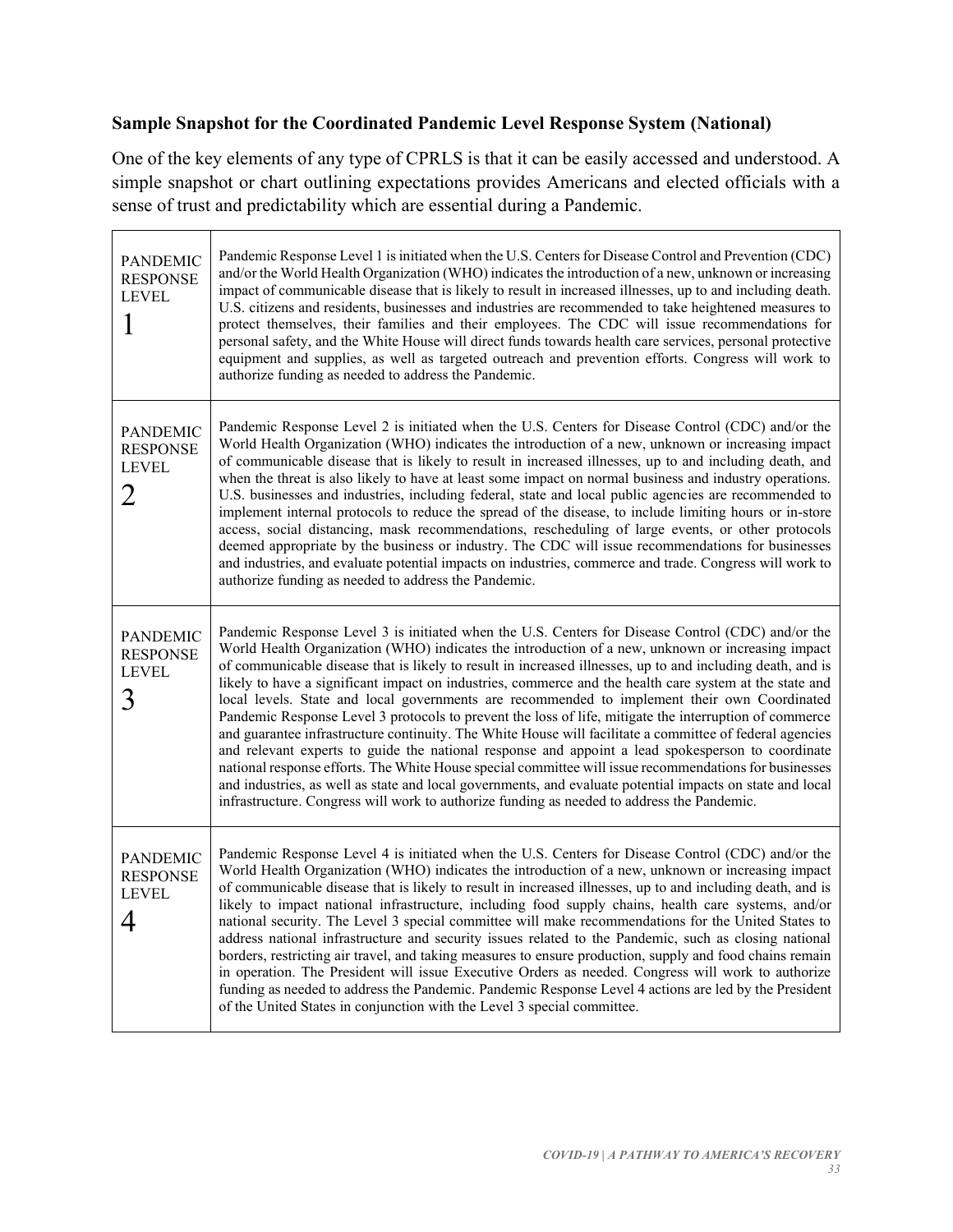#### **State-Based Pandemic Response Levels**

The adoption of a clear and easy to understand Coordinated Pandemic Response Level System (CPRLS) by the United States allows state, local and territorial governments to adopt similar protocols tailored to their specific regions. State-based CPRLSs provide parameters for what a particular state or local government can and will do during a specific Pandemic. Most states can establish a three-level plan, rather than the four-level plan needed at the federal level. However, state and local Pandemic Response Levels need greater attention to detail because they may have a direct impact on daily living for Americans, and may include "stay-at-home" or "evacuation" orders that interrupt commerce and could potentially interrupt or conflict with American civil liberties. These types of orders require a greater level of scrutiny to earn the trust of the public, and to safeguard the lives and liberties of the people of the United States.

For levels 1 and 2, states are likely to work in conjunction with the CDC to make recommendations for personal protection and the implementation of business and industry-based protocols. For example, level 1 focuses on individuals implementing personal protection measures, and level 2 focuses on businesses and industries implementing organization-based protocols, such as social distancing, varied store hours, etc. However, in a Pandemic Response Level 3 (like COVID-19), the state level CPRLS should include specific protocols for the continuance of important state and local-level institutions, infrastructure and the availability of basic human services. At minimum, this includes considerations for elections, food, housing and shelter protocols, justice system protocols, and clear expectations of what are deemed "essential services". Of course, states maintain the ability to initiate Coordinated Pandemic Response Level System protocols before the United States government if they deem it necessary to do so.

| <b>PANDEMIC</b><br><b>RESPONSE</b><br><b>LEVEL</b> | A Pandemic Response Level 3 is initiated by the Governor in partnership with the lead Public Health<br>Official when the U.S. Centers for Disease Control (CDC) and/or the World Health Organization<br>(WHO) indicates the introduction of a new, unknown or increasing impact of communicable disease<br>that is likely to result in increased illnesses, up to and including death, and is likely to have a significant<br>impact on industries, commerce and the health care system at the state and local levels. When Pandemic<br>Level 3 is issued, the Governor and lead Public Health Official will implement some or all of the<br>following protocols as needed to contain the spread of the disease. |
|----------------------------------------------------|------------------------------------------------------------------------------------------------------------------------------------------------------------------------------------------------------------------------------------------------------------------------------------------------------------------------------------------------------------------------------------------------------------------------------------------------------------------------------------------------------------------------------------------------------------------------------------------------------------------------------------------------------------------------------------------------------------------|
|                                                    | Residents will be asked to "shelter in place", except for necessary travel<br>Elections will be rescheduled within 90 days of their original date<br>Evictions, foreclosures and utilities disconnection will be prohibited<br>Schools will be required to move to virtual or independent studies during the duration of<br>the Pandemic Response Level 3<br>Business deemed "non-essential" to will be asked to close, or obtain a risk and liability<br>waiver from customers<br>Non-violent and drug offenders will be released from incarceration or ROR if they are<br>awaiting trial; Suspected non-violent and drug offenders will be issued citations for<br>appearance, rather than arrested<br>Etc.    |

#### **Sample Excerpt for a Pandemic Response Level 3 for States**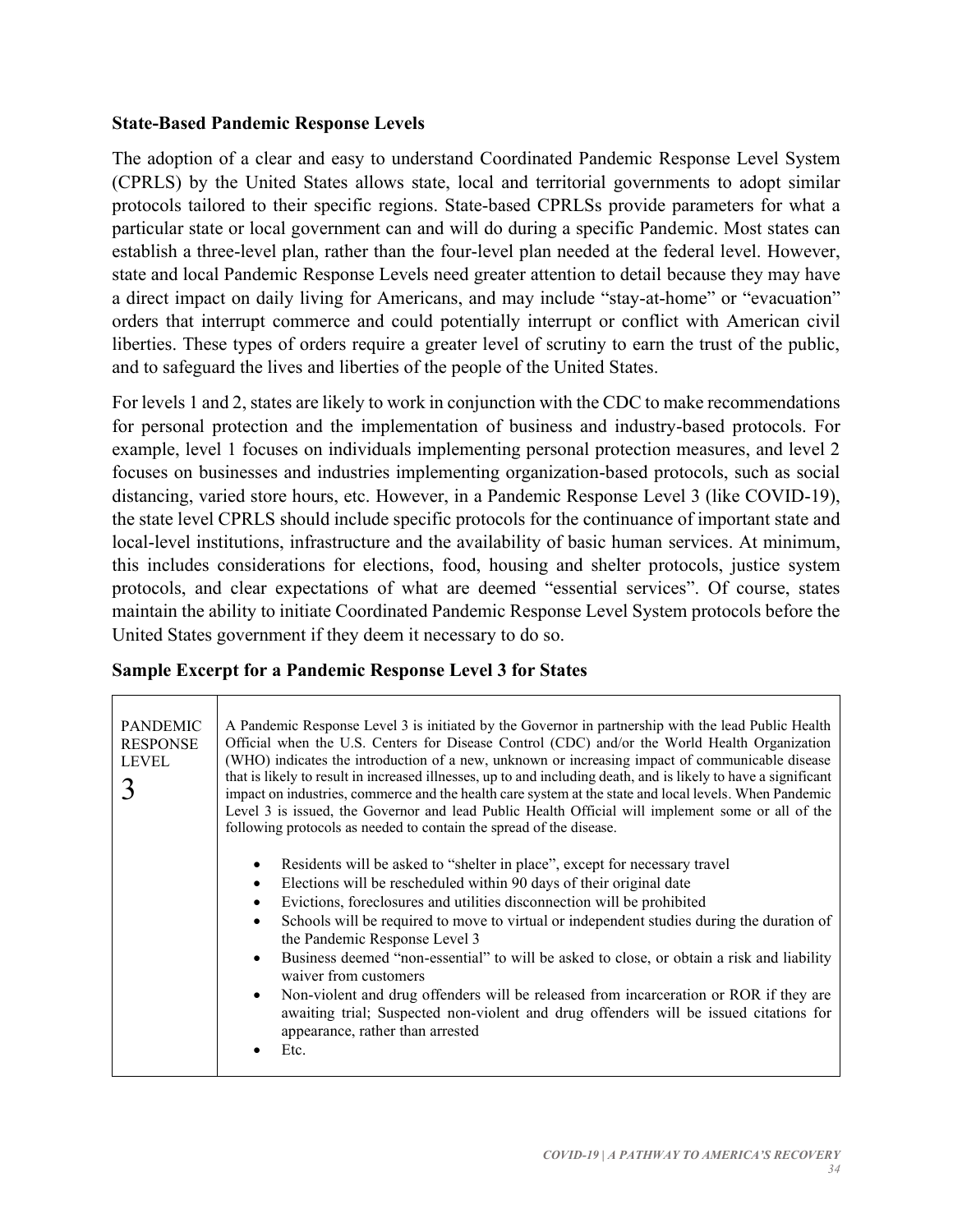A comprehensive outline of protocols provides federal, state and local officials with guidelines for responding to pandemic emergencies, while ensuring the public, including businesses and industries, have appropriate expectations. In the case of COVID-19, at the height of the Pandemic, most states would have issued a Level 3 response, and then decreased to a Level 2 when the peak started to decline.

# **CPRLS Safeguards**

State Governors must have the ability to issue Pandemic Level 3 responses (which may include *limited* "evacuation" or "stay-at-home" orders) if only for the ability to trigger additional chain of events in their states (such as the mobilization of certain agencies), and to act quickly in the face of a pandemic. However, to uphold the United States Constitution and elicit trust in the system from the American people, there must be safeguards in place that allow Americans to make their own well-informed decisions rather than relying solely on government instruction. Pandemic Responses need to include not only safeguards for human lives, but safeguards for livelihoods, and civil liberties as well. *The three most important safeguards have been presented in sections I-III of this this document: universal basic income, universal health care and universal paid time off.*  These safeguards ensure Governors can take appropriate measures while preventing Americans from being forced to choose between their health and safety and their ability to care for themselves and their families.

However, additional safeguards are needed to protect not only the American people, but also elected officials and leaders who are called upon to enact such executive orders. By implementing these safeguards as part of the Coordinated Pandemic Response Level System, Americans have the ability to provide input into the system, and direct accountability measures towards the system itself, rather than aiming criticisms at a particular official. At minimum, safeguards include time limits, election system protections, a moratorium on controversial legislation, a guarantee for constitutional rights and civil liberties, and guidelines for enforcement of recommendations.

# Time Limits

Indefinite executive orders pose a threat to the physical, mental and emotional health of Americans, as well as to civil liberties and the United States Constitution. The lack of predictability leads Americans to suffer mental and emotional distress and can cause undue civil unrest. Time limits are needed for state-based Level 3 initiatives. In addition, pre-established protocols are needed for if, when and how Governors and Public Health officials can extend Level 3 Pandemic initiatives when *absolutely necessary*. For example, states might allow Governors and Public Health Officials to initiate Level 3 Pandemic Responses for an initial period of 30 days but require approval from the legislature or an oversight body to extend initiatives for up to 30 days at a time. These protocols provide important predictability, accountability and oversight for the system.

# **Elections**

The United States is a strong nation because Americans have oversight over the government through an institutionalized election process. Protections for the election system are even more critical during times of emergency and there is no reason to disrupt the election system, even during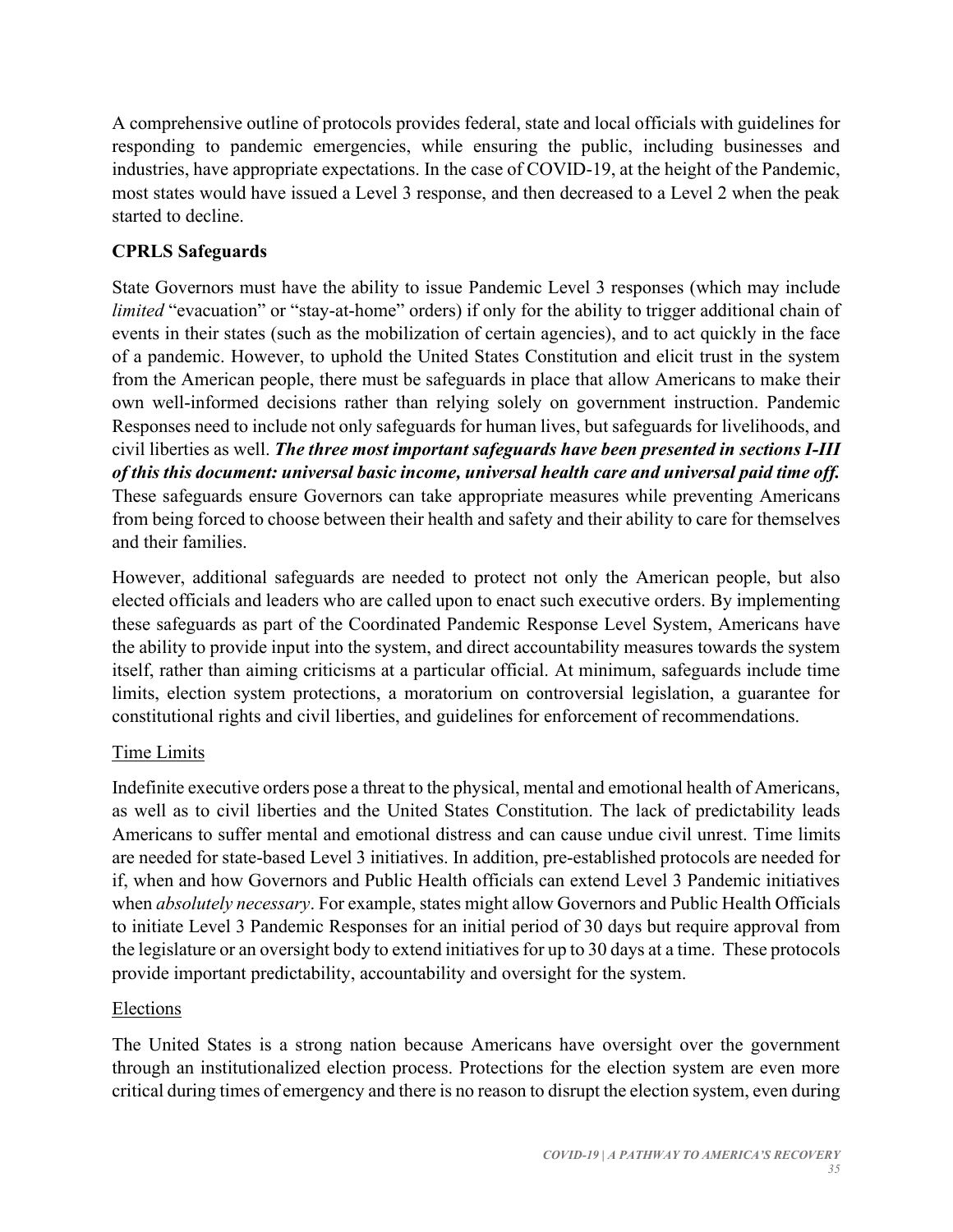a pandemic. Outlining and articulating protocols for election system safeguards during a Level 3 Pandemic Response are an important part of building public trust. For example, legislatures may provide guidelines allowing Governors to postpone elections for up to 90 days to allow time for establishing appropriate safety protocols (or sooner if other necessary infrastructure issues are dependent upon election outcomes). Specifically, this type of safeguard allows states to reschedule (but not cancel) elections within a specific time period and provides important predictability and assurance for the American people.

## Legislation

The American system of governance ensures the people have direct oversight over legislative actions by federal, state and local governments. Provisions to issue a moratorium on controversial legislation during a Level 3 or 4 Pandemic builds trust in the system, and ensures Americans retain control and oversight of the legislative process.

## Civil Rights and Constitutional Guarantees

The right to petition the government for redress, to protest, to speak freely, and to question the government's actions are cornerstones of human freedom. They must be weighted the *same* as public safety, not below. This calls for federal, state and local governments to consider how they will uphold these freedoms during a pandemic. First amendment rights, such as the freedom to assemble, protest the government, and to speak freely are critical even in times of emergency. Religious freedoms and ensuring protocols to secure speedy trials and prevent indefinite detentions are also of utmost importance. Constitutional rights must be preserved during a Pandemic and setting this boundary up front can help guide state and local level Pandemic Response Level 3 protocols and protections. Most importantly, it can elicit additional trust in the process.

## Enforcement & Issuance of Pandemic Response Level 3 Responses

A Coordinated Pandemic Response Level System (CPRLS) provides Americans and elected officials with an easily understood set of guidelines and parameters that allow all stakeholders to be on the same page during an emergency pandemic like COVID-19. In addition, by establishing protocols in writing and in advance, the American people and the justice system can help ensure policies and procedures do not run afoul of federal and state constitutions. A key consideration for a CPRLS concerns appropriate enforcement mechanisms. Often, federal, state and local governments rely on incarceration and fines to enforce laws. However, a pandemic like COVID-19 presents important challenges related to life itself.

Consider for a moment an individual who has been given a terminal illness diagnosis with a significantly reduced life expectancy. For many people, there are important considerations to make, such as completing long-desired goals, visiting with friends and families, and spending time in nature, in groups, or by oneself. These are all normal responses to coming to terms with one's impending mortality. A communicable disease pandemic ultimately presents increased likelihood of death and disease, automatically invoking instincts similar to a terminal illness diagnosis for many people.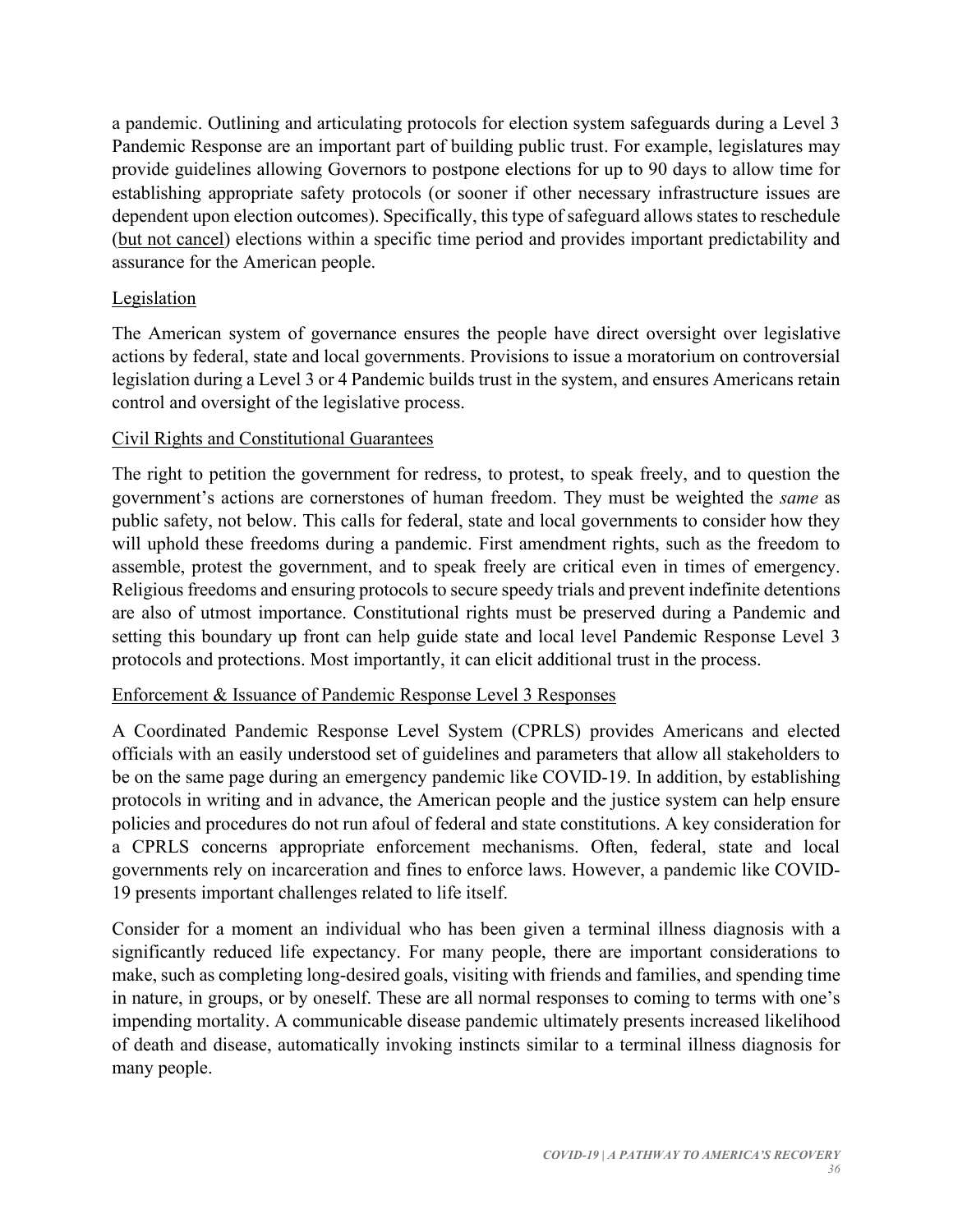For many people, adhering to a "stay-at-home" order can be managed mentally and emotionally with the understanding the order is intended to save lives, and time limits help to provide important predictability. But for others, when state and local governments issue "stay-at-home" orders, they are asking people to go against their innate human nature. As a result, strict enforcement of protocols for wearing masks, or ensuring people "stay-at-home", are likely to cause an increase in violence and civil unrest. Successful CPRLSs must include provisions to prevent and avoid the criminalization of normal human behavior and rational responses.

Light-handed enforcement, such as increased and targeted education about the issue, warnings about the potential consequences, and ensuring support systems are available (i.e. universal income, PTO and universal health care), upholds the dignity and worth of the American people, and is less likely to cause civil and social unrest. In order to prepare Americans, law enforcement and even businesses and organizations, enforcement protocols should be laid out in state and local CPRLSs, and Americans and industry stakeholders should be given the opportunity to weigh in on and review protocols prior to solidification.

## **Stakeholder Input and Debriefing**

The COVID-19 Pandemic is still in process and the preceding recommendations are based on preliminary findings and current models. Across the nation, courts are being asked to weigh in on the processes used by state and local governments to curb the spread of COVID-19. However, a well-established Coordinated Pandemic Response Level System (CPRLS) can help to address many of the issues now being challenged by incorporating citizen and stakeholder input. Federal, state and local governments benefit from establishing intentional stakeholder and citizen input groups or processes (such as online surveys) to weigh in on these and/or other recommendations. Many states have already started this process in their plans to "re-open". Industry leaders and community groups have partnered with government officials to provide guidance on practical matters related to safer operations in particular industries (which is critical to establishing an "empowered" approach to CPRLS Level 2). However, the coming months will also be an important time for federal, state and local governments to begin analyzing their own responses, and asking "What did we do well, and what do we need to improve?". This creates an intentional process for systemic improvement.

## Questions

COVID-19 required state and local officials to utilize all processes at their disposal to protect the health and well-being of the people in their states. Some of these initiatives have been more controversial than others. The stakeholder input and debriefing process allows Americans to question and examine these initiatives more in detail.

For example, in order to prevent the spread of disease, many governors closed "non-essential businesses". While universal basic income and universal PTO are likely to help address financialrelated concerns to this issue, clear and widely agreed upon guidelines for what can be deemed "essential" are crucial to gain broad support for a CPRLS moving forward. Waivers or other ways to accommodate more businesses are likely necessary.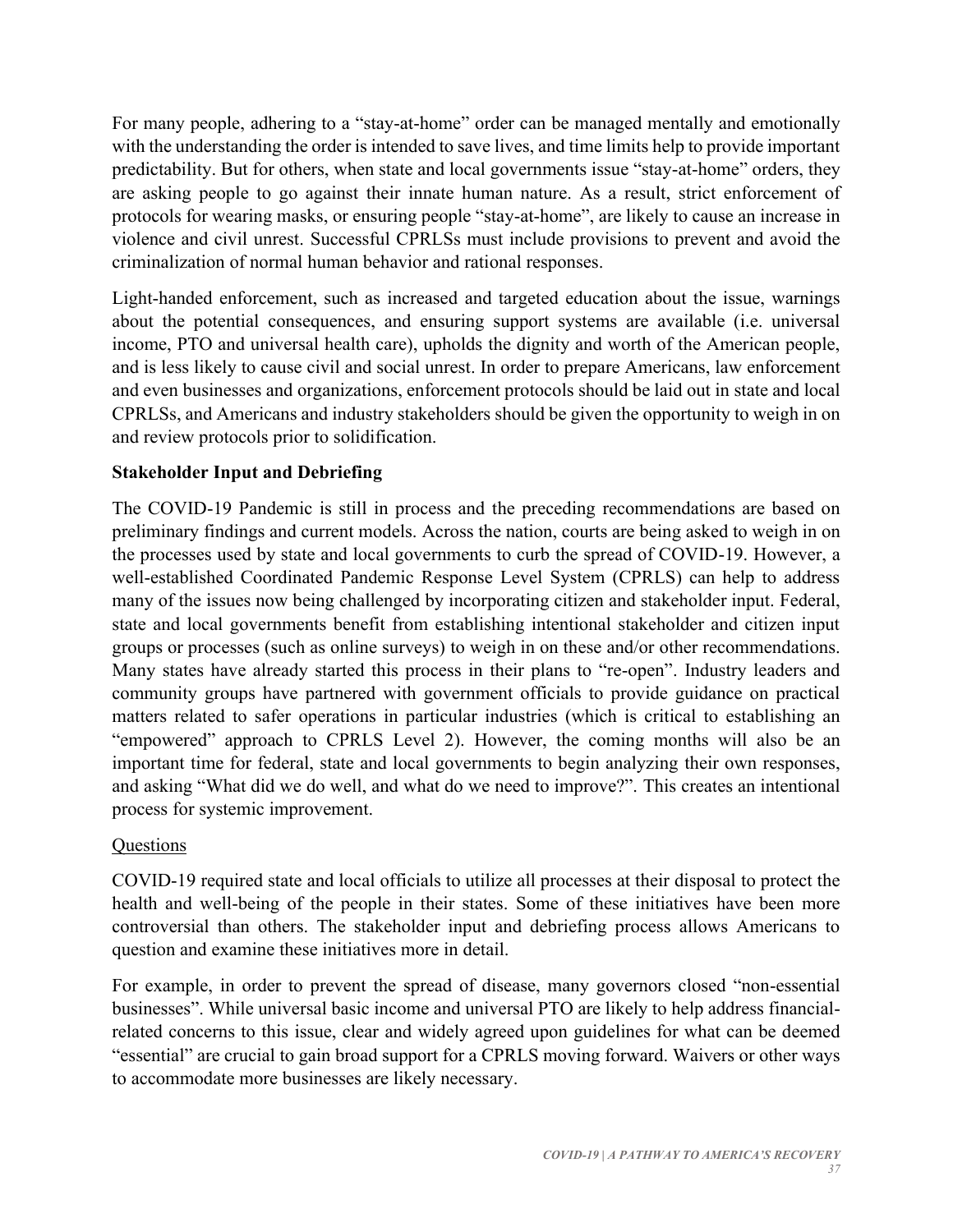The constitutionality of border restrictions and mandatory quarantines for out-of-state visitors are likely to come into question, and hard won civil rights protections provided by the Americans with Disabilities Act and various Supreme Court rulings are likely to challenge the concept of "mandatory mask requirements" (particularly when conflicting information is presented about efficacy, "herd immunity" or any potential harm to certain wearers). Fortunately, closer examination of these issues can also result in potential solutions already being utilized in other areas. For example, rather than a state mandated requirement for Americans to wear condoms to halt the HIV/AIDS pandemic, federal, state and local public health officials often make condoms and risk prevention messages widely available while targeting additional education efforts for higher risk populations.

Perhaps most importantly, this process will allow the ability to address policies that had an unintended disparate impact on certain communities and populations. Businesses, governments and individuals were forced to be innovative and creative in their efforts to save lives and address challenges as COVID-19 became a clear and dangerous threat. But even strategies that might seem like common sense (the mandatory use of electronic payments instead of cash for example) can have disparate impacts on certain populations and cause unintended negative consequences. Bringing these challenges to light can collectively result in stronger solutions with limited impacts.

However, several innovative and creative efforts also shined a light on potential new ways of addressing community issues not directly related to COVID-19. For example, mass incarceration and low voter turnout have been issues plaguing the United States for some time. Many jurisdictions sought to release non-violent and "drug-offenders" while limiting arrests to violent crimes. And many states have started to explore new options to enhance voter accessibility. There exists an opportunity for positive developments to carry forth beyond COVID-19.

Intentionally opening the CPRLS process provides Americans the opportunity to directly weigh in while building ownership and trust in the system at local, state and federal levels. Four (4) common questions can help ensure a broad range of stakeholder input.

- What went well and what could be done better?
- What policies had a disparate impact on communities and populations, and how can they be addressed?
- What safeguards need to be in place?
- What innovative efforts came forth that could be continued beyond COVID-19?

## Pandemic Response Advisory Council (PRAC)

In addition to establishing a CPRLS system, the establishment of standing federal, state and local Pandemic Response Advisory Councils (PRAC) can help elected officials by serving as expert and community liaisons. Ideally, a PRAC is made up of a multi-disciplinary team of experienced professionals from a wide variety of fields, as well a community liaisons and others who can guide government processes. Responsibilities can include serving as an oversight body for Pandemic Response Level 3 time limit extensions, addressing the needs and concerns of disparately impacted or vulnerable communities, and assisting in the establishment of industry-based protocols for Pandemic Response Level 2. State and local governments may also benefit from providing on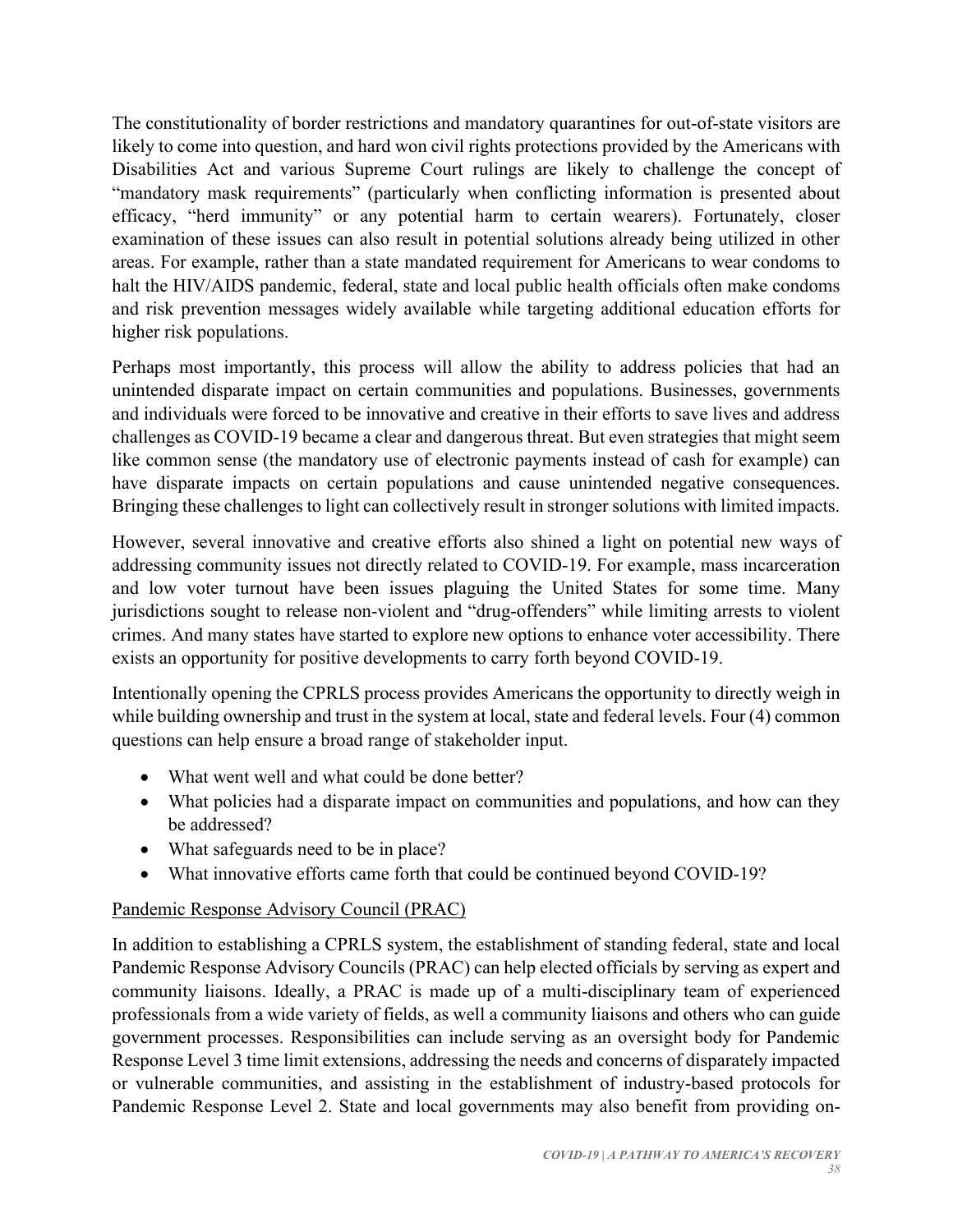going workplans for Pandemic Response Advisory Councils. For example, PRACs might be responsible for helping to ensure the development of city and local CPRLS processes, building necessary support for disparately impacted populations, and identifying emerging trends that can help employers, employees, residents or other stakeholder groups.

## **Benefits**

Ultimately, a Coordinated Pandemic Response Level System (CPRLS) has the ability to save lives by establishing trust in the system. It provides important benefits for Americans, business leaders and elected officials by establishing clear guidelines and expectations and bringing everyone on board much more quickly. A CPRLS also protects civil rights and human freedoms. And the institutionalization of the process ensures no one person must carry the burden of the response plan. It allows for Americans to provide input, measure outcomes, and ensure accountability together.

## **SUMMARY**

COVID-19 brings to light some of America's most pressing issues. From the tragic loss of life, to economic and employment instability, the unpredictability of COVID-19 has led to fear, frustration and anger. But the fact remains it has been generations since the United States has collectively faced a disease of this magnitude. And in the absence of a CPRLS, Americans have reason to pause and acknowledge the ability for elected officials at every level of government to come together collectively to halt the spread of the disease. In fact, the willingness of the American people to "stay at home", shut down businesses, and sacrifice their economic stability, livelihoods and their ways of living, if only briefly, in order to save the lives of their communities and loved ones is to be commended. Building upon and acknowledging these strengths will allow the United States to establish a CPRLS, and implement important support systems (universal basic income, direct service universal health care, and universal PTO) that will ultimately ensure challenges in the system are overcome and are prevented in the future.

More than 100,000 lives have been lost since this beginning of the COVID-19 Pandemic in the United States. Still, the quick and innovative approaches of federal, state and local leaders, and the willingness of Americans to sacrifice their ways of living helped to save many more. By combining best practices and current initiatives with an intentional stakeholder input process to build a Coordinated Pandemic Response Level System, federal, state and local officials can build greater trust, save more lives, and continue to guide their regions through the COVID-19 Pandemic and any future pandemic that might arise.